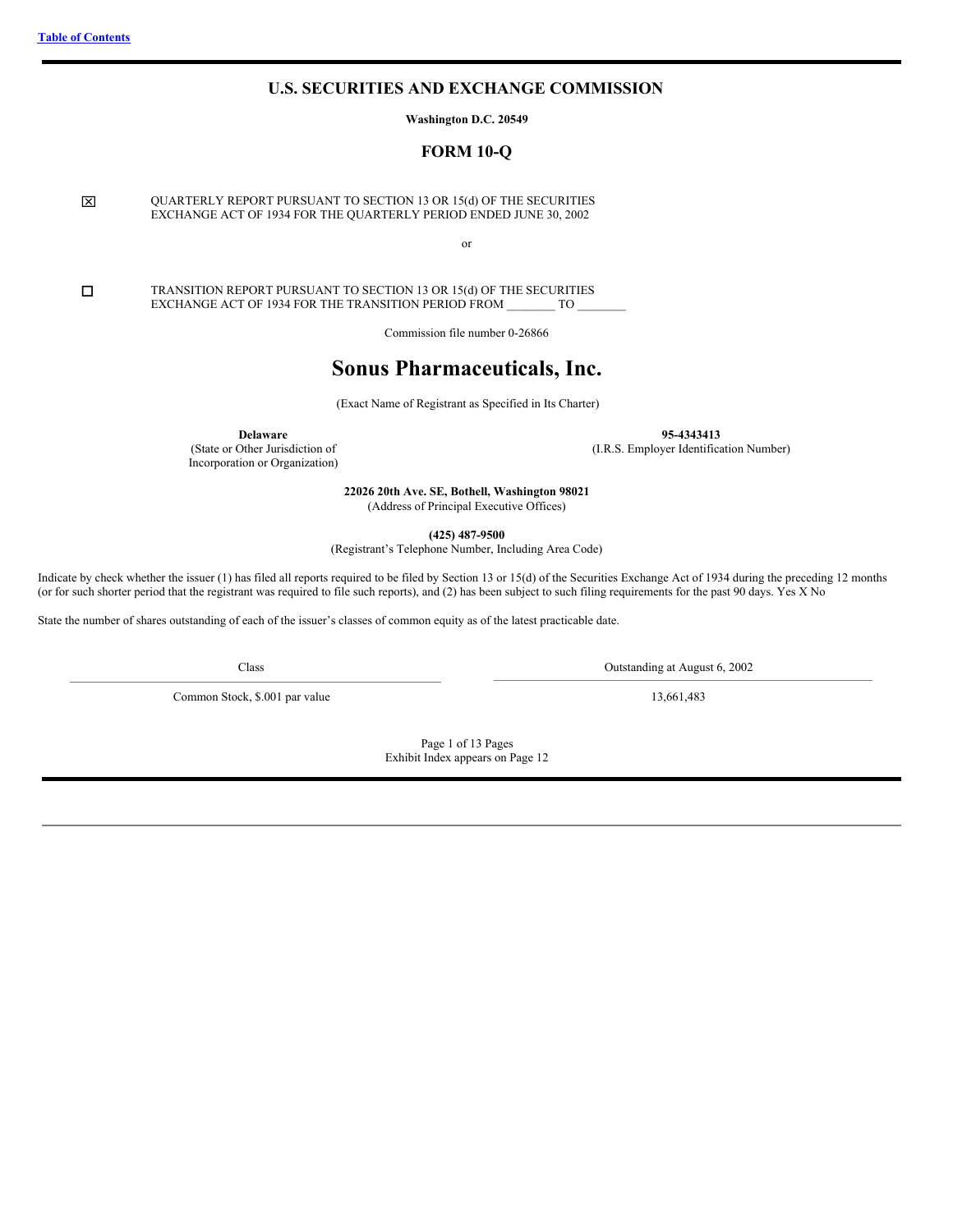# **TABLE OF CONTENTS**

Part I. Financial [Information](#page-3-0) Item 1. Financial [Statements](#page-3-1) [Balance](#page-3-2) Sheets **[Statements](#page-4-0) of Operations** [Statements](#page-5-0) of Cash Flows Notes to Financial [Statements](#page-6-0) Item 2. [MANAGEMENT'S](#page-7-0) DISCUSSION AND ANALYSIS OF FINANCIAL CONDITION AND RESULTS OF **OPERATIONS** Item 3. [Market](#page-12-0) Risk Part II. Other [Information](#page-12-1) Item 4. [Submission](#page-12-2) of Matters to a Vote of Security Holders Item 6. [Exhibits](#page-12-3) and Reports on Form 8-K Items 1, 2, 3 and 5 are not [applicable](#page-12-4) and have been omitted. **[SIGNATURES](#page-13-0)** [EXHIBIT](#page-24-0) 10.52 [EXHIBIT](#page-35-0) 99.1 [EXHIBIT](#page-36-0) 99.2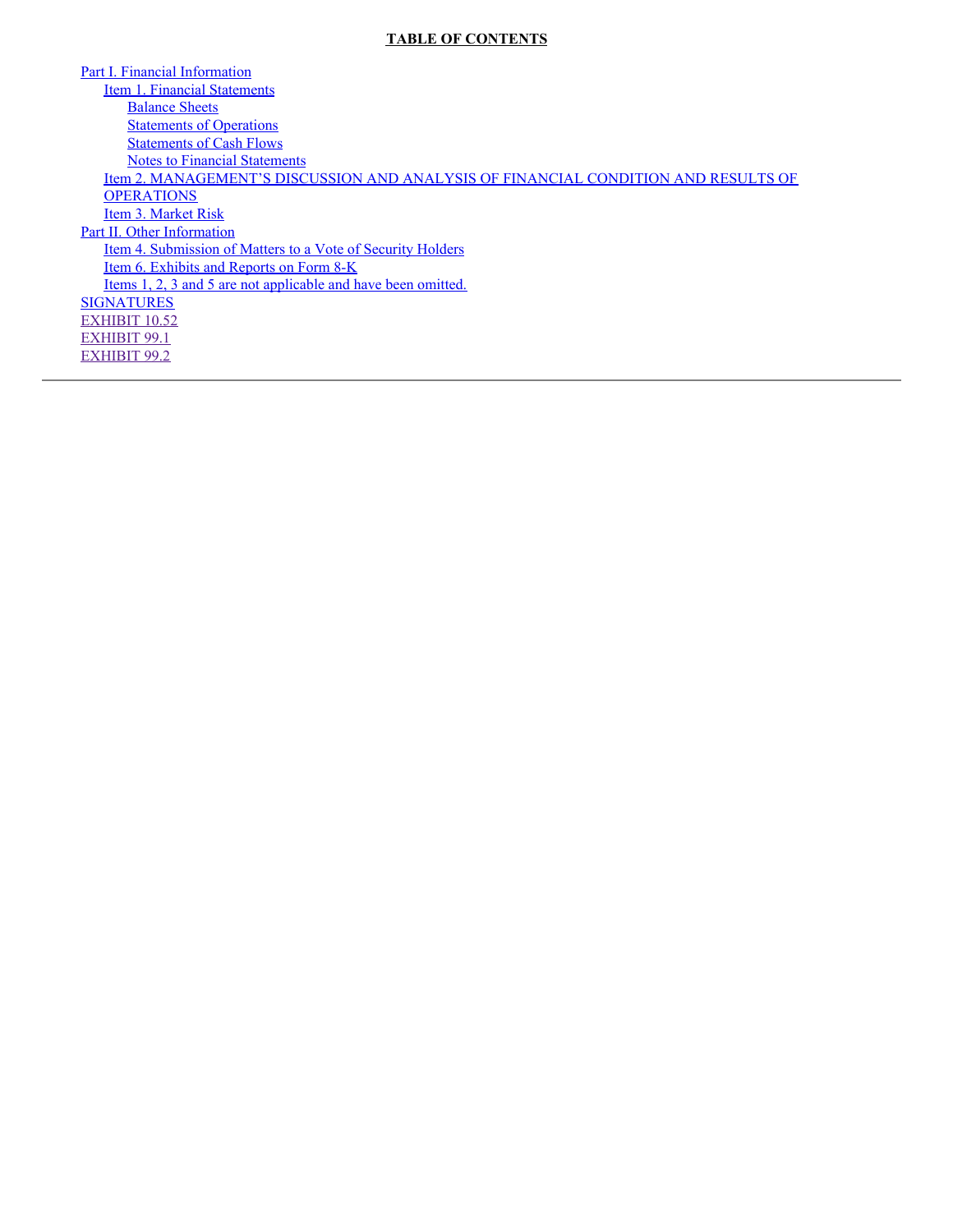### **Sonus Pharmaceuticals, Inc. Index to Form 10-Q**

|                                      |         |                                                                                                            | Page<br>Number |
|--------------------------------------|---------|------------------------------------------------------------------------------------------------------------|----------------|
| <b>Part I. Financial Information</b> |         |                                                                                                            |                |
|                                      | Item 1. | <b>Financial Statements</b>                                                                                |                |
|                                      |         | Balance Sheets as of June 30, 2002 (unaudited) and December 31, 2001                                       | 3              |
|                                      |         | Statements of Operations (unaudited) for the three and six months ended<br>June 30, 2002 and June 30, 2001 | 4              |
|                                      |         | Statements of Cash Flows (unaudited) for the six months ended<br>June 30, 2002 and June 30, 2001           | 5              |
|                                      |         | Notes to Financial Statements                                                                              | 6              |
|                                      | Item 2. | Management's Discussion and Analysis of Financial Condition<br>and Results of Operations                   | 7              |
|                                      | Item 3. | Market Risk                                                                                                | 12             |
| Part II. Other Information           |         |                                                                                                            |                |
|                                      | Item 4. | Submission of Matters to a Vote of Security Holders                                                        | 12             |
|                                      | Item 6. | Exhibits and Reports on Form 8-K                                                                           | 12             |
|                                      |         | Items 1, 2, 3 and 5 are not applicable and therefore have been omitted                                     |                |
| <b>Signatures</b>                    |         |                                                                                                            | 13             |
|                                      |         | 2                                                                                                          |                |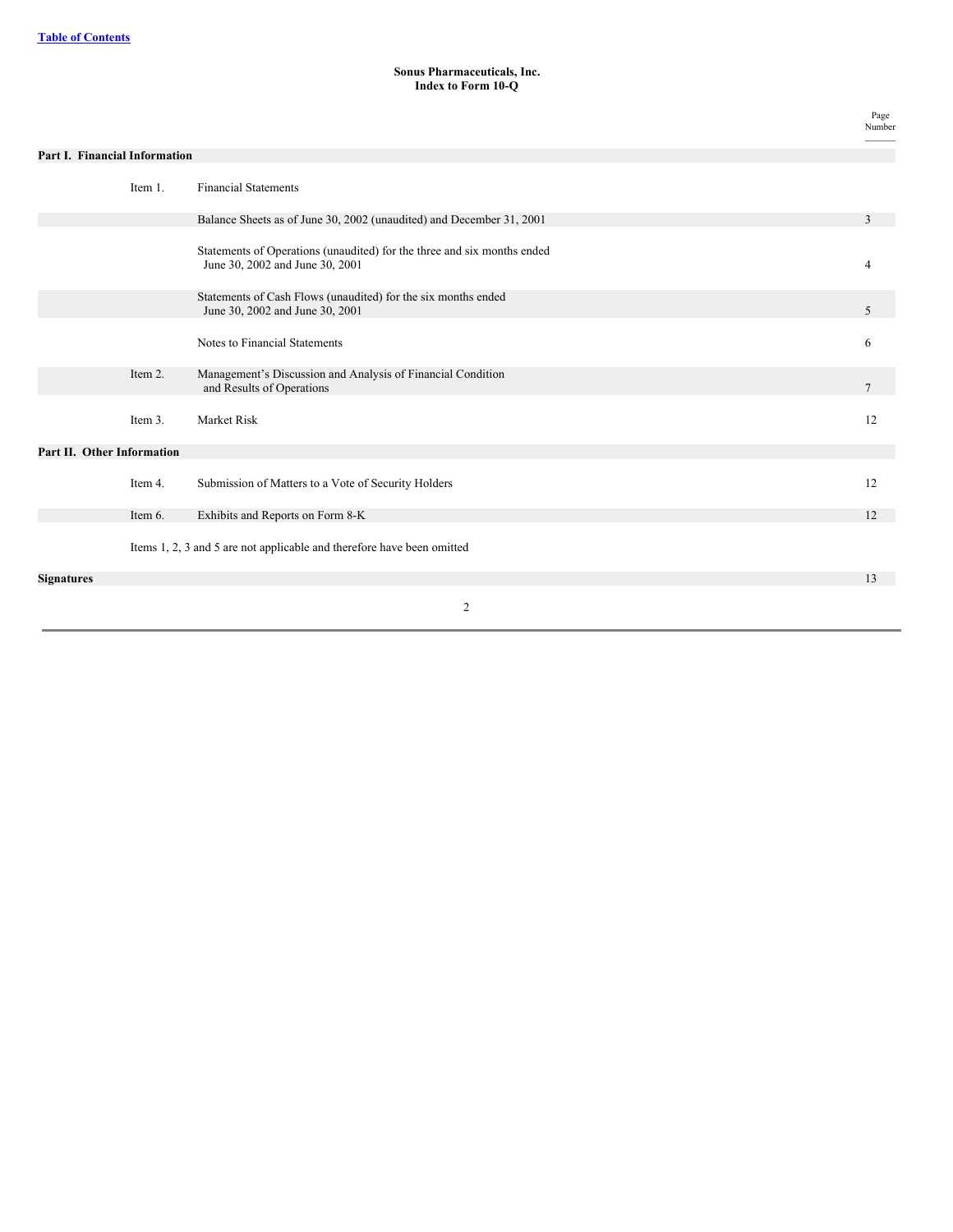# <span id="page-3-1"></span><span id="page-3-0"></span>**Part I. Financial Information**

## <span id="page-3-2"></span>**Item 1. Financial Statements**

### **Sonus Pharmaceuticals, Inc. Balance Sheets**

|                                                                                                                    | <b>June 30,</b><br>2002             | December 31,<br>2001              |
|--------------------------------------------------------------------------------------------------------------------|-------------------------------------|-----------------------------------|
|                                                                                                                    | (unaudited)                         |                                   |
| <b>Assets</b>                                                                                                      |                                     |                                   |
| Current assets:                                                                                                    |                                     |                                   |
| Cash, cash equivalents and marketable securities                                                                   | \$22,107,593                        | \$15,123,914                      |
| Other current assets                                                                                               | 397,370                             | 343,057                           |
| Total current assets                                                                                               | 22,504,963                          | 15,466,971                        |
| Equipment, furniture and leasehold improvements, net of accumulated depreciation of \$3,862,268 and<br>\$3,698,552 | 1,295,511                           | 396,711                           |
| <b>Total</b> assets                                                                                                | \$23,800,474                        | \$15,863,682                      |
|                                                                                                                    |                                     |                                   |
| <b>Liabilities and Stockholders' Equity</b>                                                                        |                                     |                                   |
| Current liabilities:                                                                                               |                                     |                                   |
| Accounts payable and accrued expenses                                                                              | \$2,083,756                         | \$1,198,552                       |
| Current portion of lease obligations                                                                               | 74,758                              |                                   |
|                                                                                                                    |                                     |                                   |
| Total current liabilities                                                                                          | 2,158,514                           | 1,198,552                         |
| Lease obligations, less current portion                                                                            | 274,394                             |                                   |
| Commitments and contingencies                                                                                      |                                     |                                   |
| Stockholders' equity:                                                                                              |                                     |                                   |
| Preferred stock; \$.001 par value; 5,000,000 authorized; no shares issued or outstanding                           |                                     |                                   |
| Common stock; \$.001 par value; 30,000,000 shares authorized; 13,658,283 and 11,650,797                            |                                     |                                   |
| shares issued and outstanding at June 30, 2002 and December 31, 2001, respectively                                 | 55,985,505                          | 43,302,286                        |
| Accumulated deficit                                                                                                | (34,634,139)                        | (28,676,864)                      |
| Accumulated other comprehensive income (loss)                                                                      | 16,200                              | 39,708                            |
|                                                                                                                    |                                     |                                   |
| Total stockholders' equity                                                                                         | 21,367,566                          | 14,665,130                        |
| Total liabilities and stockholders' equity                                                                         | \$23,800,474                        | \$15,863,682                      |
|                                                                                                                    | the contract of the contract of the | the control of the control of the |

See accompanying notes.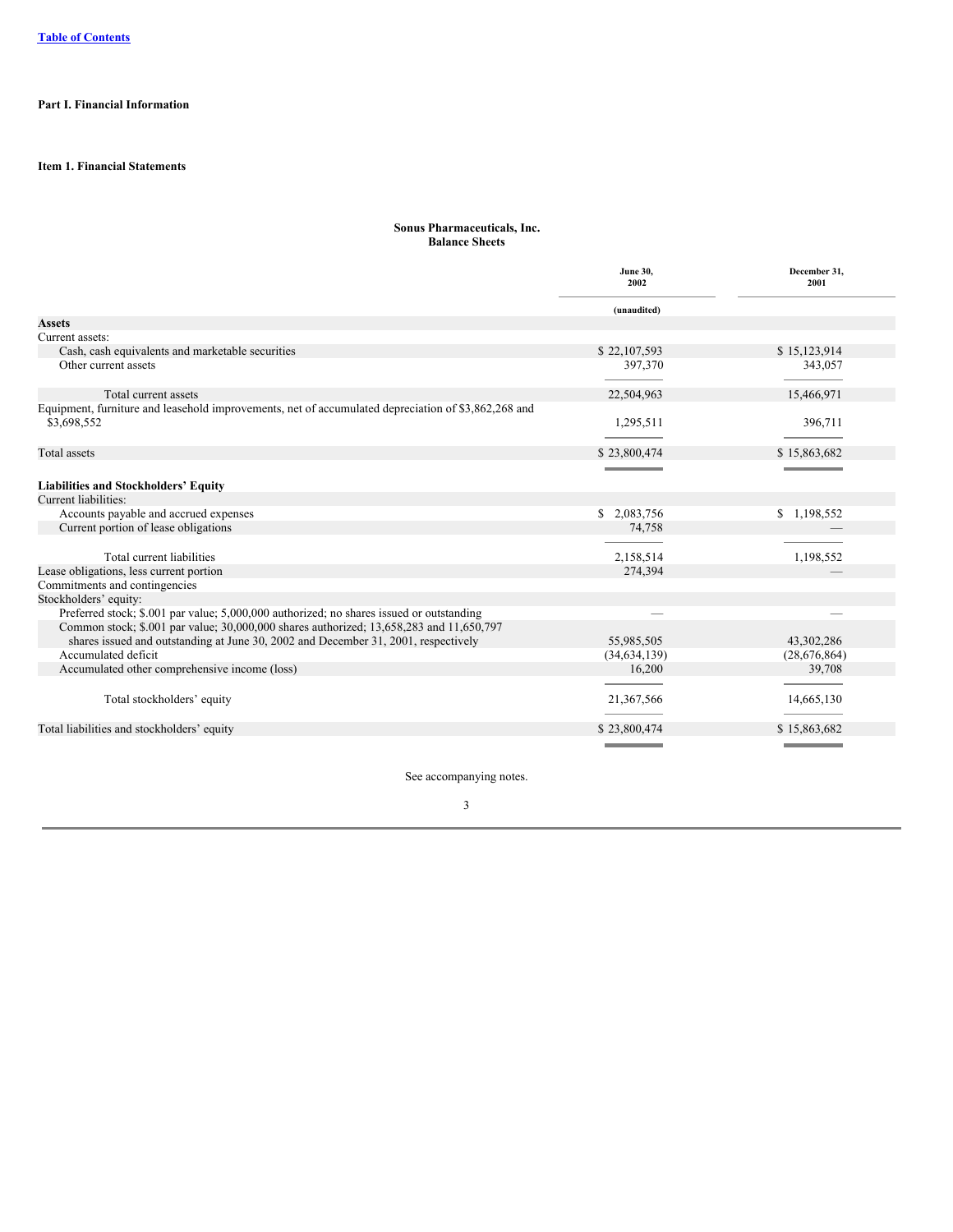#### **Sonus Pharmaceuticals, Inc. Statements of Operations (Unaudited)**

<span id="page-4-0"></span>

|                                                                                                  | <b>Three Months</b><br>Ended June 30, |               | <b>Six Months</b><br>Ended June 30, |               |
|--------------------------------------------------------------------------------------------------|---------------------------------------|---------------|-------------------------------------|---------------|
|                                                                                                  | 2002                                  | 2001          | 2002                                | 2001          |
| Revenues                                                                                         | $\mathcal{S}$                         | \$.<br>91,188 | S<br>25,000                         | \$1,186,716   |
| Operating expenses:                                                                              |                                       |               |                                     |               |
| Research and development                                                                         | 2,832,678                             | 1,325,132     | 4,514,021                           | 2,493,193     |
| General and administrative                                                                       | 861,149                               | 615,824       | 1,726,288                           | 1,312,540     |
| Total operating expenses                                                                         | 3,693,827                             | 1,940,956     | 6,240,309                           | 3,805,733     |
| Operating loss                                                                                   | (3,693,827)                           | (1,849,768)   | (6,215,309)                         | (2,619,017)   |
| Interest income (expense):                                                                       |                                       |               |                                     |               |
| Interest income                                                                                  | 157,072                               | 110,197       | 265,914                             | 252,081       |
| Interest expense                                                                                 | (6,836)                               | (3,650)       | (7,880)                             | (13,858)      |
|                                                                                                  |                                       |               |                                     |               |
| Total interest income, net                                                                       | 150,236                               | 106,547       | 258,034                             | 238,223       |
| Loss before taxes                                                                                | (3,543,591)                           | (1,743,221)   | (5,957,275)                         | (2,380,794)   |
| Taxes                                                                                            |                                       |               |                                     | 100,000       |
| Net loss                                                                                         | \$ (3,543,591)                        | \$(1,743,221) | \$ (5,957,275)                      | \$(2,480,794) |
|                                                                                                  |                                       |               |                                     |               |
| Basic and diluted net loss per share<br>Shares used in computation of basic and diluted net loss | (0.26)<br>S                           | (0.18)<br>\$  | S<br>(0.44)                         | \$<br>(0.27)  |
| per share                                                                                        | 13,649,379                            | 9,507,221     | 13,456,693                          | 9,355,069     |

See accompanying notes.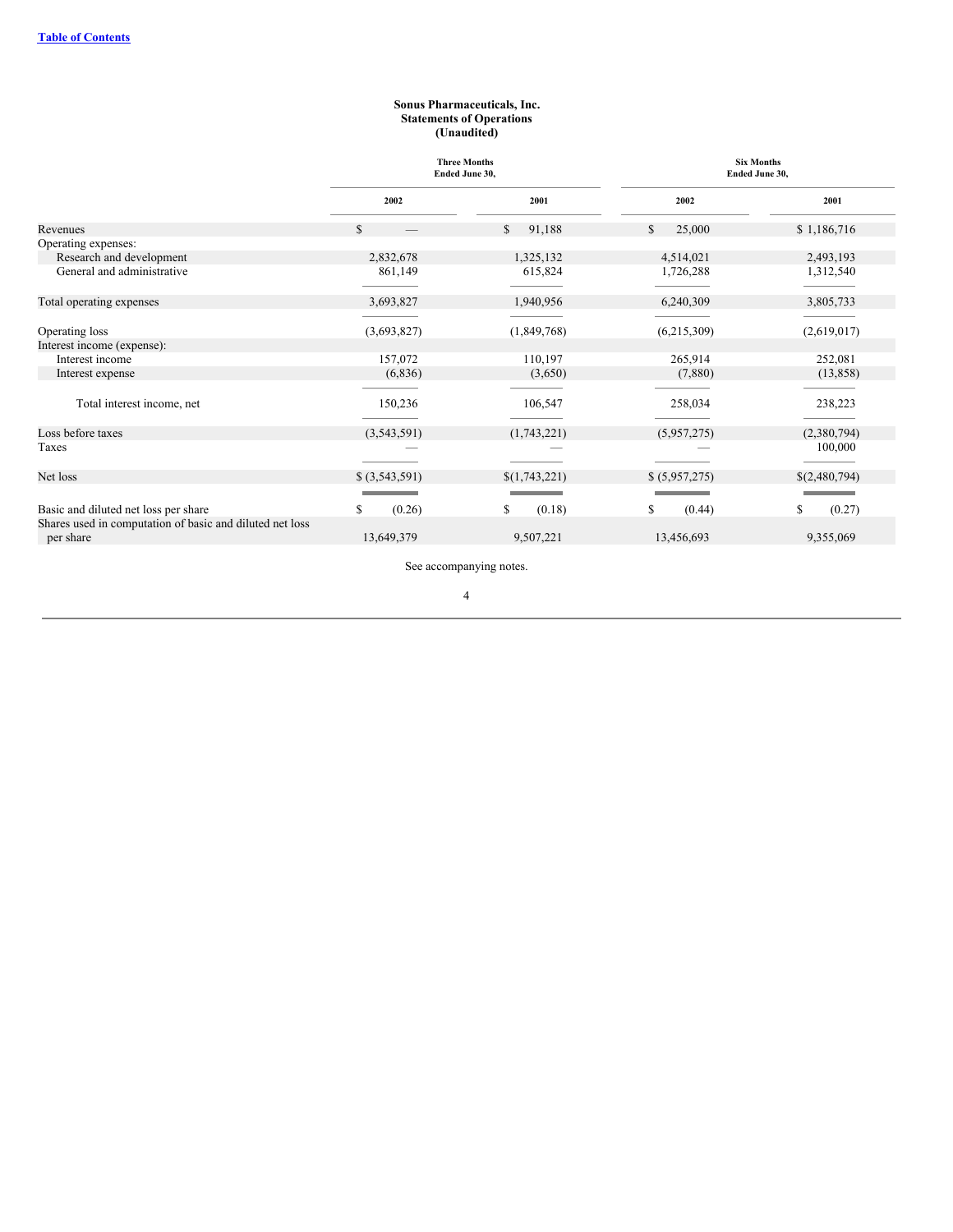#### **Sonus Pharmaceuticals, Inc. Statements of Cash Flows (Unaudited)**

<span id="page-5-0"></span>

|                                                                             | Six Months Ended June 30, |               |
|-----------------------------------------------------------------------------|---------------------------|---------------|
|                                                                             | 2002                      | 2001          |
| <b>Operating activities:</b>                                                |                           |               |
| Net loss                                                                    | \$(5,957,275)             | \$(2,480,791) |
| Adjustments to reconcile net loss to net cash used in operating activities: |                           |               |
| Depreciation                                                                | 163,716                   | 154,348       |
| Amortization of net premium (discount) on marketable securities             | 142,754                   | 10,111        |
| Realized losses on marketable securities                                    | 676                       |               |
| Noncash stock compensation expense                                          |                           | 50,214        |
| Changes in operating assets and liabilities:                                |                           |               |
| Other current assets                                                        | (54, 313)                 | (69,990)      |
| Accounts payable and accrued expenses                                       | 885,204                   | 1,447,401     |
| Net cash used in operating activities                                       | (4,819,238)               | (888, 707)    |
| <b>Investing activities:</b>                                                |                           |               |
| Purchases of capital equipment and leasehold improvements                   | (1,062,516)               | (24, 507)     |
| Purchases of marketable securities                                          | (18, 491, 874)            | (6,973,789)   |
| Proceeds from sales of marketable securities                                | 3,831,968                 | 1,735,320     |
| Proceeds from maturities of marketable securities                           | 7,372,000                 | 4,700,681     |
| Net cash used in investing activities                                       | (8,350,422)               | (562, 295)    |
| <b>Financing activities:</b>                                                |                           |               |
| Proceeds from lease obligations                                             | 366,885                   |               |
| Payments on lease obligations                                               | (17, 733)                 |               |
|                                                                             |                           | 5,000,000     |
| Proceeds from bank line of credit                                           |                           |               |
| Repayment of bank line of credit                                            |                           | (10,000,000)  |
| Proceeds from issuance of common stock                                      | 12,683,219                | 4,462,582     |
| Net cash provided by (used in) investing activities                         | 13,032,371                | (537, 418)    |
| Change in cash and cash equivalents for the period                          | (137, 289)                | (1,988,420)   |
| Cash and cash equivalents at beginning of period                            | 455,073                   | 6,696,610     |
| Cash and cash equivalents at end of period                                  | 317.784                   | 4,708,190     |
| Marketable securities at end of period                                      | 21,789,809                | 7,301,704     |
| Total cash, cash equivalents and marketable securities                      | \$22,107,593              | \$12,009,894  |
|                                                                             |                           |               |
| Supplemental cash flow information:                                         |                           |               |
| Interest paid                                                               | 7.880<br>\$               | 18,958        |
| Income taxes paid                                                           | S                         | 100,000<br>S  |

See accompanying notes.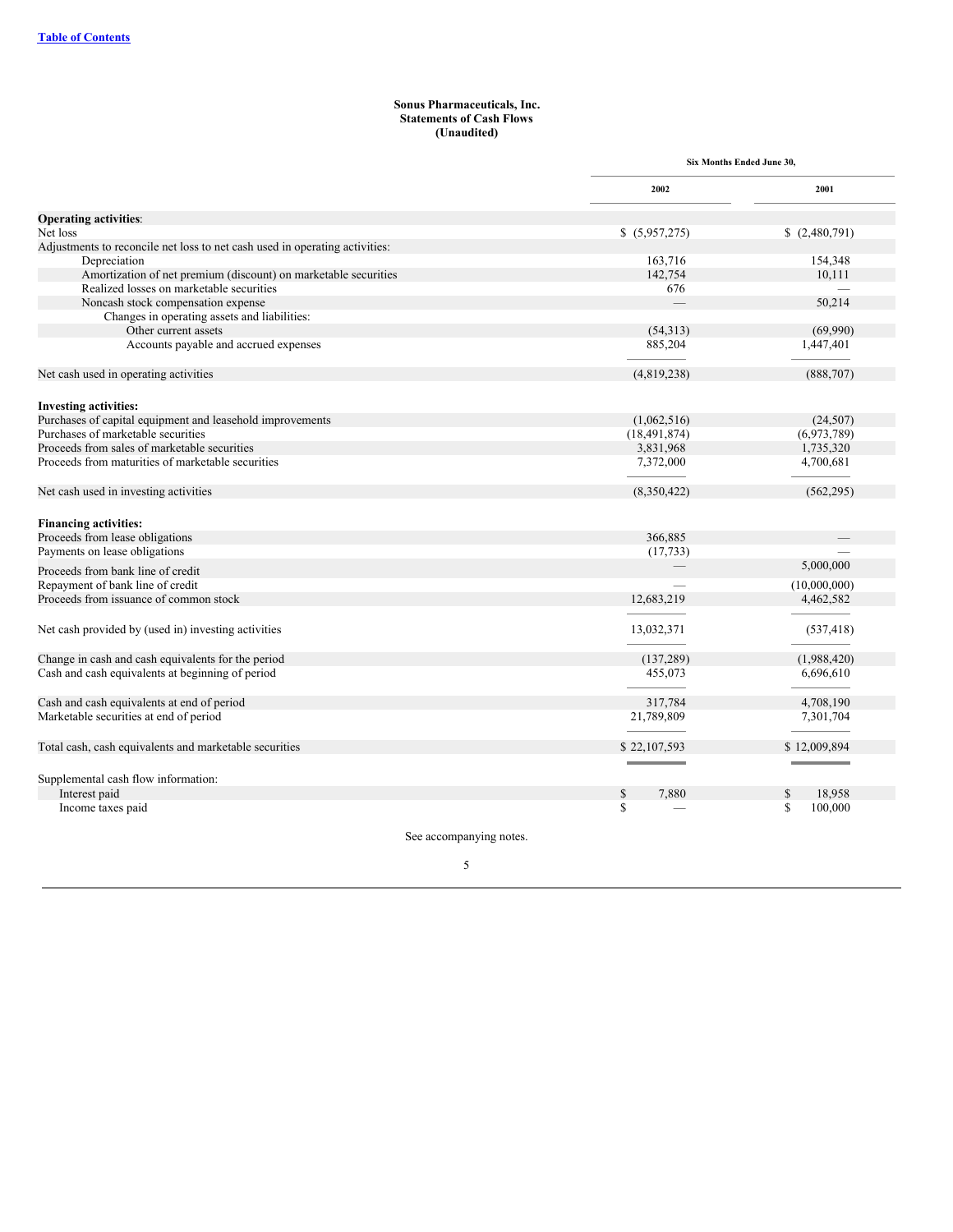#### **Sonus Pharmaceuticals, Inc. Notes to Financial Statements (Unaudited)**

### <span id="page-6-0"></span>**1. Basis of Presentation**

The unaudited financial statements have been prepared in accordance with generally accepted accounting principles for interim financial information and with the instructions to Form 10-Q. Accordingly, they do not include all of the information and footnotes required to be presented for complete financial statements. The accompanying financial statements reflect all adjustments (consisting only of normal recurring items) which are, in the opinion of management, necessary for a fair presentation of the results for the interim periods presented.

The financial statements and related disclosures have been prepared with the assumption that users of the interim financial information have read or have access to the audited financial statements for the preceding fiscal year. Accordingly, these financial statements should be read in conjunction with the audited financial statements and the related notes thereto included in the Form 10-K for the year ended December 31, 2001 and filed with the Securities and Exchange Commission on March 5, 2002.

#### **2. Comprehensive Income (Loss)**

|                                                 | Three months ended June 30, |               | Six months ended June 30, |               |
|-------------------------------------------------|-----------------------------|---------------|---------------------------|---------------|
|                                                 | 2002                        | 2001          | 2002                      | 2001          |
| Net Income (loss)                               | \$(3,543,591)               | \$(1,743,221) | \$(5,957,275)             | \$(2,480,794) |
| Unrealized gain (loss) on marketable securities | 47,894                      | l.189         | (23,508)                  | 9.173         |
| Comprehensive income (loss)                     | \$(3,495,697)               | \$(1,742,032) | \$(5,980,783)             | \$(2,471,621) |
|                                                 |                             |               |                           |               |

### **3. Common Stock**

In January 2002, the Company sold 1.9 million shares of common stock in a private placement transaction for gross proceeds of \$13.6 million (\$12.5 million net of transaction costs). In connection with the placement, the Company issued warrants to purchase up to 385,800 shares of common stock. The warrants are exercisable at \$9.40 per share and expire in January 2007.

### **4. Cash, Cash Equivalents and Marketable Securities**

Cash, cash equivalents and marketable securities consist of the following:

|                           | June 30,<br>2002            | December 31,<br>2001                                                                                                    |
|---------------------------|-----------------------------|-------------------------------------------------------------------------------------------------------------------------|
| Cash and cash equivalents | 317,784<br>\$               | 455,073<br><sup>S</sup>                                                                                                 |
| Marketable securities     | 21,789,809                  | 14,668,841                                                                                                              |
|                           | \$22,107,593                | \$15,123,914                                                                                                            |
|                           | <u> Tanzania (h. 1888).</u> | $\mathcal{L}(\mathcal{L})$ and $\mathcal{L}(\mathcal{L})$ and $\mathcal{L}(\mathcal{L})$ and $\mathcal{L}(\mathcal{L})$ |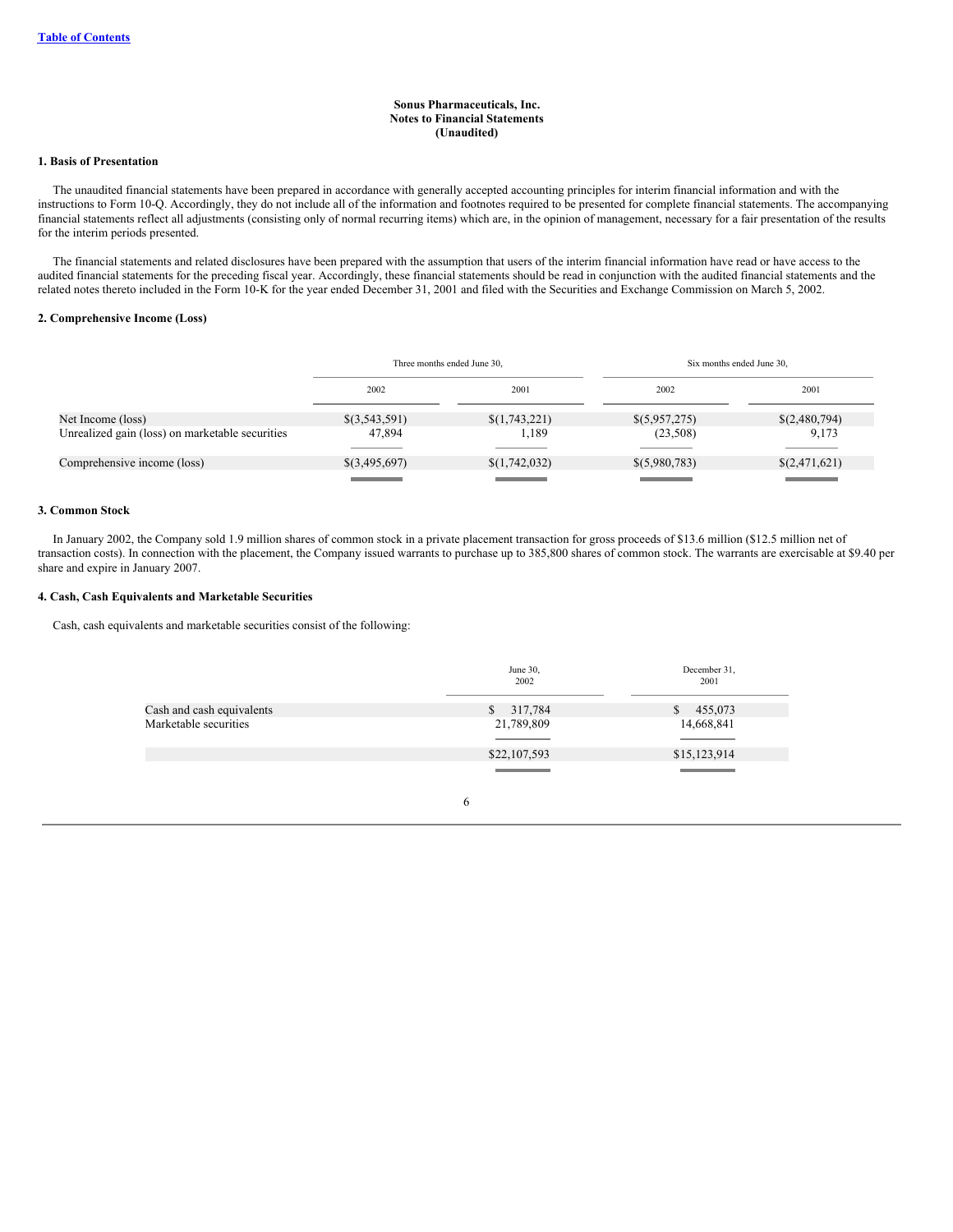## <span id="page-7-0"></span>**Item 2. MANAGEMENT'S DISCUSSION AND ANALYSIS OF FINANCIAL CONDITION AND RESULTS OF OPERATIONS**

#### **Forward-Looking Statements**

This report contains certain forward-looking statements within the meaning of Section 27A of the Securities Act of 1933, as amended, and Section 21E of the Securities Exchange Act of 1934, as amended, and we intend that such forward-looking statements be subject to the safe harbors created thereby. Examples of these forward-looking statements include, but are not limited to:

- Progress and results of clinical trials;
- Anticipated Investigational New Drug filings and future clinical trials;
- Market acceptance of our products and the potential size of these markets;
- Our anticipated future capital requirements and the terms of any capital financing;
- Timing and amount of future contractual payments, product revenues and operating expenses; and
- Anticipated outcome or financial impact of potential legal matters.

While these forward-looking statements made by us are based on our current beliefs and judgement, they are subject to risks and uncertainties that could cause actual results to vary from the projections in the forward-looking statements. You should consider the risks below carefully in addition to other information contained in this report before purchasing shares of our common stock. If any of the risks listed below occur, they could seriously harm our business, financial condition or results of operations. In such case, the trading price of our common stock could decline, and you may lose all or part of your investment.

The discussion and analysis set forth in this document contains trend analysis, discussions of regulatory status and other forward-looking statements. Actual results could differ materially from those projected in the forward-looking statement as a result of the following factors, among others:

- Dependence on the development and commercialization of products;
- History of operating losses and uncertainty of future financial results;
- Uncertainty of governmental regulatory requirements and lengthy approval process;
- Dependence on third parties for funding, clinical development, manufacturing and distribution;
- Uncertainty of U.S. or international legislative or administrative actions;
- Future capital requirements and uncertainty of additional funding;
- Competition and risk of technological obsolescence;
- Limited manufacturing experience and dependence on a limited number of contract manufacturers and suppliers;
- Ability to obtain and defend patents and protect trade secrets;
- Limitations on third-party reimbursement for medical and pharmaceutical products;
- Dependence on key employees;
- Continued listing on the Nasdaq National Market; and
- Volatility in the value of our common stock.

Certain of these risk factors are discussed in more detail in our Annual Report on Form 10-K for the year ended December 31, 2001.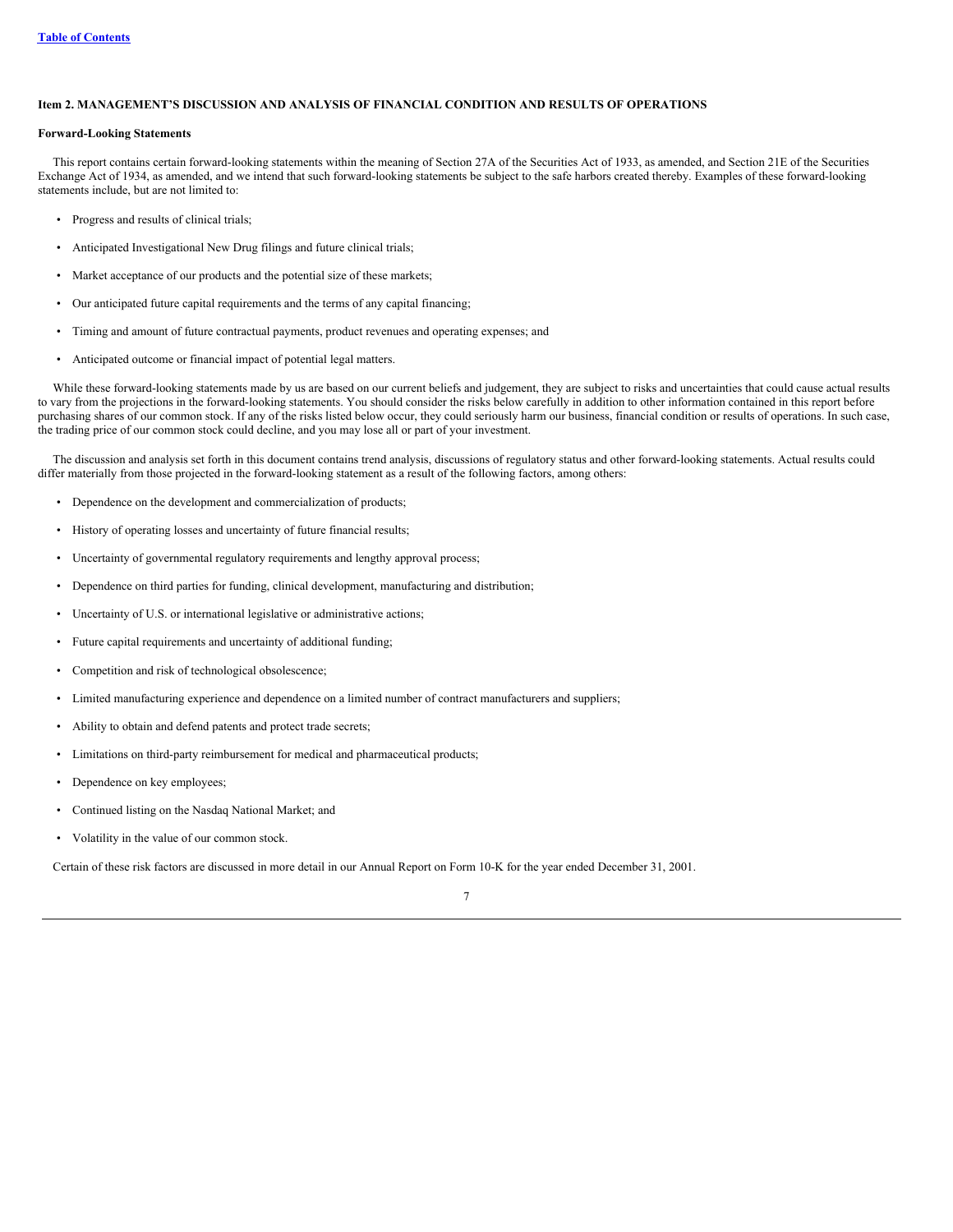#### **MD&A Overview**

In Management's Discussion and Analysis of Financial Condition and Results of Operations we explain the general financial condition and the results of operations for our Company, including:

- An overview of our business;
- Results of operations and why those results are different from the prior year; and
- The capital resources our Company currently has and possible sources of additional funding for future capital requirements.

### **Business Overview**

The Company is applying its expertise in drug delivery to make therapeutic drugs safer, easier to administer and more effective. The Company's TOCOSOL™ drug delivery technology, a Vitamin E based oil-in-water emulsion, is broadly applicable to multiple drugs, diseases and dosage forms. We currently have a cancer therapy product, TOCOSOL Paclitaxel (formerly known as S-8184), in Phase 2 clinical trials, and we also have several active compounds under investigation in therapeutic areas that target cancer, cardiovascular disease, diabetes and infection. We plan to file an Investigational New Drug Application (IND) on one of these compounds in late 2002.

The Company's first application of its TOCOSOL drug delivery technology is an injectable paclitaxel emulsion formulation, TOCOSOL Paclitaxel. Paclitaxel is the active ingredient in the world's leading cancer drug, Taxol® (the Bristol-Myers Squibb product), which is approved in the U.S. for the treatment of breast, ovarian and non-small cell lung tumors. We filed an Investigational New Drug Application, or IND, for TOCOSOL Paclitaxel with the U.S. Food and Drug Administration (FDA) in September 2000 and initiated a Phase 1 human clinical study in December 2000. The Company has completed the Phase 1 study and TOCOSOL Paclitaxel is currently being studied in four Phase 2 studies to evaluate efficacy in non-small cell lung, ovarian, bladder and colorectal cancers.

The Company completed its Phase 1 study in May 2002 after enrolling a total of 37 patients. The objectives of the Phase 1 study were to determine the maximum tolerated dose of TOCOSOL Paclitaxel and to evaluate safety. Preliminary Phase 1 results suggest that TOCOSOL Paclitaxel may provide safety and convenience advantages for both patients and physicians including a reduction in side effects, steroid premedications and administration time using a ready-to-use formulation in a single, quick injection administered in less than 15 minutes compared to the three-hour infusion of existing formulations of paclitaxel. Based on preclinical and clinical studies, we also believe there may be potential efficacy benefits of TOCOSOL Paclitaxel that may result from higher concentrations of the drug delivered to the tumor and higher sustained dose density within the tumor. In Phase 1 tests measuring levels of paclitaxel in blood, a quick injection of TOCOSOL Paclitaxel resulted in higher peak drug concentrations, higher total drug exposure and slower clearance times compared with published literature for a three-hour infusion of Taxol.

Anti-tumor activity observed in the Phase 1 study, defined as partial responses, minor responses and stable disease, was demonstrated in 15 out of 36 evaluable patients. The maximum tolerated dose (MTD) in the Phase 1 study was determined to be 200 mg/m<sup>2</sup> for administration once every three weeks, which compares to the standard dose of Taxol at 175 mg/m<sup>2</sup> once every three weeks. Dose limiting toxicities seen in the Phase 1 study include myalgia (muscle aches), fatigue, and neutropenia (low white cell count). No Grade 3 or 4 neuropathy was seen at doses up to 200 mg/m<sup>2</sup>. All of the patients in the Phase 1 study had advanced cancers and no other therapeutic options.

Phase 2 studies for TOCOSOL Paclitaxel were initiated in March of 2002. The Phase 2 program is designed to evaluate the efficacy of TOCOSOL Paclitaxel in specific tumor types. Our goal is to obtain

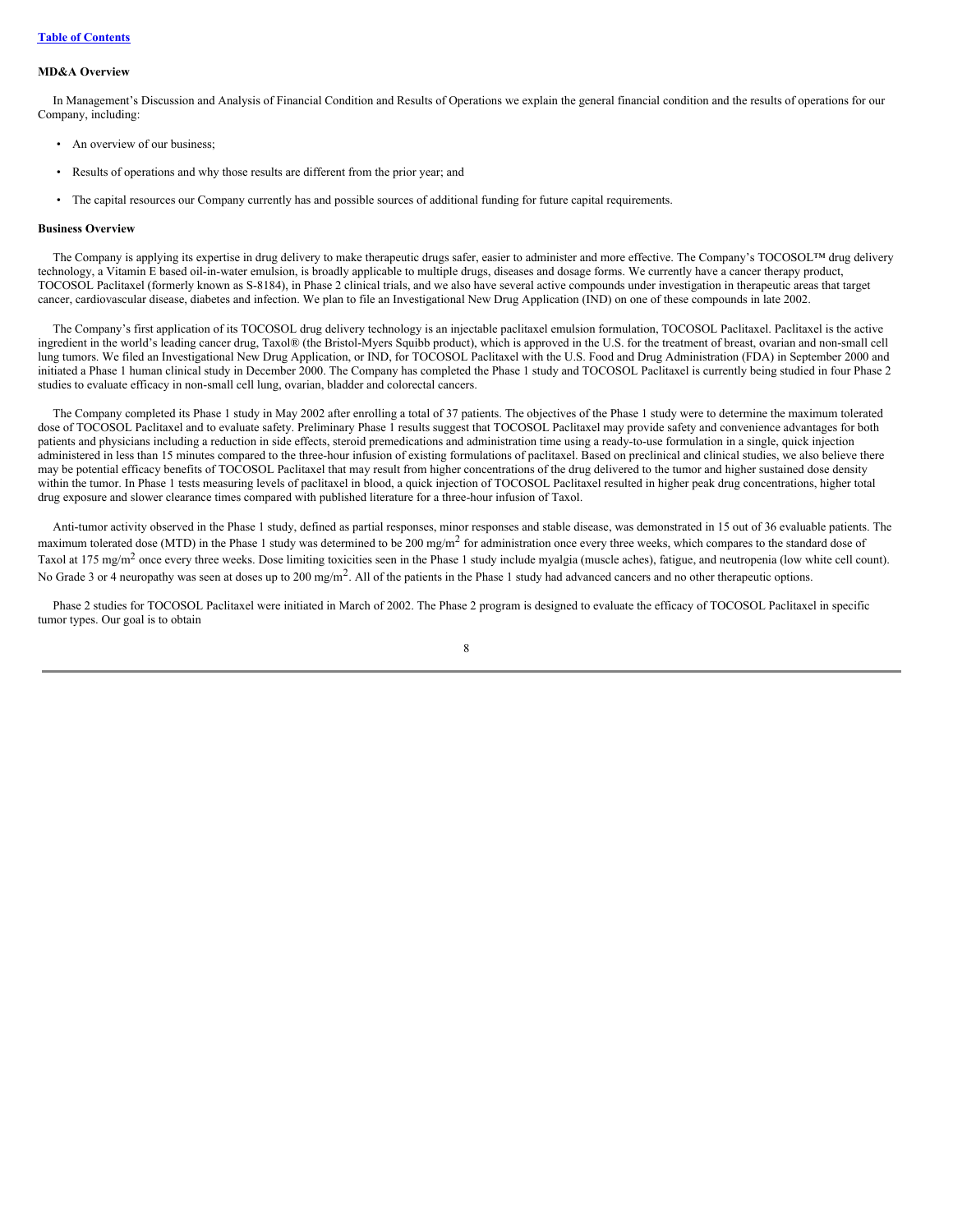a clear measure of efficacy with TOCOSOL Paclitaxel and to quickly determine the indications where the product shows the greatest efficacy. The first four Phase 2 studies will evaluate TOCOSOL Paclitaxel in non-small cell lung, ovarian, bladder and colorectal cancers using weekly dosing of TOCOSOL Paclitaxel. Each Phase 2 study will begin with a dose escalation phase to determine the MTD of TOCOSOL Paclitaxel. Weekly dose levels to be studied include 80, 100 and 120 mg/m<sup>2</sup>. The MTD will be determined separately for each of the four studies. These will be single agent, second line studies enrolling patients that have not previously had taxane chemotherapy treatments. Initial efficacy data is expected in the third quarter of 2002 and patient enrollment is expected to continue through mid-2003.

As of early July 2002, a total of 72 patients had been enrolled in the four Phase 2 studies (18 per study). MTD in the colorectal study has been determined at 120 mg/m per week, which corresponds to 360 mg/m<sup>2</sup> over a three-week period. As a comparison, the standard dose of Taxol is 175 mg/m<sup>2</sup> once every three weeks. MTD data for the other three Phase 2 studies is expected by the end of the third quarter 2002. Based on Phase 2 data to date from 39 of the 72 patients enrolled, there has not been a single case of any grade of neuropathy reported at any dose. Neuropathy, which is a numbness or tingling in the hands and feet, is a side effect commonly seen with Taxol and often limits a patient's ability to stay on therapy. Another side effect experienced with Taxol is neutropenia, a decrease in the white cell count. In the Phase 2 studies to date, results show that the rate of neutropenia for TOCOSOL Paclitaxel has been one third of that described in the Taxol package insert, which is based on once per three week dosing.

In addition to TOCOSOL Paclitaxel, we are evaluating other products and additional therapeutic drug formulations to expand our TOCOSOL drug delivery technology platform. We currently have several active compounds under investigation in therapeutic areas that target cancer, cardiovascular disease, diabetes and infection. In addition to injectable dosage forms, we are also seeing preliminary evidence supporting oral administration using the TOCOSOL technology platform in certain of these compounds. Our near-term objective is to file one Investigational New Drug (IND) application with the FDA by the end of 2002. Our research and development efforts on potential new products are preliminary and we cannot give any assurance that our efforts will be successful or that any INDs will be filed.

In June 2002, the Company entered into a manufacturing and supply agreement with Gensia Sicor Pharmaceuticals, Inc. for TOCOSOL Paclitaxel. The agreement provides the Company with a reliable manufacturer of the product for future clinical studies and commercialization requirements. Sonus and Gensia Sicor will collaborate to scale and validate the manufacturing process over the next 6 to 12 months.

### **Results of Operations**

Our results of operations have varied and will continue to vary significantly and depend on, among other factors:

- Entering into additional contractual agreements and timing of payments under contractual and license agreements with third-parties;
- Timing and costs of product development, clinical trials and patent prosecution; and
- Timing of regulatory approvals.

Historically, our reported revenues have been derived from payments received under contractual and license agreements with third parties. The Company reported no revenue in the second quarter of 2002 compared to \$91,000 for the second quarter of 2001. Revenues for the second quarter of the prior year represent royalty income under a prior agreement with Nycomed Amersham plc. For the six

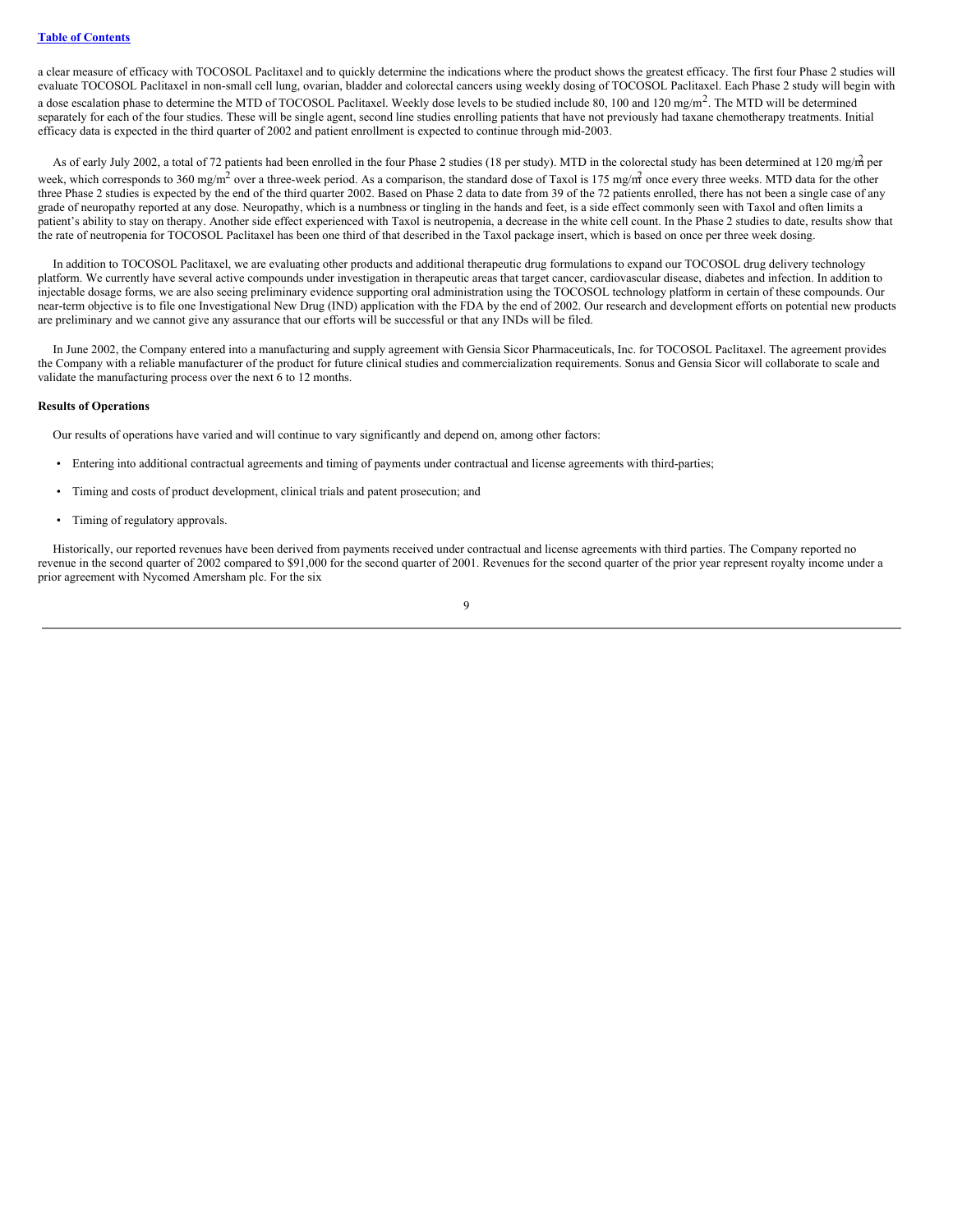months ended June 30, 2002, revenue was \$25,000 compared to \$1.2 million for the prior year period. Included in 2001 is a \$1.0 million non-refundable license fee payment received under an ultrasound contrast patent license agreement with Chugai Pharmaceutical Co. Ltd.

Total operating expenses were \$3.7 million for the second quarter of 2002 compared with \$1.9 million for the prior year. The increase in operating expenses from the prior year was primarily due to higher research and development expenses (\$2.8 million in the second quarter of 2002 compared to \$1.3 million in the second quarter of 2001). This planned increase was largely due to increased activity related to the manufacture, development and clinical testing of our lead cancer therapy product, TOCOSOL Paclitaxel, as the drug advances through phase 2 clinical trials as well as increased costs to support new product development. General and administrative expenses were also higher (\$861,000 in the second quarter of 2002 compared to \$616,000 in the second quarter of 2001) primarily due to higher personnel and consulting costs. For the first six months of 2002, total operating expenses were \$6.2 million compared to \$3.8 million for the prior year period. The increase reflects the advancement of our lead product, TOCOSOL Paclitaxel, into phase 2 clinical trials, continued development of additional new drug compounds and higher personnel costs as we expand our operations.

We anticipate that total operating expenses for the next several quarters will be consistent with or slightly higher than the second quarter of 2002 as we continue to invest in current and future product development activities. Net cash burn for the full year 2002 is expected to be approximately \$13.0 to \$14.0 million.

Net interest income was \$150,000 and \$258,000 for the three and six months ended June 30, 2002 compared with \$107,000 and \$238,000 for the same periods in 2001. The increase in net interest income was primarily due to higher levels of invested cash in the current year, offset partially by lower interest rates.

Net loss for the second quarter of 2002 was \$3.5 million, compared with a net loss of \$1.7 million for the same period of the prior year. Net loss for the six months ended June 30, 2002 was \$6.0 million compared with a net loss of \$2.5 million for the same period of the prior year.

#### **Liquidity and Capital Resources**

We have historically financed operations with payments under contractual agreements with third parties and proceeds from equity financings. At June 30, 2002, we had cash, cash equivalents and marketable securities of \$22.1 million compared to \$15.1 million at December 31, 2001. The increase was primarily due to \$12.5 million of net proceeds from a private placement of common stock in January 2002, offset in part by the year-to-date net loss of \$6.0 million.

In June 2002, the Company entered into a manufacturing and supply agreement with Gensia Sicor Pharmaceuticals, Inc. for TOCOSOL Paclitaxel. Sonus and Gensia Sicor will collaborate to scale and validate the manufacturing process, and Sonus expects to spend approximately \$1.5 million over the next 6 to 12 months for the dedicated equipment and technology transfer to support these activities. Approximately \$1.0 million is expected to be incurred during the second half of this year and is included in the Company's previously disclosed projected 2002 net cash burn of \$13.0 to \$14.0 million.

We expect that our cash requirements will increase in future periods due to development costs associated with our TOCOSOL drug delivery products. Based on our current operating plan, including planned clinical trials and other product development costs including technology transfer costs related to our manufacturing and supply agreement, we estimate that existing cash and marketable securities will be sufficient to meet our cash requirements through 2003. However, we will need additional funding to complete late stage clinical trials and regulatory approval of TOCOSOL Paclitaxel and to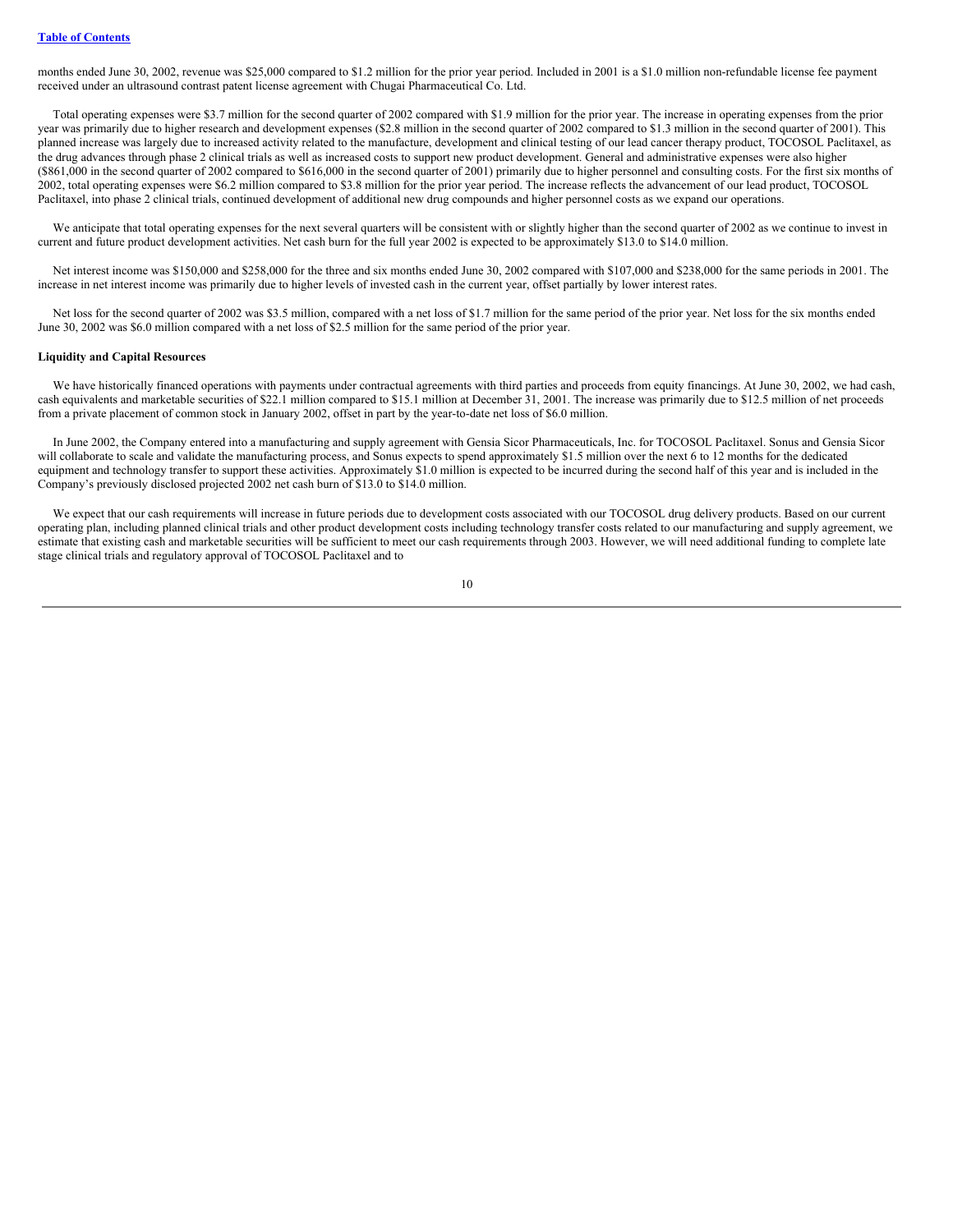fund other product development activities beyond this timeframe. Accordingly, we intend to seek additional funding through available means, which may include debt and/or equity financing or funding under additional third party collaborative agreements. Our future capital requirements depend on many factors including:

- The progress of our research and development programs and clinical trials;
- The time and costs required to complete clinical trials and obtain regulatory approvals;
- The ability to raise additional funds through debt and/or equity financing;
- The ability to attract and retain collaborative agreement partners;
- The time and costs required to complete the technology transfer associated with manufacturing and supply agreements;
- The ability to obtain funding under contractual and licensing agreements; and
- The costs of filing, prosecuting, enforcing and defending patents, patent applications, patent claims and trademarks.

We cannot give assurance that additional financing will be available on acceptable terms, if at all. Any equity financing would likely result in dilution to our existing stockholders and debt financing, if available, may include restrictive covenants. If we are unable to raise additional financing, we may be required to curtail or delay the development of our products and new product research and development, which could seriously harm our business.

### **Critical Accounting Policies and Estimates**

The preparation of the financial statements requires management to make estimates and assumptions. On an on-going basis, management evaluates its estimates and judgements including those related to revenue recognition and research and development costs. Management bases its estimates and judgements on historical experience and on various other factors that are believed to be reasonable under the circumstances. Actual results may differ from these estimates under different assumptions or conditions.

Management believes the following critical accounting policies, among others, affect its more significant judgements and estimates used in the preparation of its financial statements.

- *Revenue Recognition*. Since inception, the Company has generated revenues from collaborative agreements, licensing fees and from the assignment of developed and patented technology. Revenue is recorded as earned based on the performance requirements of the contract, generally as the services are performed. The Company recognizes revenue from non-refundable, up front license fees and proceeds from the assignment of technology when delivery has occurred and no future obligations exist. Royalties from licensees are based on third-party sales and recorded as earned in accordance with contract terms, when third-party results are reliably measured and collection is reasonably assured. Payments received for which the earnings process is not complete are classified as deferred revenue.
- *Research and Development Costs*. These items including personnel costs, supplies, depreciation and other indirect research and development costs are expensed as incurred. In instances where the Company enters into agreements with third parties for research and/or clinical trial activities, costs are expensed the earlier of when amounts are due or when services are performed.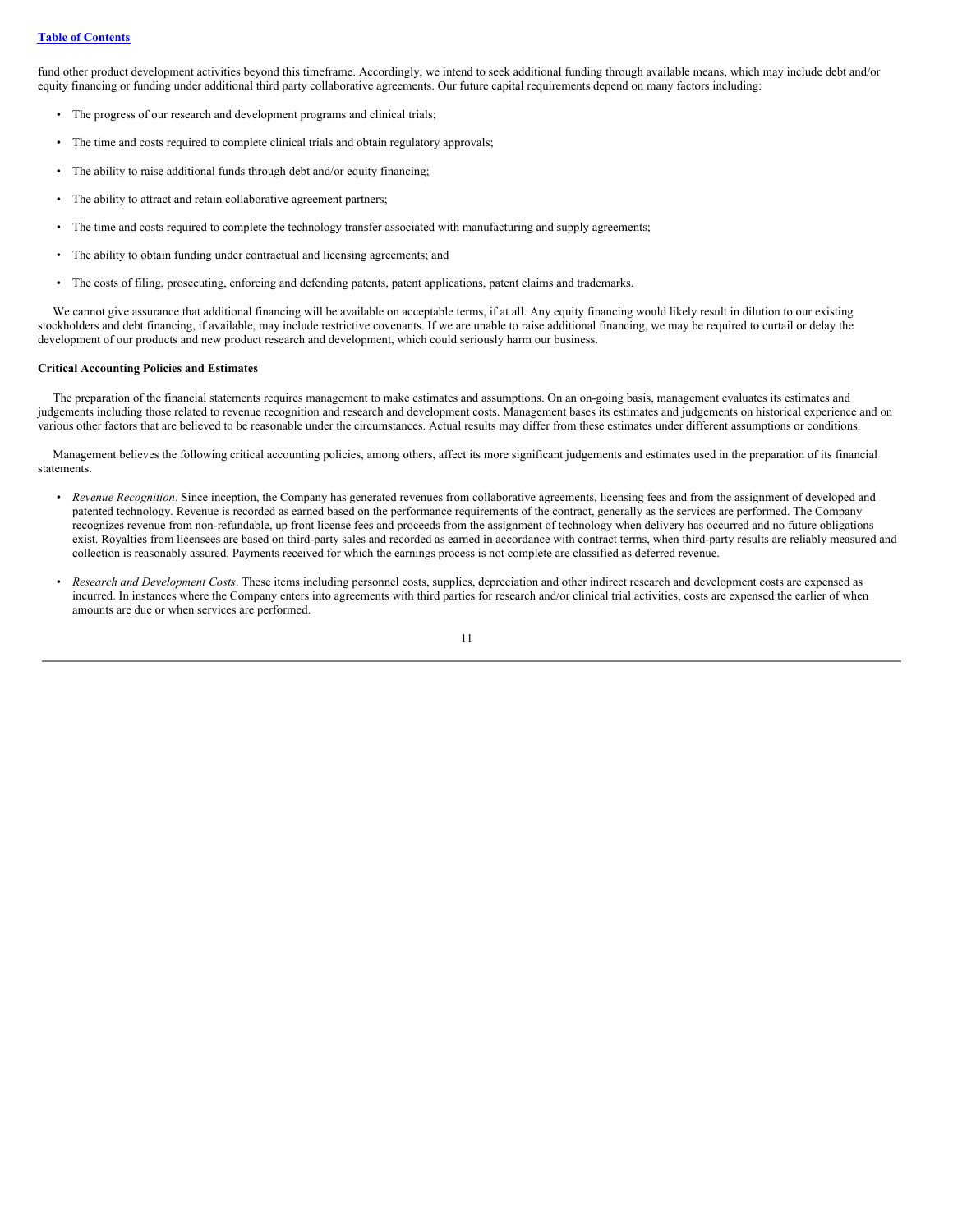### <span id="page-12-0"></span>**Item 3. Market Risk**

The market risk inherent in our short-term investment portfolio represents the potential loss that could arise from adverse changes in interest rates. If market rates hypothetically increase immediately and uniformly by 100 basis points from levels at June 30, 2002, the decline in the fair value of the investment portfolio would not be material. Because we have the ability to hold our fixed income investments until maturity, we do not expect our operating results or cash flows to be affected to any significant degree by a sudden change in market interest rates.

#### <span id="page-12-2"></span><span id="page-12-1"></span>**Part II. Other Information**

### **Item 4. Submission of Matters to a Vote of Security Holders**

Information regarding matters submitted to a vote of security holders at our annual meeting of stockholders held on April 23, 2002, is set forth in our Quarterly Report on Form 10-Q for the quarter ended March 31, 2002.

### <span id="page-12-3"></span>**Item 6. Exhibits and Reports on Form 8-K**

#### **(a) Exhibits**

| 4.3      | First Amendment to Rights Agreement, dated as of August 23, 1996, between the Company and U.S. Stock Transfer Corporation. (1)                                                                                                                                                                   |
|----------|--------------------------------------------------------------------------------------------------------------------------------------------------------------------------------------------------------------------------------------------------------------------------------------------------|
| $10.52+$ | Manufacturing and Supply Agreement by and between the Company and Gensia Sicor Pharmaceutical Sales, Inc., dated June 26,<br>2002.                                                                                                                                                               |
| 99.1     | Certification Pursuant to 18 U.S.C. Section 1350 as Adopted Pursuant to Section 906 of the Sarbanes-Oxley Act of 2002                                                                                                                                                                            |
| 99.2     | Certification Pursuant to 18 U.S.C. Section 1350 as Adopted Pursuant to Section 906 of the Sarbanes-Oxley Act of 2002                                                                                                                                                                            |
| $^{+}$   | Confidential treatment is being sought for certain portions of this Exhibit, as indicated by a "[*]" symbol and footnoted as "omitted<br>pursuant to Rule 24b-2 and filed separately with the Commission." Such omitted portions have been filed with the Securities and<br>Exchange Commission. |
| (1)      | Incorporated by reference to exhibit number 2.1 to the Company's filing on Form 8-A12G/A dated July 25, 2002.                                                                                                                                                                                    |

### **(b) Reports on Form 8-K**

The Company filed no reports on Form 8-K during the quarter ended June 30, 2002.

### <span id="page-12-4"></span>**Items 1, 2, 3 and 5 are not applicable and have been omitted.**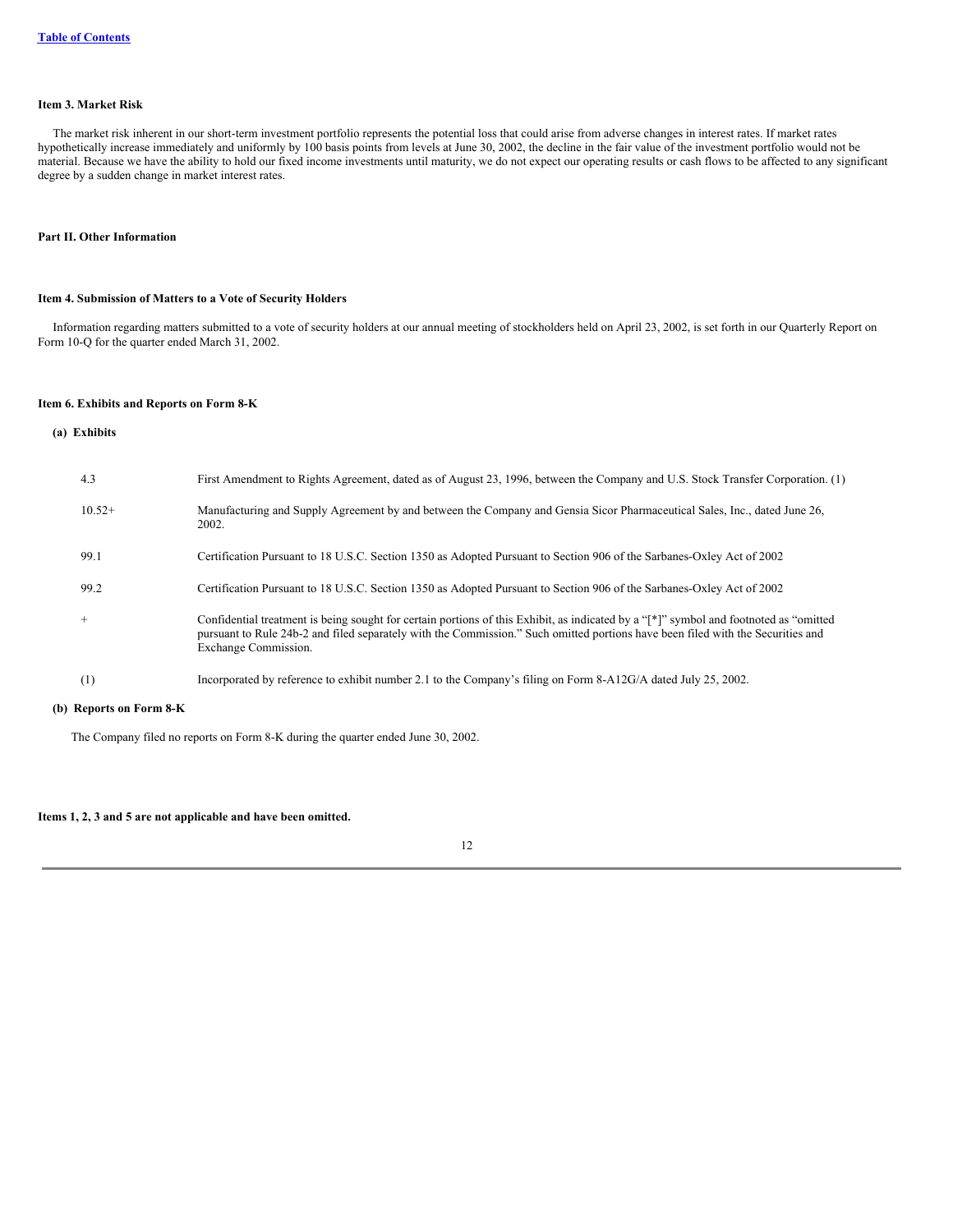<span id="page-13-0"></span>In accordance with the requirements of the Securities Exchange Act, the registrant caused this report to be signed on its behalf by the undersigned, thereunto duly authorized.

### **SONUS PHARMACEUTICALS, INC.**

Date: August 13, 2002 By: /s/ Richard J. Klein

Richard J. Klein Vice President, Finance and Chief Financial Officer (Principal Financial and Accounting Officer)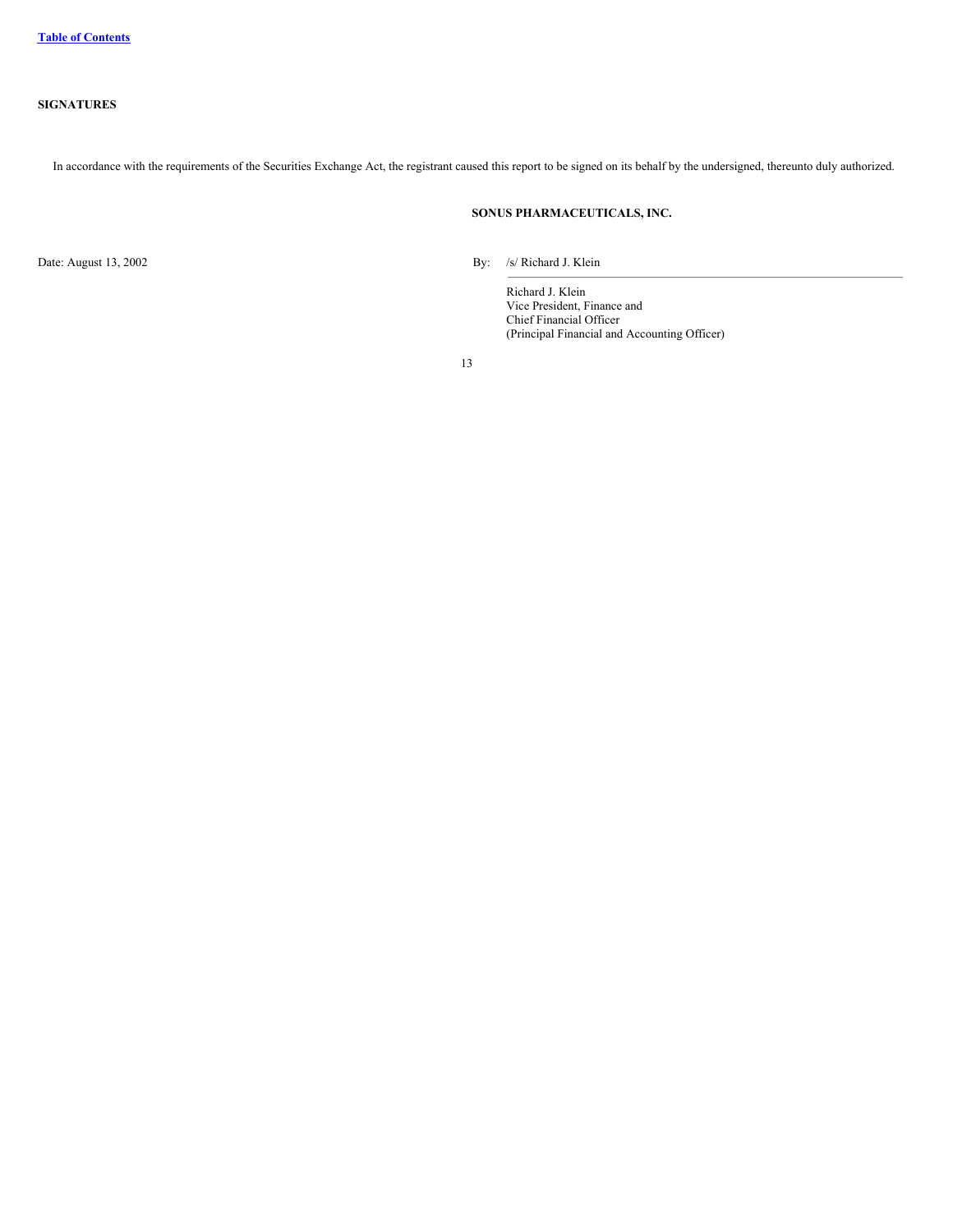[Confidential treatment is being sought for certain portions of this Exhibit, as indicated by a " $[*]$ " symbol and footnoted as "omitted pursuant to Rule 24b-2 and filed separately with the Commission." Such omitted portions have been filed with the Securities and Exchange Commission.]

#### MANUFACTURING AND SUPPLY AGREEMENT

This Agreement is made this 26th day of June, 2002 by and between Sonus Pharmaceuticals, Inc., a Delaware corporation having a principal place of business at 22026 20th Avenue S.E., Bothell, Washington 98021 ("Sonus") and Gensia Sicor Pharmaceutical Sales, Inc., a Delaware corporation having a principal place of business at 19 Hughes, Irvine, California 92618-1902 ("Gensia Sicor").

#### R E C I T A L S

WHEREAS, Sonus is developing S-8184, also known as TOCOSOL(TM) Paclitaxel, a cancer therapy product; and

WHEREAS, Gensia Sicor is in the business of developing, manufacturing, testing packaging, and marketing sterile injectable pharmaceutical products; and

WHEREAS, Sonus desires that Gensia Sicor manufacture and supply Sonus with certain of its requirements for S-8184; and

WHEREAS, Gensia Sicor desires to provide services to Sonus related to the manufacture of S-8184 as agreed to by both parties in accordance with the terms and conditions set forth herein

NOW THEREFORE, in consideration of the premises and the mutual promises and agreements contained herein, Sonus and Gensia Sicor agree as follows:

#### 1. DEFINITIONS.

1.1 "Active Pharmaceutical Ingredient" or "API" means any component of the Product that is intended to furnish pharmacological activity or other direct effect in the diagnosis, cure, mitigation, treatment, or prevention of disease, or to affect the structure or any function of the body of man or animals, but does not include intermediates used in the synthesis of such ingredients.

1.2 "API Specifications" means the specifications for the API set forth in the Master Batch Record. A complete copy of the API Specifications, as agreed by the parties, is set forth in the API and Excipients Specifications attached as Exhibit A hereto.

1.3 "Affiliate" means, with respect to either party, all entities which, directly or indirectly, are controlled by, control, or are under common control with such party. For purposes of this definition, the word "control" shall mean ownership of more than fifty percent (50%) of the voting shares or interest of an entity.

1.4 "Batch" means the entire amount of Product yielded from a manufacturing event using a specific quantity of API, Excipients, and components Processed in accordance with the Master Batch Record.

1.5 "Batch Processing Charge" means the pricing set forth in Exhibit J, including the line batch charge, unit charge, compounding surcharge, and filter surcharge, as may be adjusted from time to time according to the terms and conditions set forth herein.

1.6 "Batch Record" means the document created as and after each Batch is Processed and Packaged. Each Batch Record shall reflect and incorporate all aspects of the Master Batch Record, the applicable Certificate of Analysis, and any Manufacturing Variance Reports issued with respect to such Batch.

1.7 "Batch Release" means the final sign-off by Gensia Sicor's Quality Department marking the culmination of the quality process by which a batch of Product is shown to conform to all aspects of the Manufacturing Standards.

1.8 "Compounded Bulk" means API and Excipients that have been compounded but not filled or packaged or finished into a final dosage presentation.

1.9 "Certificate of Analysis" means a certificate that accompanies each shipment of API, Excipient or Product certifying that the API, Excipient or Product meets the specifications as set forth in the Master Batch Record.

1.10 "Current Good Manufacturing Practices" or "cGMPs" means the current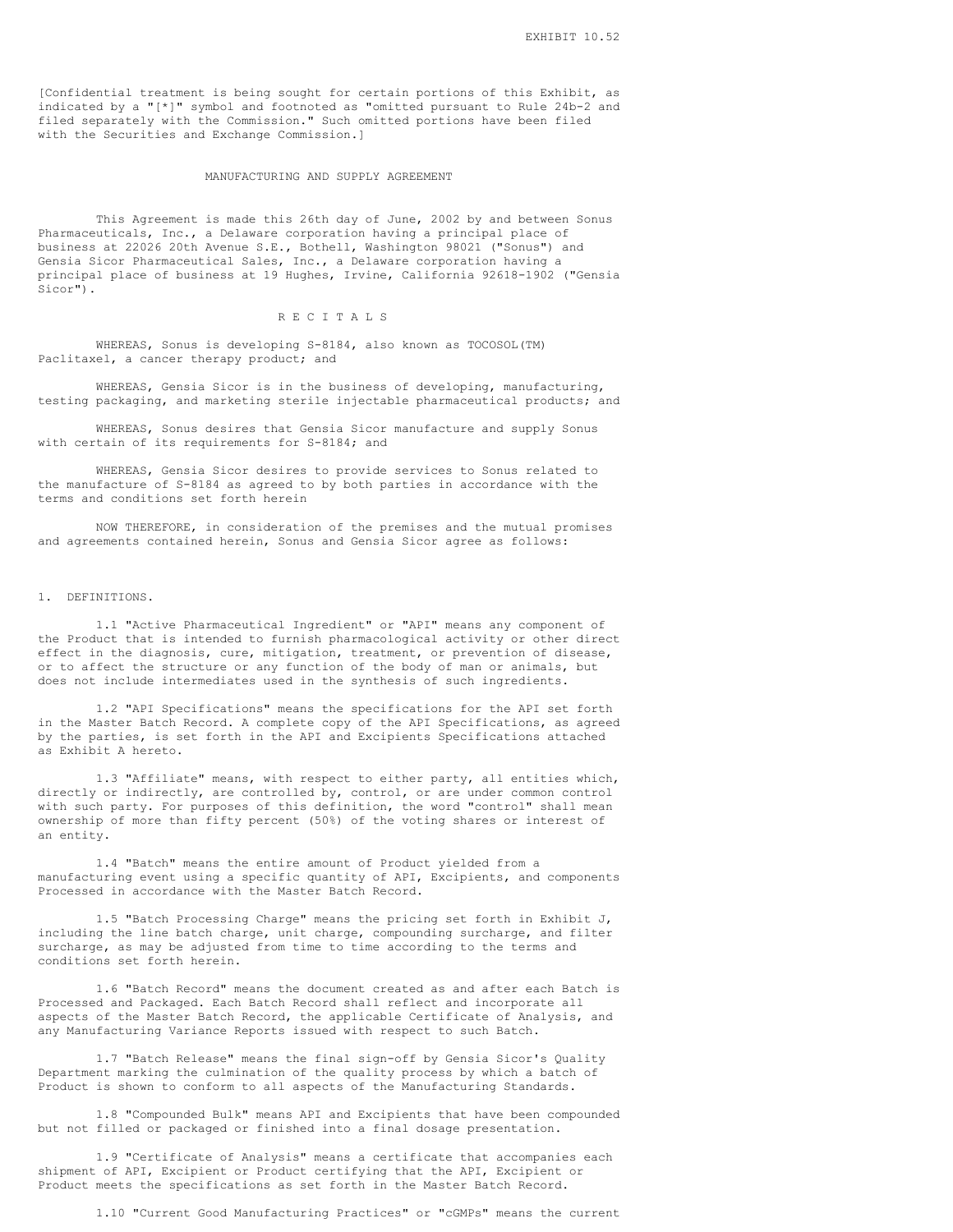good manufacturing practices applicable to the manufacture of sterile pharmaceutical products for human use in the United States, as set forth in regulations promulgated by the FDA.

1.11 "Date of Manufacture" means the date of sterile filling of the Compounded Bulk.

1.12 "Excipient" means any substance, other than the API, used in formulating the Product.

1.13 "Excipient Specification" means the specifications for the Excipient as set forth in the Master Batch Record. A complete copy of the Excipient Specifications, as agreed by the parties, is set forth in the API and Excipients Specifications attached as Exhibit A hereto.

2

1.14 "Facility" means Gensia Sicor's facility in Irvine, California, or any other Gensia Sicor facility as agreed to in writing, in advance, by the Parties to this Agreement.

1.15 "FDA" means the United States Food and Drug Administration.

1.16 "Forecast" means a rolling twelve (12) month estimate of expected orders for the Product to assist Gensia Sicor in production planning.

1.17 "Manufacturing Standards" means the specifications for Processing, Packaging, and storing the Product set forth in the Product Specifications, the Master Batch Record, cGMPs, MSDSs, and all other applicable U.S. laws and regulations, to the extent such terms and conditions are not inconsistent with this Agreement.

1.18 "Manufacturing Variance Report" means a written report indicating any Variance in the Processing or Packaging of a Batch from the procedures set forth in the Master Batch Record.

1.19 "Master Batch Record" means the document, as may be amended from time to time, specifying: (i) the API and Excipient Specifications, (ii) the procedures for testing and releasing the API and Excipients, (iii) the Primary Components, (iv) Secondary Packaging, (v) the Product Specifications, (vi) the formula (listing the API and the Excipients for the Product), (vii) the procedures for manufacturing the Product (listing the API, the Excipients, the Primary Components, and the Secondary Packaging), and (viii) the procedures for assuring the quality of the Product.

1.20 "Master Forecast" means a [ \* ] forecast provided to Gensia Sicor for commercial product manufacturing.

1.21 "MSDS" means the Material Safety Data Sheets for the API, Excipients and the Product, respectively.

1.22 "Package" or "Packaging" means the act of inspecting, labeling, and packing the Product into saleable units.

1.23 "Primary Components" means the vial, stopper, and seal as identified in the Master Batch Record.

1.24 "Process", "Processed" or "Processing" means the pharmaceutical manufacturing procedures, or any part thereof, involved in manufacturing the Product in accordance with the Master Batch Record.

1.25 "Product" means the finished emulsion cancer therapeutic product known as TOCOSOL(TM) Paclitaxel.

- --------

\* Omitted pursuant to Rule 24b-2 and filed separately with the Commission.

3

1.26 "Product Specifications" means the specifications for the Product, including the Primary Components, the Secondary Packaging, and the in-process and release specifications for the Product, as set forth in the Master Batch Record and as may be amended by the parties from time to time. A complete copy of the Product Specifications, as agreed by the parties, is set forth in the Product Description and Specifications attached as Exhibit B hereto.

1.27 "Purchase Order" means the document provided by Sonus to Gensia Sicor which shall set forth, subject to the terms of this Agreement, the number of Batches or units to be Processed and Packaged, the estimated Batch Processing Charge, the requested dates and locations for delivery, and special instructions for each Batch.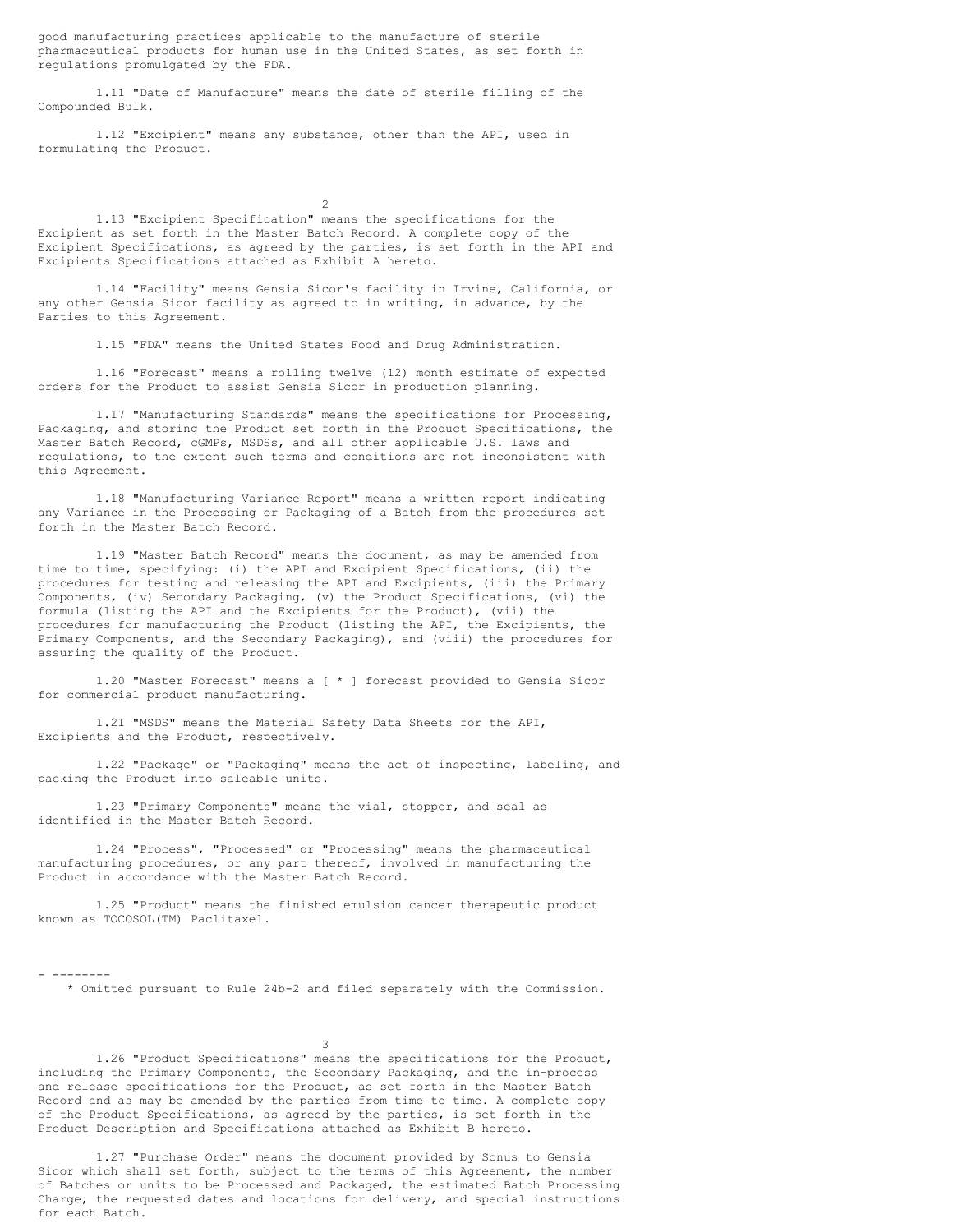1.28 "Reference Standard" means a quantity of API or Excipient with a known assay, with which Gensia Sicor may perform comparative analysis to API or Excipient samples having an unknown assay.

1.29 "Registration Batch" means a batch of Product manufactured to support an NDA filing.

1.30 "Secondary Packaging" means any component other than Primary Components used to convert units of Product into saleable units.

1.31 "Shipping Components" means the packaging, boxes, and shipping containers into which the Product is placed for shipment to Sonus.

1.32 "Validation Batch" means a batch of saleable product manufactured prior to NDA approval to confirm that the process set forth in the NDA is reproducible at commercial scale, and which meets FDA requirements for a validation process.

1.33 "Variance" means a departure from an established quality standard (including, without limitation, cGMPs or other standard operating procedures, manufacturing work orders, Packaging orders, raw material or Product Specifications, analytical control procedures, water monitoring procedures, equipment maintenance schedules), whether anticipated or unanticipated, which has the potential to affect the safety, identity, strength, quality or purity of the Product.

1.34 "Work in Process" or "WIP" means the API, Excipients, Primary Components, and Secondary Packaging that constitute a Batch, during the time period beginning with Gensia Sicor dispensing API in accordance with the Master Batch Record and ending on the Gensia Sicor release date with respect to such Batch.

4

2. ACQUISITION OF MANUFACTURING EQUIPMENT. Promptly after the execution of this Agreement, the parties shall confer and agree upon a list of the parts and equipment to be procured by Gensia Sicor on behalf of Sonus for the manufacturing of the Product. Sonus shall own all of such equipment so acquired. Gensia Sicor shall maintain customary insurance for the loss or damage to such equipment which shall name Sonus as a loss payee. The preliminary list of equipment to be purchased is set forth in Exhibit C attached hereto, which shall be finalized upon agreement of representatives of Sonus and Gensia Sicor. Gensia Sicor shall use commercially reasonable efforts to acquire the equipment and parts at the most favorable pricing available. All purchases of equipment will be made on a timely basis as needed and with the prior written approval of Sonus specifying the equipment and costs related thereto. The anticipated costs of the equipment are set forth on Exhibit C attached hereto. Sonus shall be responsible for payment of the purchase price of such equipment and the related administrative charge payable to Gensia Sicor, as provided in Section 6 below.

3. GENSIA SICOR PRE-COMMERCIAL RESPONSIBILITIES.

#### 3.1 TECHNOLOGY TRANSFER.

(a) Sonus shall transfer to Gensia Sicor the technology and expertise necessary to manufacture and supply the requirements of Sonus for the Product as provided herein. Sonus shall retain exclusive ownership of all patent, trademark, trade secret and other intellectual property rights relating to the technology, manufacturing process and information disclosed to Gensia Sicor. The parties' respective project representatives shall determine the analytical methods transfer and confirmation thereof; process evaluation, confirmation, optimization, and scale-up plan; cleaning validation; microbiology; method of media fills; component compatibility testing; production test run and other manufacturing procedures in order to finalize the scope of work and costs associated therewith. The anticipated costs shall include those related to such matters as more specifically itemized on Exhibit D attached hereto. In consideration of the services to be rendered by Gensia Sicor in connection with the technology transfer, Sonus shall pay to Gensia Sicor the fees as set forth on Exhibit D attached hereto in accordance with the terms and provisions of Section 6 below.

(b) Gensia Sicor will develop a Master Batch Record for the Product following the technical specifications, methods and know-how provided by Sonus.

(c) Sonus will transfer a stability indicating analytical method(s) for the Product to Gensia Sicor. Such methods will be validated by Gensia Sicor for their application to the finished Product. Upon Gensia Sicor's successful confirmation of validated stability indicating methods for Product Gensia Sicor will be responsible for release of finished dosage Product.

3.2 PRE-COMMERCIAL MANUFACTURING RESPONSIBILITIES. In connection with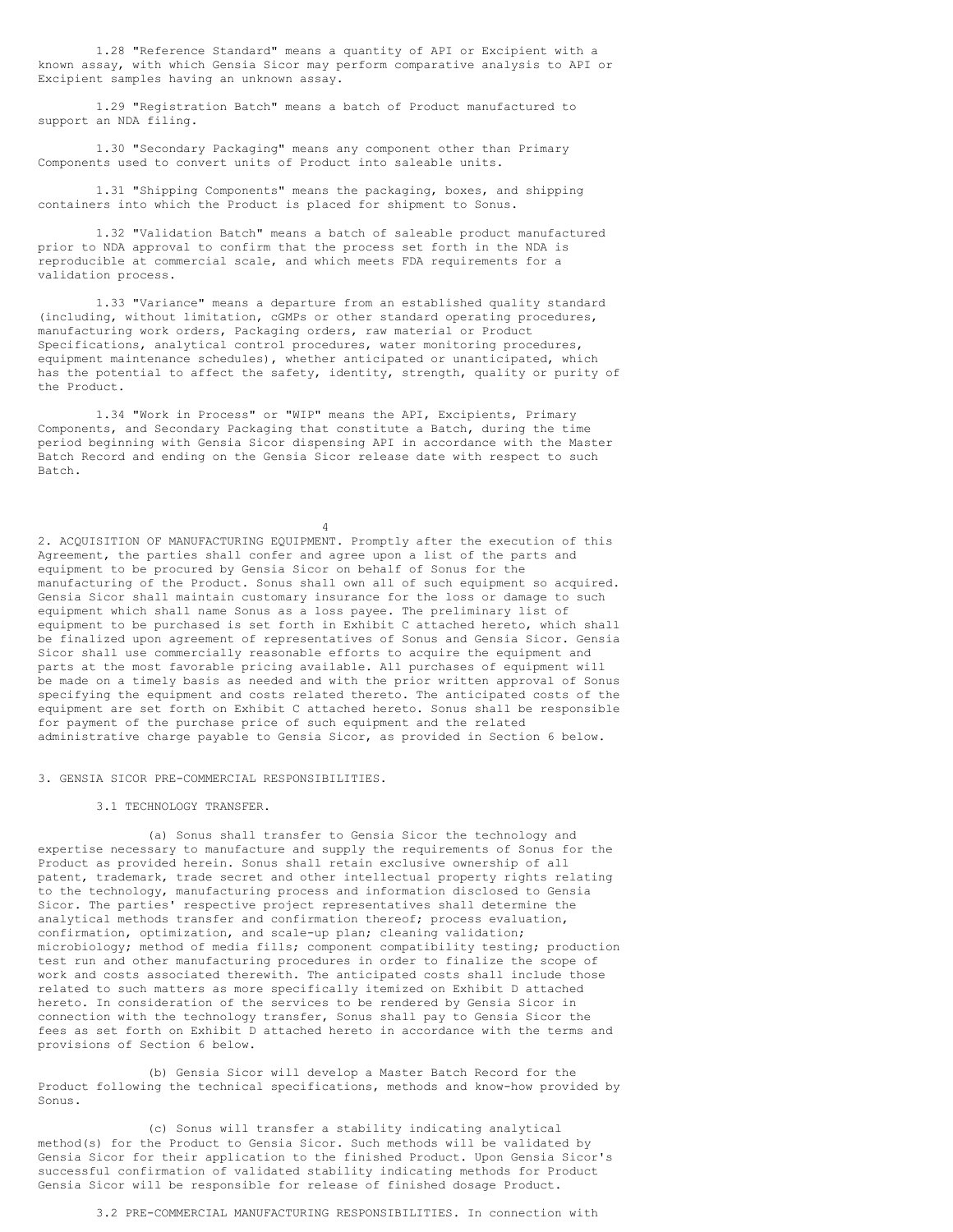the validation and commercialization of the manufacturing process, the manufacturing of stability lots and clinical supplies and other pre-commercial manufacturing of the Product, Gensia Sicor shall have the following duties and responsibilities:

(a) Gensia Sicor shall establish manufacturing systems integration, including Batch Record development, SOP development and modifications, and raw material data sheet development.

5 (b) Gensia Sicor shall assist, as requested by Sonus, in the development of labeling and packaging for the Product, which will be submitted in regulatory submissions for the Product.

(c) Gensia Sicor shall manufacture Registration Batches and perform process validation, including protocol development, implementation and final report.

(d) As mutually defined and agreed by the project teams, Gensia shall conduct stability studies required for an NDA and other regulatory agency submittals.

(e) Gensia Sicor shall provide regulatory support in the form of CMC documentation; sterility assurance package; process flow, facility narrative and report on testing.

(f) Gensia Sicor shall validate and certify the manufacturing process, including installation qualifications, operational qualifications, and process qualifications for any new equipment or process used to support the manufacture of the Product.

(g) Gensia Sicor shall provide suitable manufacturing instructions and other manufacturing documentation and manufacturing controls for NDA submission, as well as other regulatory submissions.

(h) Gensia Sicor shall conduct material contact and equipment cleanability studies required to support manufacture of the Product in the Gensia Sicor manufacturing facility. Gensia Sicor shall complete any necessary sterility, microbial and pyrogen testing studies, and process validation studies, and provide Sonus or its representatives and appropriate regulatory agencies with microbiological data, process validation data, batch documents and other manufacturing and processing data required for FDA and other regulatory submissions.

(i) Gensia Sicor will permit Sonus representatives to conduct necessary GMP and quality assurance reviews of Gensia Sicor documentation, including review of Gensia Sicor manufacturing work orders and manufacturing quality assurance Variances regarding the Product and the facilities in which the Product will be manufactured. In addition, Gensia Sicor shall host at least an annual quality assurance review of the Gensia Sicor manufacturing facility.

In consideration of the pre-commercial manufacturing services to be provided by Gensia Sicor, Sonus shall pay to Gensia Sicor, the fees set forth on Exhibit E attached hereto in accordance with the provisions of Section 6 below.

#### 4. SONUS' PRE-COMMERCIAL RESPONSIBILITIES.

4.1 GENERAL RESPONSIBILITIES. Sonus shall have the following development duties and responsibilities with respect to the development of the Product:

(a) Sonus shall promptly communicate to Gensia Sicor any changes to the Product formulation. In addition, to the extent necessary, Sonus shall verify that the U.S. Product formulation and associated specifications (modified as necessary) are acceptable as formulations for foreign countries.

6

(b) Sonus shall provide approved API, Excipients and Reference Standards for the manufacture of pre-validation Product to Gensia Sicor, according to the provisions set forth in Section 8.3, with Certificates of Analysis, for formulation studies, stability and clinical supplies, manufacturing studies, and other needs as reasonably required by Gensia Sicor for execution of its responsibilities under this Agreement. Sonus shall provide API, Excipients and Reference Standards to Gensia Sicor at no charge at least fifteen (15) working days prior to any scheduled manufacture of Product. In the event that Sonus fails to deliver the quantity of conforming API, Excipients and Reference Standard required for Gensia Sicor to fulfill its obligations hereunder, Gensia Sicor shall not be obligated to meet scheduled delivery dates. API, Excipients and Reference Standard shall conform with the API and Excipient Specifications of Exhibit A, attached hereto and made a part hereof. Sonus shall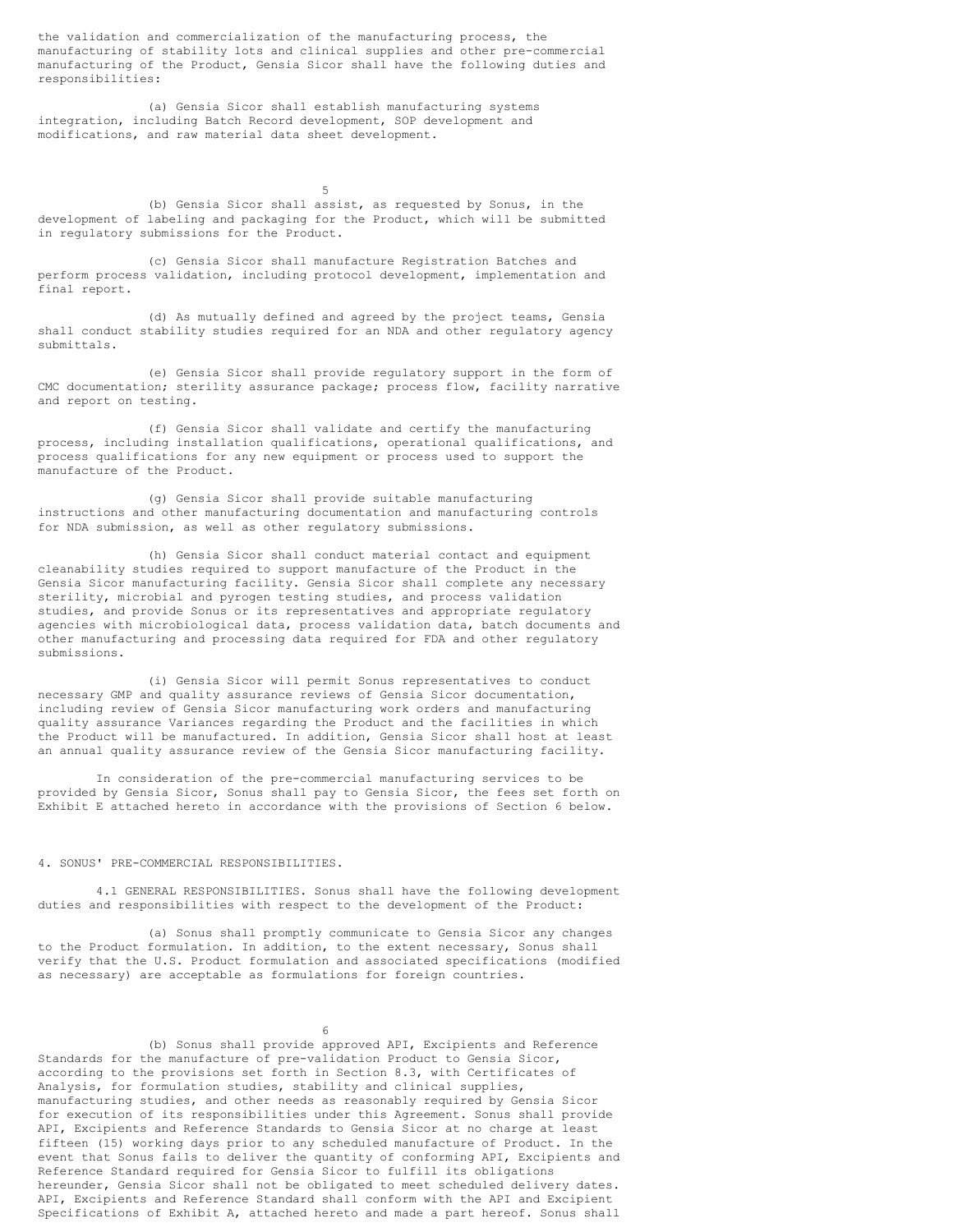have the right to modify the API and Excipient Specifications from time to time in its sole discretion, in which event Exhibit A shall be so modified. All costs associated with implementing changes to the Master Batch Record shall be borne by Sonus, as per Exhibit G, subparagraph 2.1.

(c) Sonus shall provide Gensia Sicor with technical data to enable Gensia Sicor to comply with its obligations under this Agreement. Such data shall include but not be limited to: (1) Material Safety Data Sheets with environmental and safety information; and (2) summaries of toxicological and pharmacological data for API and Excipients in sufficient detail to define potential hazards, establish employee exposure levels, and establish equipment cleanability limits.

(d) Sonus shall perform and be responsible for conducting all clinical studies necessary to obtain FDA approval and regulatory approval from health authorities in foreign countries as determined by Sonus in its sole discretion.

(e) Sonus shall conduct all research and development and use commercially reasonable efforts to prepare and submit to the FDA, and regulatory agencies in such foreign countries as Sonus shall deem appropriate in its sole discretion, an NDA or other regulatory submission covering the Product, respond to all questions from the regulatory agencies and take necessary steps to obtain regulatory agency approvals and maintain the approved NDA or other regulatory submissions covering the Product.

(f) Sonus shall develop, proofread and maintain label copy and artwork for the Product. Sonus shall have complete responsibility for content and accuracy of labeling for Product provided that all labels and package inserts shall be developed in accordance with Gensia Sicor's guidelines with regard to physical dimensions and handling procedures.

(g) Sonus shall review and approve the Master Batch Record in writing prior to initiating the manufacture of the Product, at least six (6) weeks prior to the scheduled manufacture of the batch. Material changes to the Batch Records shall be made at least six (6) weeks in advance of the manufacture of the next batch.

#### 5. SCHEDULE.

Both parties agree to use commercially reasonable efforts to conduct and complete the activities described in the foregoing Sections 2 through 4 with the goal of manufacturing the first clinical batch of the Product [ \* ], according to the schedule appended hereto as Exhibit F.

7

6. PAYMENTS FOR GENSIA SICOR'S PRE-COMMERCIAL SERVICES.

To reimburse Gensia Sicor for its services and participation in the pre-commercial product development efforts, Sonus shall pay Gensia Sicor the following:

6.1 MANUFACTURING EQUIPMENT. As provided in Section 2 above, Sonus shall be responsible for payment of the purchase price of all equipment procured by Gensia Sicor on behalf of Sonus. In addition, Sonus shall pay Gensia Sicor an administration charge equal to [ \* ]of the aggregate purchase price of all parts and equipment procured by Gensia Sicor for and on behalf of Sonus (excluding sales and other taxes, shipping, packing and other similar charges). Payment terms shall be as provided in Section 6.4 below.

6.2 TECHNOLOGY TRANSFER SERVICES. In consideration for the efforts and services to be rendered by Gensia Sicor regarding the transfer of manufacturing technology to Gensia Sicor as provided in Section 3.1 above, Sonus shall pay to Gensia Sicor the fees and expenses set forth on Exhibit D attached hereto. Payment terms shall be as provided in Section 6.4 below.

6.3 PRE-COMMERCIAL SERVICES. In consideration for the pre-commercial services to be provided by Gensia Sicor to Sonus as provided in Section 3.2 above and as more particularly specified on Exhibit E attached hereto, Sonus shall pay to Gensia Sicor the amounts set forth on Exhibit E. Payment terms shall be as provided in Section 6.4 below.

#### 6.4 PAYMENT TERMS.

(a) Sonus has paid [ \* ] to Gensia Sicor as an advance for the purchase price of equipment and technology transfer services, which will be creditable against the acquisition of manufacturing equipment as provided in Section 6.1 above, and the technology transfer services as provided in Section 6.2 above.

(b) With respect to payments due to Gensia Sicor for the purchase of equipment under this Section 6, except as covered by the advance provided for in subparagraph (a) above, all payment requests shall be submitted by invoice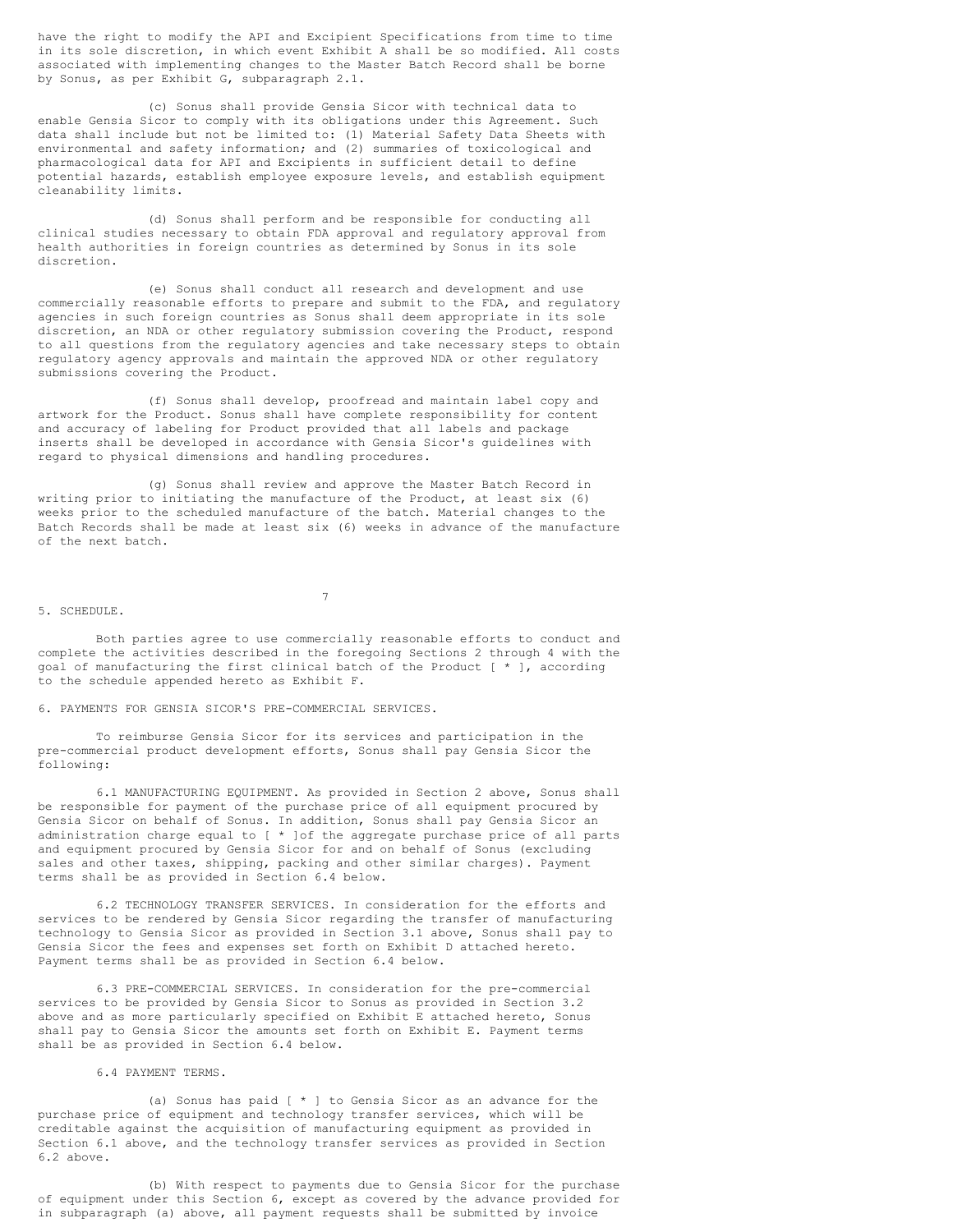from Gensia Sicor to Sonus promptly following receipt of an invoice from vendor of such equipment by Gensia Sicor.

(c) With respect to payments due to Gensia Sicor for services under this Section 6, except as covered by the advance provided for in subparagraph (a) above,  $[ * ]$  shall be due upon the initiation of a project and [ \* ] shall be due upon completion and acceptance by Sonus of the work for the project. Initiation of any work or services on the project shall be authorized by Sonus in writing prior to the commencement of work by Gensia Sicor. All payment requests shall be submitted by invoice from Gensia Sicor to Sonus.

\* Omitted pursuant to Rule 24b-2 and filed separately with the Commission.

8

(d) Unless otherwise specifically provided, payment terms shall be net thirty days from the day of the Gensia Sicor invoice. Payment shall be in U.S. dollars. Terms shall be F.O.B. Gensia Sicor's Irvine, California facility.

6.5 CHANGES IN PROJECT SCOPE OR ADDITIONAL WORK. If material unanticipated changes occur in any Product development project or to the Product specifications, or if unanticipated technical difficulties result in the requirement for Gensia Sicor to perform material amounts of either additional or repeat work, or if additional work is required beyond the scope of a Product development project, which is not caused by the fault or negligence of Gensia Sicor, Gensia Sicor's reasonable costs for such additional work shall be paid by Sonus, subject to Sonus' prior written approval. Reimbursement for such additional work shall be at the rates specified on Exhibit G attached hereto, plus out-of-pocket costs for reasonable travel and subsistence, materials and supplies. Gensia Sicor shall provide Sonus with a new or revised scope of work with cost estimates for such additional work and shall receive the written approval of Sonus prior to commencing any such additional work. Sonus shall pay Gensia Sicor within thirty (30) days of receipt of an invoice confirming completion of such work.

### 7. REGULATORY MATTERS

- --------

7.1 SONUS' REGULATORY SUBMISSIONS FOR THE PRODUCT. Sonus shall be solely responsible for preparing and filing a NDA for the Product with the FDA and any applicable user fees for such, and for other regulatory submissions in such foreign countries as Sonus in its discretion deems appropriate. Sonus shall own the NDA and all other regulatory filings. Gensia Sicor agrees to cooperate and assist Sonus as Sonus may reasonably request in any such filings or submissions.

7.2 GENSIA SICOR'S MANUFACTURING LICENSES AND PERMITS. Gensia Sicor shall maintain all regulatory and governmental permits, licenses and approvals that are necessary for the manufacture of the Product and shipment of the Product to Sonus. During the term of this Agreement, Gensia Sicor will be responsible for any reporting of matters regarding the manufacture by Gensia Sicor of the Product to the FDA, or other applicable regulatory authority, as the case may be, in accordance with the applicable statutes and regulations. If any matters are reported directly to the FDA or other applicable regulatory authority, Gensia Sicor shall concurrently furnish copies of such reports to Sonus.

Gensia Sicor shall comply with all applicable laws and regulations, rules, ordinances, injunctions, orders and decrees, and shall maintain in effect all required governmental permits, licenses, orders, applications and approvals regarding the Product and the use of its Facility to Process or Package and store the Product, and Gensia Sicor shall Process or Package and store the Product in accordance with all such permits, licenses, applications and approvals.

Gensia Sicor shall be responsible to ensure that its Processing and/or Packaging and testing facilities, equipment and systems meet regulatory requirements for cGMPs for the United States and European Union. Gensia Sicor shall be responsible for validation of its Facility, equipment, Processing and/or Packaging processes as well as testing methods that apply to the Product. In addition, Gensia Sicor shall be responsible for all necessary education and training of its employees and contractors in regards to the Facility, equipment, Processing or Packaging, and testing methods that apply to the Product. The costs of such training will be borne by Gensia Sicor.

 $Q$ 

7.3 MANUFACTURING INSPECTIONS. Gensia Sicor shall be responsible for handling and responding to any FDA or other regulatory authority inspections with respect to the manufacture by Gensia Sicor of the Product during the term of this Agreement. To the extent practicable, Gensia Sicor shall inform Sonus of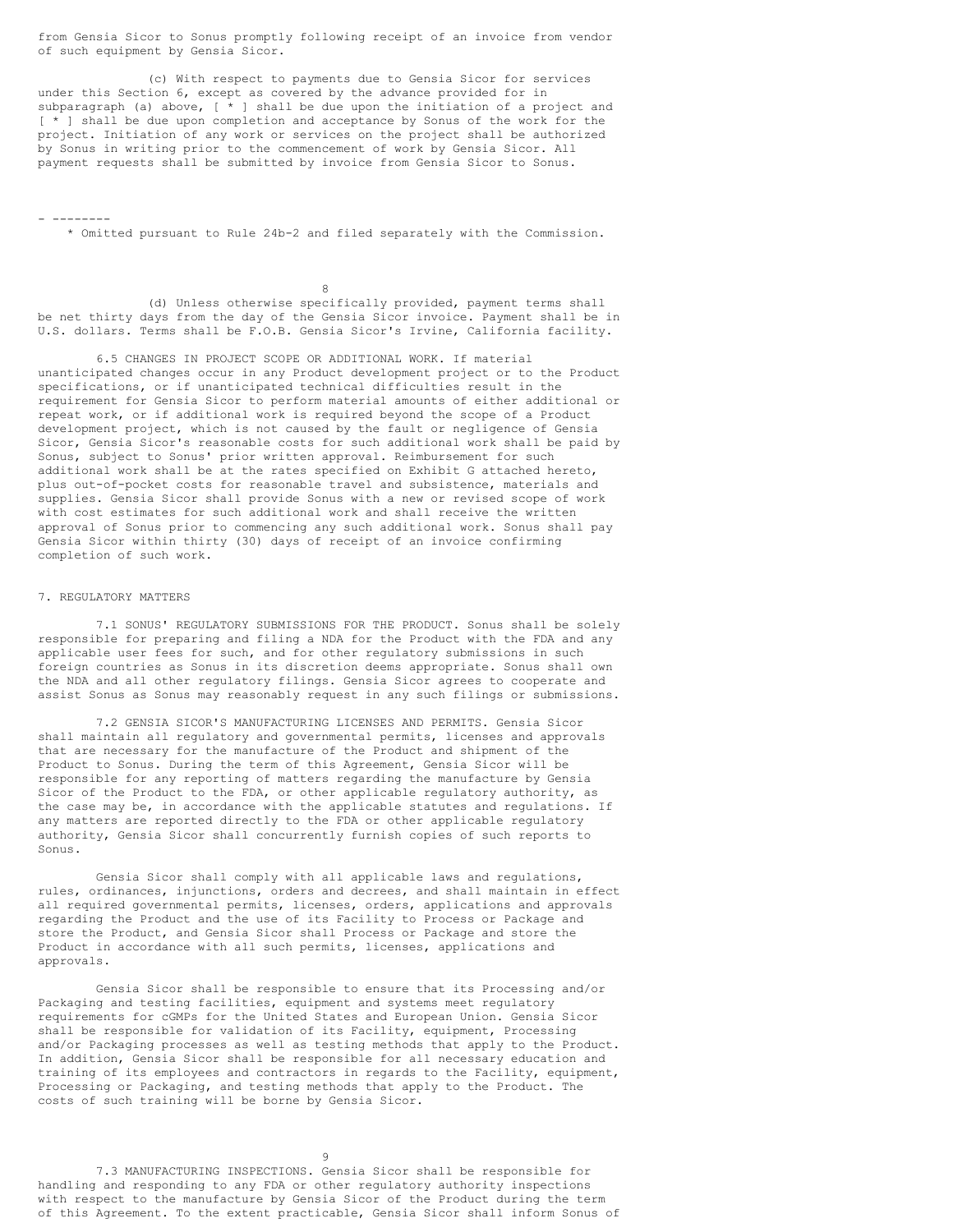such inspections and shall permit a representative of Sonus to be present during those portions of such inspections that relate to the Product. Gensia Sicor shall provide to Sonus any information reasonably requested by Sonus and all information requested by any governmental or regulatory authority concerning any governmental inspection related to or affecting the Product. To the extent that Gensia Sicor requires the reasonable assistance of Sonus in order to fulfill its obligations pursuant to this Section 7.3, Sonus agrees to fully cooperate with and assist Gensia Sicor.

7.4 TRANSFER OF REGULATORY SUBMISSIONS. In the event, for any reason, Gensia Sicor is unable to supply Sonus with the Product pursuant to orders placed by Sonus hereunder, and shall fail to cure its failure within sixty (60) days of written notice from Sonus, Gensia Sicor shall promptly cooperate as reasonably required by Sonus to provide Sonus, or a designated third party of Sonus, under restrictions of confidentiality, such information, records and other documentation in Gensia Sicor's possession specifically relating to the manufacture of the Product as Sonus or such designated third party needs to supply the Product to Sonus, or which shall be reasonably required to transfer such records and documents as may be necessary to assure that any regulatory submissions by Gensia Sicor relating to the Product shall inure to the benefit of Sonus.

#### 8. MANUFACTURE AND SUPPLY OF PRODUCT.

8.1 PURCHASE AND SALE OF PRODUCT. Pursuant to the terms and conditions of this Section 8, Gensia Sicor shall manufacture, sell and deliver Product to Sonus and Sonus shall purchase from Gensia Sicor at least [ \* ] of the annual worldwide requirements of Sonus for the Product. Sonus shall have the right to manufacture the Product itself or to appoint third parties to manufacture for up to [ \* ] of the worldwide requirements of Sonus for the Product. In the event Gensia Sicor is unable to supply Sonus with its requirements as set forth herein, Sonus shall have the right to itself manufacture or appoint a third party to manufacture Product. Sonus shall give Gensia Sicor six (6) months' prior notice in writing if Sonus decides to manufacture or have manufactured the Product by a third party. Gensia Sicor shall manufacture the Product in accordance with cGMPs per the approved manufacturing Batch Records and in accordance with the Product Specifications. The Product Description and Specifications are attached to this Agreement as Exhibit B and made a part hereof. Product Specifications may be changed from time to time upon approval by both parties.

8.2 GOVERNMENT APPROVALS. Notwithstanding any other provision of this Agreement, Gensia Sicor shall have no obligation to manufacture, sell or deliver Product to Sonus for commercial use until Sonus has obtained necessary government approvals required to manufacture and sell Product in the country into which the Product is intended to be sold.

- -------- \* Omitted pursuant to Rule 24b-2 and filed separately with the Commission.

10 8.3 SUPPLY OF API AND EXCIPIENTS. API and Excipients to be used in the manufacture of the Product, as specified in Exhibit A, shall be supplied/procured as follows:

|            | Clinical and Stability Batches                                                                                                                                                | Validation and<br>Post-Validation Manufacture                                                                               |
|------------|-------------------------------------------------------------------------------------------------------------------------------------------------------------------------------|-----------------------------------------------------------------------------------------------------------------------------|
| Excipients | Supplied by Sonus to Gensia<br>Sicor at no cost. (With the<br>exception of sterile water Sonus-approved sources.<br>for injection which shall be<br>supplied by Gensia Sicor) | Procured and supplied by<br>Gensia Sicor from                                                                               |
| APT        | Supplied by Sonus to Gensia<br>at no cost.                                                                                                                                    | Procured and supplied by<br>Sonus at no cost to Gensia<br>Sicor and to be shipped<br>directly to Gensia Sicor<br>by vendor. |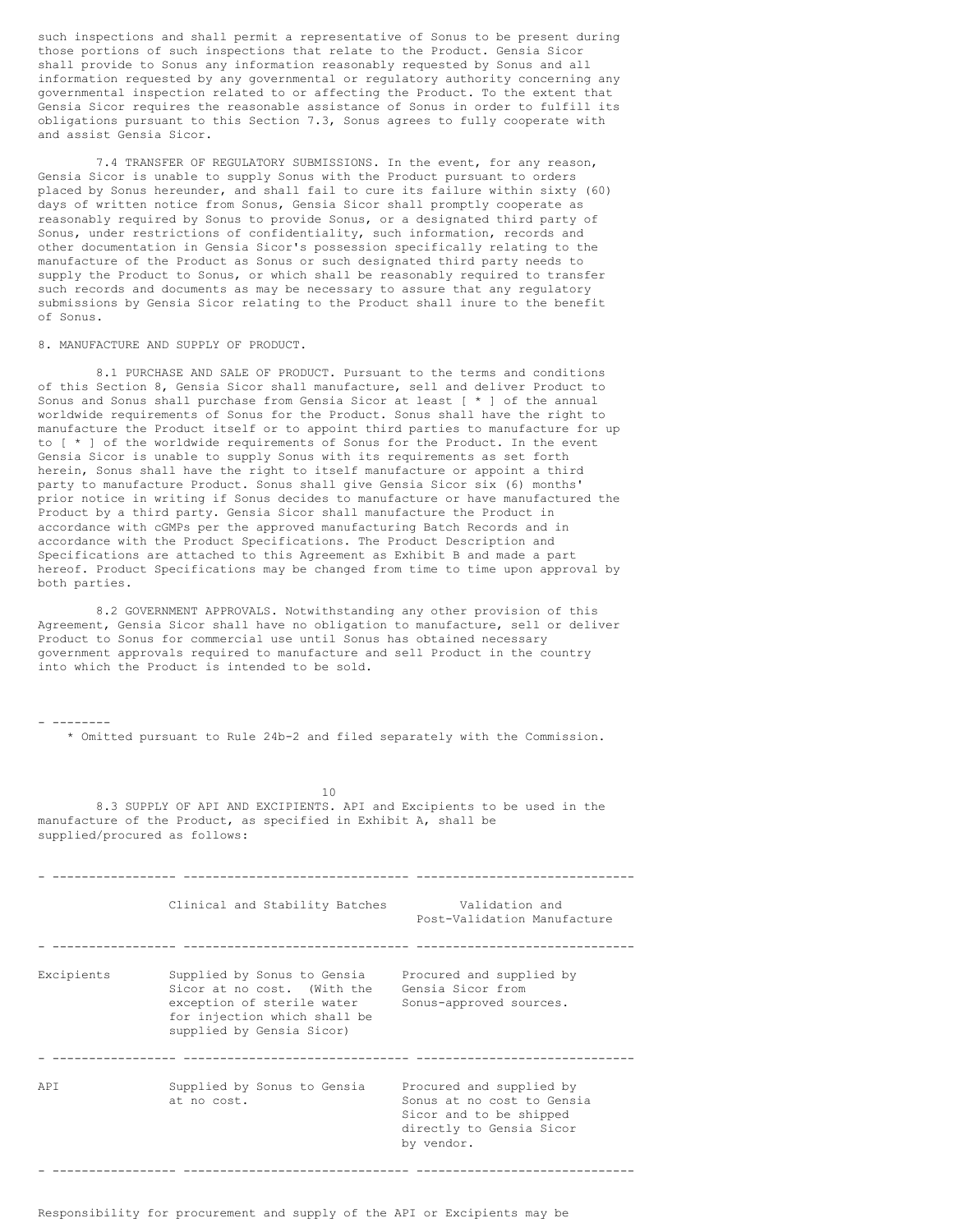transferred from Sonus to Gensia Sicor at any other time that may be mutually agreeable to the parties, provided that sufficient lead time is allowed to procure material for scheduled production batches. Gensia Sicor shall use commercially reasonable efforts to obtain such API and Excipients at the most favorable pricing available. Sonus shall reimburse Gensia Sicor for the cost of such API and Excipients obtained by Gensia Sicor on behalf of Sonus according to the provisions of Section 8.5 (c), below.

#### 8.4 MANUFACTURE OF PRODUCT.

(a) Gensia Sicor shall provide such facilities, equipment, and services as may be required to perform the Processing, Packaging and handling of such Product in accordance with the manufacturing and control procedures set forth in the Master Batch Record and the terms and conditions set forth herein. Gensia Sicor shall manufacture Product for Sonus from the API and Excipients supplied by Sonus to Gensia Sicor and /or API and Excipients obtained by Gensia Sicor as per Section 8.3 above. Gensia Sicor will obtain other materials and components for production from qualified suppliers approved by Gensia Sicor. To insure Gensia Sicor's ability to manufacture Product in accordance with Sonus' orders, Sonus shall provide to Gensia Sicor at Gensia Sicor's manufacturing plant the API and Excipients at least two weeks prior to the scheduled manufacturing date. API and Excipients shall be delivered F.O.B. Gensia Sicor's plant pursuant to no-cost purchase orders issued by Gensia Sicor to Sonus. Sonus warrants to Gensia Sicor that the API and Excipients supplied to Gensia Sicor hereunder shall meet the specifications set forth in Exhibit A, as may be modified from time to time by Sonus, and shall be suitable for use in the manufacture of Product. The API and Excipients shall be accompanied by a Certificate of Analysis.

(b) Any proposed change to the Master Batch Record or Product Specifications must be approved by both Parties. Any resulting increase or decrease in Gensia Sicor's production costs shall be supported by documentation in form and content reasonably satisfactory to Sonus. If Sonus elects to adopt the revision, the Batch Processing Charge will be increased or decreased by the amount of such changes in production costs, and the related Schedules will be amended accordingly.

11

(i) If Gensia Sicor determines it is technically unable to comply with a proposed revision of the Master Batch Record or the Specifications, or if Sonus is unwilling to accept any increase in the Batch Processing Charge arising therefrom, Sonus may choose in its sole discretion to either withdraw the proposed revision or terminate the Agreement.

(ii) No revisions to the Specifications that would affect the Processing and/or Packaging of the Product shall be submitted to any Regulatory Authorities unless approved by both Parties in writing. It is understood by both Parties that changes mandated by Regulatory Authorities shall be acted upon with due diligence.

(iii) Gensia Sicor shall not change the geographical location at which it Processes the Product nor shall it make any material change to the facilities used to Process the Product without providing Sonus with prior written notification. All costs associated with a facility change or modification that is requested by Sonus shall be the responsibility of Sonus. All costs associated with a facility change or modification that is imposed by the FDA or any other regulatory body to comply with cGMP shall be the responsibility of Gensia Sicor, unless such change relates solely to, or was caused solely by, the Product.

(c) Risk of loss of API, Work in-Process and finished Product held by Gensia Sicor on its premises and in its care, custody and control, shall be with Gensia Sicor until shipped as Product or otherwise to Sonus, except as provided for in this Section. Notwithstanding the foregoing, Gensia Sicor shall not be liable for loss of API, Work in-Process or finished Product when Gensia Sicor is conducting manufacturing operations in accordance with Gensia Sicor's SOPs, cGMPs and the procedures as set forth in the Master Batch Record, except as set forth below.

(i) In the event of a failed Batch, Gensia Sicor shall be liable to Sonus only if the cause of such a failure is attributable primarily to the negligence or willful conduct of Gensia Sicor. In that case, Gensia Sicor shall, as Sonus' sole and exclusive remedy for the failed Batch, not invoice Sonus for the failed Batch and Sonus may choose one of the following two options:

Option 1: Gensia Sicor will pay Sonus an amount equal to the lesser of (i) the value of the lost API or (ii) the Line Batch Charge as set forth in Exhibit J.

Option 2: Gensia Sicor will use commercially reasonable efforts to remanufacture the Batch as soon as practical, and apply a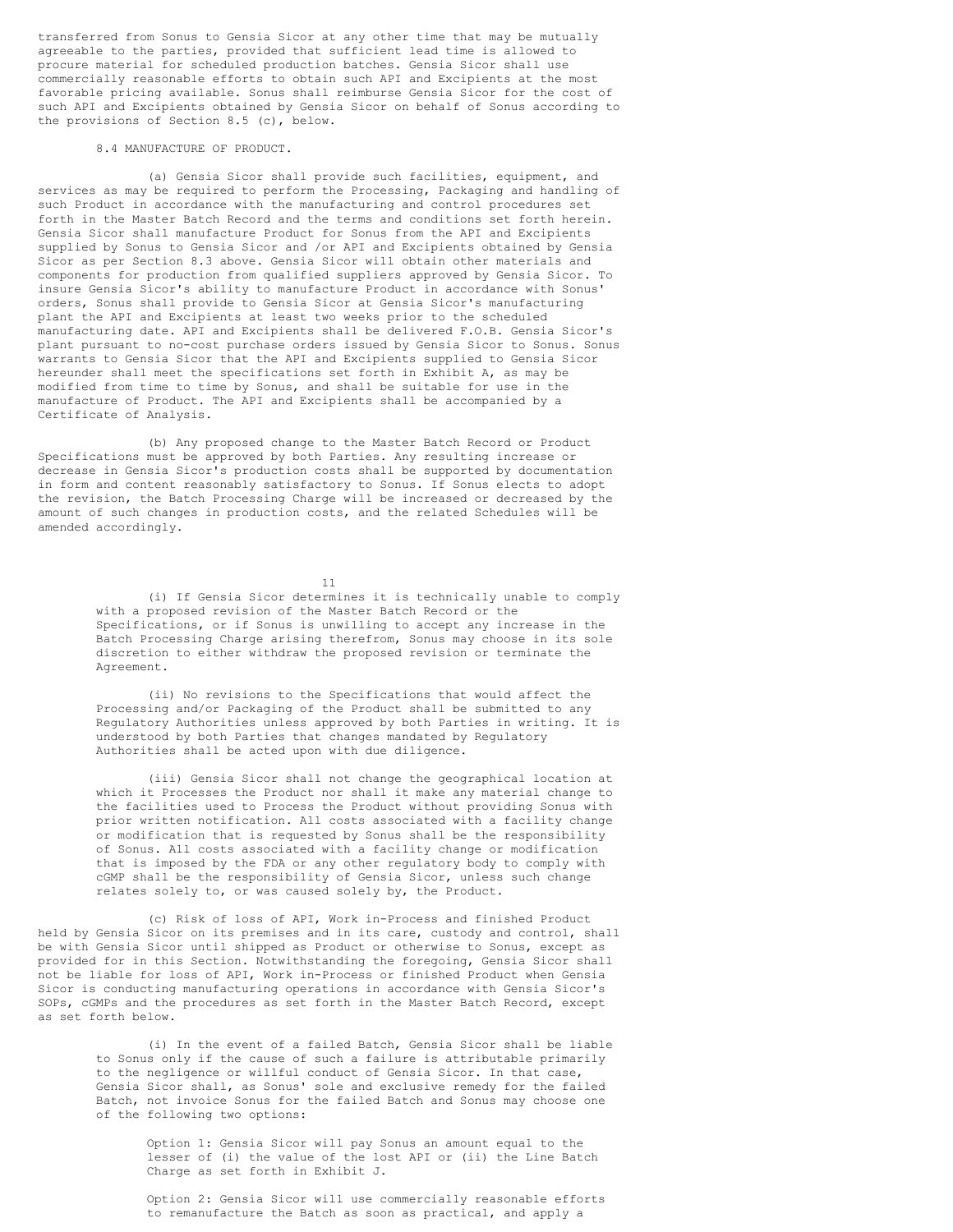credit to the invoice for the replacement batch in an amount that is the lesser of (i) the value of the lost API or (ii) the Line Batch Charge as set forth in Exhibit J.

Notwithstanding the foregoing, if the cause of such a failure is due to equipment failure (other than equipment specified by Sonus and maintained by Gensia Sicor in accordance with manufacturer's recommendations), operator error or accident, Sonus will not be charged the Batch Processing Charge.

12

Gensia Sicor shall assume no liability for Product that fails to conform with the Manufacturing Standards if the Product: (i) has been subjected to misuse, negligence or accident other than by Gensia Sicor or any employee or agent of Gensia Sicor; (ii) has been stored, handled or used by others in a manner contrary to current good manufacturing practices or similar requirements after delivery to a common carrier; or (iii) nonconformance is attributable to processes, procedures or Product components specified by Sonus in the Master Batch Record where such processes, procedures or Product components were followed or used by Gensia Sicor in accordance with the Master Batch Record

(ii) In the event of loss of API prior to the start of the manufacturing process, Gensia Sicor shall be liable to Sonus only if the cause of such a failure is attributable primarily to the negligence or willful conduct of Gensia Sicor. In that case, Gensia Sicor shall, as Sonus' sole and exclusive remedy for the lost API, pay to Sonus an amount that is equal to the value of the lost API.

(iii) Gensia Sicor shall not be liable for loss of API, Compounded Bulk, WIP, or Product; (1) resulting from an event of force majeure; (2) caused by Sonus' negligence or willful misconduct; (3) [ \* ]; or (4) occurring while Gensia Sicor is actually conducting manufacturing operations in accordance with the Manufacturing Standards, except as specified in subparagraph (e) below.

(d) Adequate storage space shall be provided for the API, Excipients and finished Product, on-site at Gensia Sicor. Gensia Sicor shall maintain and monitor API, Excipients and finished Product temperature where specified. In the event Sonus requests Gensia Sicor to store Product after it has been released, Gensia Sicor shall store the Product as storage capacity allows for a reasonable time at the rates set forth on Exhibit H. Gensia Sicor will store the Product at no charge for up to fifteen (15) calendar days following Gensia Sicor Batch Release. In the event that Sonus requires a delay in shipment of finished Product and Sonus communicates such change in writing prior to Gensia Sicor Batch Release, Gensia Sicor will either transfer the Product to a Sonus specified pharmaceutical warehouse or, as space permits, store the finished Product and invoice Sonus for the Batch(s).

(e) Normal inventory and yield loss for API and Excipients ("Standard Batch Yield") shall be established by agreement of the parties after three (3) full validation runs plus three (3) commercial runs of saleable Product. The Standard Batch Yield shall be reviewed and may be modified on an annual basis upon mutual consent of the parties taking into consideration Gensia Sicor's actual manufacturing experience with the Product. In the event that a commercial batch yields less than the Standard Batch Yield by more than [ \* ], Gensia Sicor shall reimburse Sonus for the cost of the amount of wasted API and Excipients provided by or paid for by Sonus, at the then current cost, however, in no event shall reimbursement by Gensia Sicor under this Section 8.4(e) exceed an amount equivalent to the Line Batch Charge set forth on Exhibit J.

(f) Product shall be labeled by Gensia Sicor in accordance with label copy provided by Sonus, which shall have been approved by the appropriate regulatory agency. Such copy may be modified from time to time by Sonus. All costs associated with labeling changes shall be borne by Sonus. Product labeling shall contain the trademarks designated by Sonus. Primary and

- --------

\* Omitted pursuant to Rule 24b-2 and filed separately with the Commission.

13

secondary labeling shall acknowledge and name Gensia Sicor Pharmaceuticals as the manufacturer of the Product.

(g) Gensia Sicor's manufacturing process, quality control procedures, testing and in-plant quality control checks on the production of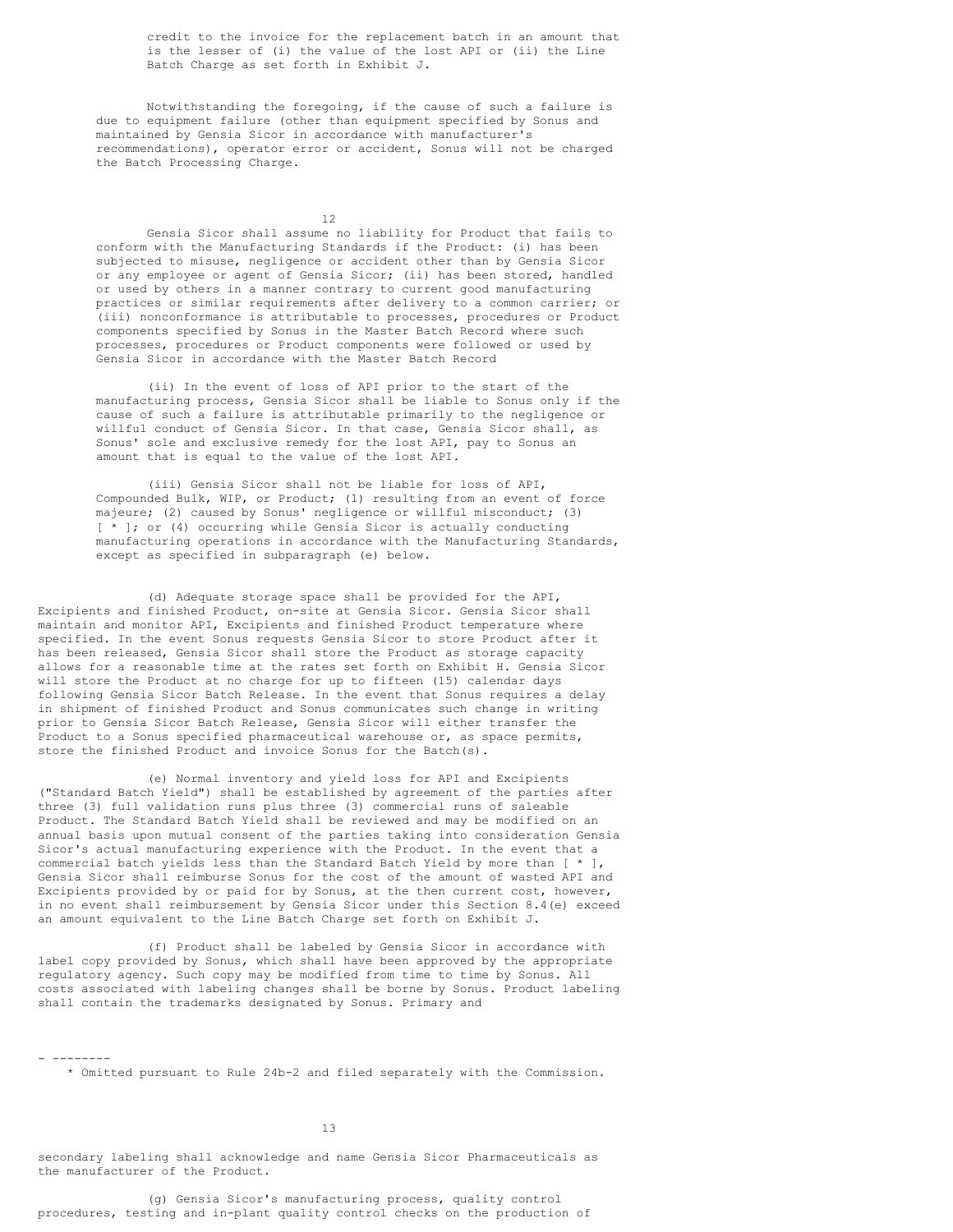Product for Sonus shall be applied in the same manner as those procedures and checks are applied to other products manufactured by Gensia Sicor and shall include procedures specified on Exhibit I attached hereto. A Certificate of Analysis shall be provided to Sonus at the time Product is delivered hereunder.

(h) Sonus shall have a period of twenty-five (25) days from the date of receipt by Sonus to inspect and reject any shipment of Product on the grounds that it does not conform with the Product Description and Specifications. If the Product is delivered by Gensia Sicor directly to customers, the inspection period shall be twenty-five (25) days from the receipt of the Product by the customer. Sonus shall have the right to return any Product that does not conform. Sonus shall be deemed to have accepted delivery of Product if no notice of rejection is received by Gensia Sicor in accordance with the procedure and time frame described herein. No claims with respect to rejected Product shall be greater than the sum of the cost of replacement of API or Excipients as set forth in subparagraph (b) above plus the Purchase Order price for the non-conforming Product. All or part of any shipment may be held for Gensia Sicor's disposition and at Gensia Sicor's expense if found to be not in conformance with the Product Specifications, provided Gensia Sicor confirms such nonconformance through generally accepted quality control procedures, and provided further that such nonconformance is not due to the failure of the API or Excipients supplied by Sonus hereunder to conform to the specifications therefor. If the parties disagree with respect to whether Product is nonconforming, the Product in question shall be submitted for testing to an independent testing laboratory acceptable to both parties. The parties further agree that the determination of such independent laboratory shall be binding on both parties and that the cost related to such testing shall be paid by the party that was in error with respect to whether the Product is nonconforming. Any Product not rejected by Sonus pursuant to this subparagraph 8.4(f) shall be deemed accepted.

(i) Sonus shall reimburse Gensia Sicor for the actual cost of any obsolete Excipients, Primary Components, Shipping Components, and Secondary Packaging, (plus any related special disposal costs) purchased by Gensia Sicor expressly to meet its performance obligations under this Agreement in reliance upon Sonus' then most recent Forecast, except in the case where such obsolete Excipients, Primary Components, Shipping Components and Secondary Packaging were purchased by Gensia Sicor greater than three (3) months before scheduled use. An obsolete component is any Excipient, Primary Component, Secondary Packaging, or Shipping Component which cannot be incorporated into the Product due to changes directed by Sonus or mandated by a regulatory authority, or caused by a cancellation or postponement of manufacturing. Once a component becomes obsolete, Gensia Sicor may invoice Sonus the acquisition cost of such obsolete components, which invoice shall identify the Excipients or components in question and shall be accompanied by a reasonably detailed statement of the cause of such obsolescence. Any such obsolete component(s) shall be returned to Sonus and Sonus' discretion and expense.

(j) If any Product must be recalled by reason of failure to meet any requirements of any regulatory authority or any other requirements of law or if an NDA Field Alert must be issued, Sonus shall have the sole responsibility to effect such recall or issue such Field Alert. Sonus shall consult with Gensia Sicor prior to effecting any such recall or issuing any such NDA Field Alert. Gensia Sicor shall cooperate as reasonably required in Sonus' efforts. The parties shall have the following duties and responsibilities in connection with any such recall:

14

```
(i) Sonus' Responsibility.
```
If the failure to meet applicable legal requirements resulting in a recall or issuance of an NDA Field Alert is not caused by the act or omission of Gensia Sicor, then Sonus shall reimburse Gensia Sicor for any costs reasonably expended by Gensia Sicor to effect the recall. Sonus shall bear the cost of (a) the Batch Processing Charge for any Product that is recalled and (b) reimburse Gensia Sicor on a time and materials basis not to exceed the Batch Processing Charge, for any Work-in-Process, Finished but non-approved Product, or Product that cannot be shipped due to the condition requiring the recall, provided that as of the date that the Processing and/or Packaging was suspended as a result of the recall, such Work-in-Process had been Processed and/or Packaged in accordance with the Master Batch Record and/or Master Packaging Record, and the non-approved Product and/or unshipped Product conforms in all material aspects to the Specifications and was Processed and/or Packaged in accordance with the Processing and/or Packaging, Quality Assurance and Validation procedures set forth in the Specifications and with any applicable regulations of any Regulatory Authorities, including cGMPs.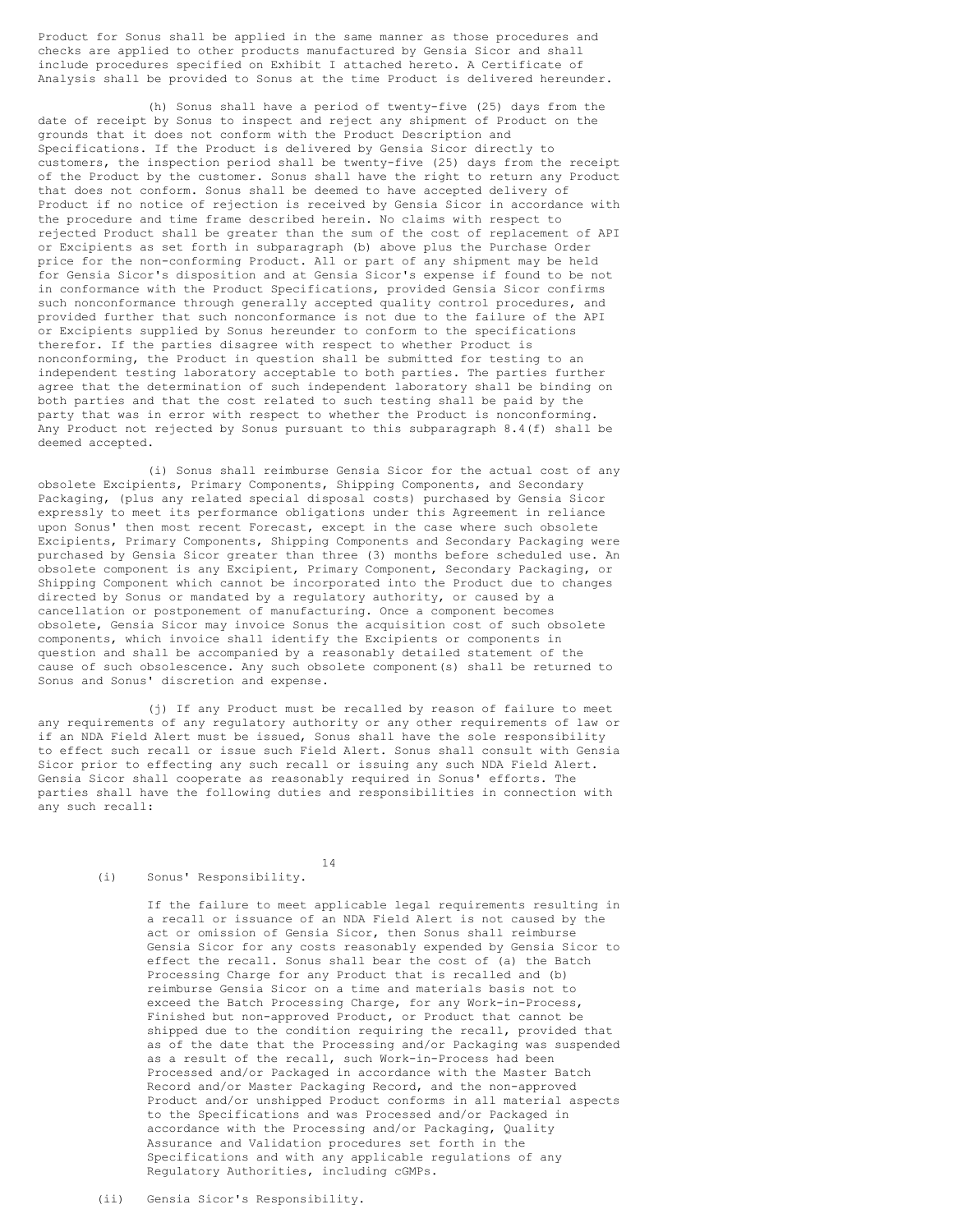<span id="page-24-0"></span>If the failure to meet applicable legal requirements resulting in a recall or issuance of an NDA Field Alert is caused by an act or omission of Gensia Sicor, or by the breach of Gensia Sicor's warranties under this Agreement, or if the Product failed to conform to any of the Specifications resulting in a recall or issuance of an NDA Field Alert, Gensia Sicor shall reimburse Sonus for (a) any cost reasonably expended by Sonus to effect the recall or issue the NDA Field Alert, and (b) any Batch Processing Charge paid to Gensia Sicor by Sonus for recalled Product and for any Product that cannot be shipped due to the condition requiring the recall or NDA Field Alert.

### (iii) Cooperation.

Gensia Sicor shall cooperate as reasonably required to allow Sonus to determine the root cause of the problem resulting in a recall or Field Alert. Such assistance shall include follow-up investigation including reviews of retained samples and Batch Records as well as testing of Product. Gensia Sicor shall provide Sonus within five (5) business days from the date of request all necessary information that will enable Sonus to respond properly to issues relating to the recall or Field Alert. Gensia Sicor shall also cooperate fully in resolving Product issues.

(k) Sonus shall have the right, upon reasonable written notice to Gensia Sicor, to conduct once each calendar year and during normal business hours a quality assurance audit and inspection of Gensia Sicor's records and production facilities relating to manufacture of the Product.

(l) If requested by the FDA or other regulatory agency, either party may provide a copy of this Agreement to the FDA or other regulatory agency with selected financial and business terms redacted. In such event the party providing the copy shall immediately notify the other party that a copy has been or will be provided to the FDA or other regulatory agency. The parties further acknowledge that either party may be required to file this Agreement under federal securities laws.

15

(m) Gensia Sicor shall maintain hazard and liability insurance which shall cover loss or damage to API or Work in Progress. Wherever loss as described in this Section 8.4 is covered by insurance held by Gensia Sicor, the first recourse for recovery of loss shall be through such insurance and to the full extent of the loss, notwithstanding any other limitations set forth in this Section 8.4.

(n) Wherever loss as described in this Section 8.4 is limited to the amount of the Line Batch Charge as set forth in Exhibit J, that limit shall be the greater of the current Line Batch Charge or [ \* ] which is the Line Batch Charge as of the date of execution of this Agreement.

#### 8.5 PRICE AND PAYMENT.

(a) Product shall be delivered by Gensia Sicor at the prices set forth in Exhibit J of this Agreement. The pricing set forth on Exhibit J shall remain in effect from the date of this Agreement through [ \* ]. Thereafter, the pricing may be increased by Gensia Sicor by an amount not to exceed the annual percentage increase of the Producer Price Index, pharmaceutical preparations, issued by the Bureau of Labor Statistics, the U.S. Department of Labor. The pricing includes related services for (i) supplying cGMP compliant facilities, equipment and processes, (ii) maintenance, calibration and monitoring of all utility systems, (iii) microbiological monitoring of controlled environments, (iv) processing supplies, (v) manufacturing production, (vi) one manufacturing day and necessary labor and resources to support the manufacture of one batch of Product, (vii) personnel training, (viii) system maintenance of SOPs and Batch Records, and (ix) completion of Batch Record reviews and product releases within forty-five (45) days of initiating manufacture. The prices do not include any labeling or packaging development or other preparatory or other work requested by Sonus. Gensia Sicor shall invoice Sonus for such labeling and packaging development or other work according to the pricing set forth on Exhibit E attached hereto. Gensia Sicor may revise the Batch Processing Charge, upon written notification to Sonus, should new processes or procedures be required for the safe manufacture and clean-up of the Product, provided that Gensia Sicor, Sonus and appropriate vendor(s) will collaborate to minimize such charges.

(b) Gensia Sicor shall offer to Sonus the benefit of any volume-based price adjustments or other discount programs that it makes available to any other customers for comparable utilization of Gensia Sicor facilities or resources at the same time as Gensia Sicor provides any such benefit to its other customers.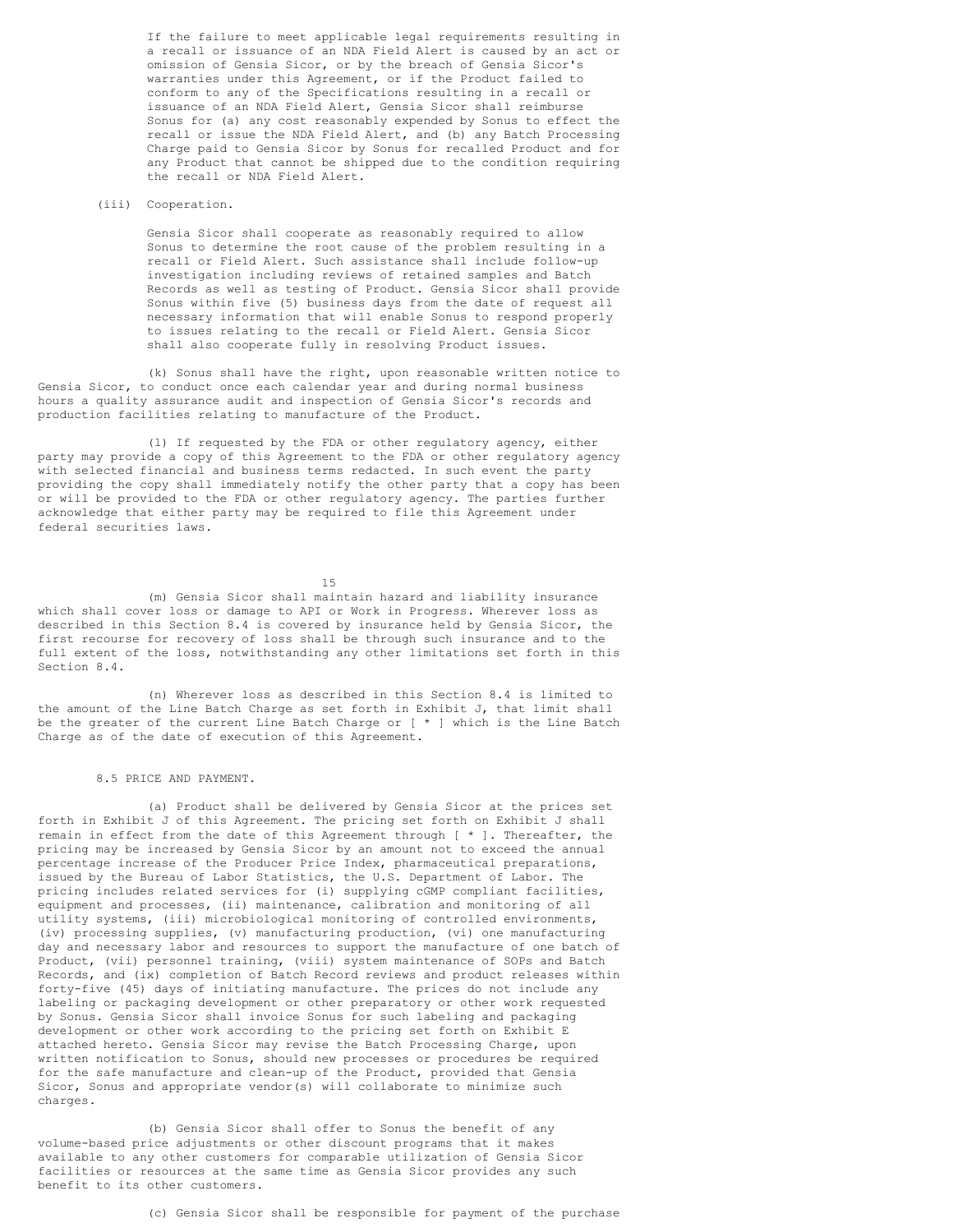price of all API and Excipients procured by Gensia Sicor for and on behalf of Sonus, except as provided in Section 8.4 (a) and (b). Gensia Sicor shall invoice Sonus for reimbursement for the aggregate purchase price of all such API and Excipients procured. In addition, Sonus shall pay Gensia Sicor an administration charge equal to [ \* ] of the aggregate purchase price of all API and Excipients procured by Gensia Sicor for and on behalf of Sonus (excluding sales and other taxes, shipping, packing and other similar charges).

- --------

\* Omitted pursuant to Rule 24b-2 and filed separately with the Commission.

16 (d) In addition, upon request by Sonus, Gensia Sicor shall provide miscellaneous support services, including Batch Record modification, excipient testing and Batch Release testing for the prices set forth on Exhibit G attached hereto.

(e) Gensia Sicor shall invoice Sonus upon delivery of Product to Sonus for each batch manufactured by Gensia Sicor the sum of the Batch Processing Charge as specified on Exhibit J. The price for one batch of Product includes one manufacturing production day and necessary labor and resources to manufacture one batch of Product. A late payment service charge of 1.5 percent per month (or the highest amount permitted by law, if lower than 1.5 percent) shall be paid on all amounts that are past due more than thirty (30) days from the date of invoice, which shall not be submitted to Sonus prior to Batch Release.

(f) Any federal, state, county or municipal sales or use tax, excise or similar charge, or any other tax assessment (other than that assessed against income), license, fee or other charge lawfully assessed or charged on the sale or transportation of Product sold pursuant to this Agreement shall be paid by Sonus.

8.6 DELIVERY. Upon Gensia Sicor's release, the finished Product shall be shipped to Sonus, or another location specified by Sonus on a corresponding Purchase Order. Shipping costs, which shall be described as commercial freight ground service per Gensia Sicor's selected carrier, or the carrier or method of shipment as specified by Sonus, shall be borne by Sonus. Any additional shipping costs, including temperature monitors if required, will be borne by Sonus and will be invoiced at the actual rate, plus any additional out-of-pocket charges for delivery services. Product shall be delivered to Sonus F.O.B. Gensia Sicor's facility in Irvine, California and title shall pass to Sonus at such point. Gensia Sicor will not be liable for loss or damage to the Product resulting from the shipping of Product subsequent to its delivery to the common carrier.

8.7 ORDERS AND FORECASTS.

(a) Upon execution of this agreement, Sonus shall supply Gensia Sicor with a Forecast for the Product, and update it [ \* ]. For clinical Product Gensia Sicor acknowledges that the Forecast is an estimate and shall not be binding.

(b) At least [ \* ] prior to the first forecasted commercial sale of the Product, and thereafter [ \* ], Sonus shall supply Gensia Sicor with a rolling Forecast of the quantities of the Product Sonus intends to order during the following [ \* ] period. Estimated demand for Product shall be communicated [ \* ]. The first [ \* ] of the Forecast shall constitute a firm order and a binding commitment. The last [ \* ] of each Forecast shall constitute a good faith estimate of expected orders for the Product to assist Gensia Sicor with production planning.

(c) In addition to a rolling [ \* ] Forecast, Sonus shall supply Gensia Sicor with a Master Forecast on the following schedule:

- 1. [ \* ] prior to commercial launch, then;
- 2. Prior to either [ \* ], whichever comes first, then;
- 3. [ \* ] after the latest submission of the Master Forecast, then;
- 4. Prior to [ \* ] in all subsequent years

- -------- \* Omitted pursuant to Rule 24b-2 and filed separately with the Commission.

17

Sonus' purchase obligation shall be  $[ * ]$  of the  $[ * ]$  Forecasted in each Master Forecast. Should the number of [ \* ] ordered by Sonus in any [ \* ] be less than [ \* ] of the [ \* ] forecasted in the Master Forecast, Sonus shall pay Gensia Sicor [ \* ] of the then current [ \* ] as set forth in Exhibit J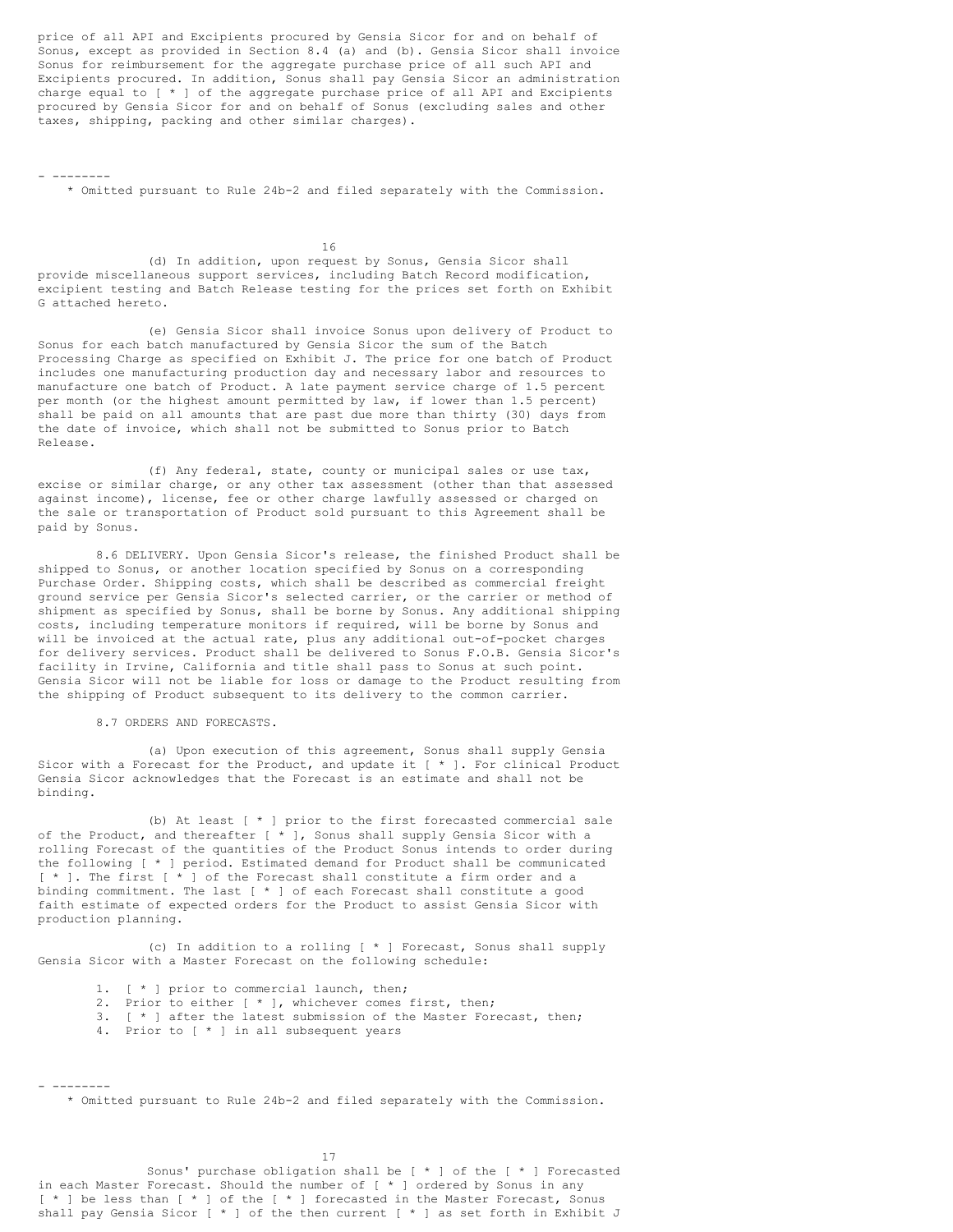for each [ \* ] not supplied. If any failure to meet the purchase obligation under the Master Forecast results from cancellation of any order for which a fee is payable under subparagraph (h) below, the total fee payable for any [ \* ] not supplied shall be [ \* ].

(d) Sonus shall place each Purchase Order with Gensia Sicor for Product to be delivered hereunder at least  $[ * ]$  prior to the requested delivery date specified in each respective Purchase Order. Gensia Sicor will deliver written confirmation of receipt of each Purchase Order and the anticipated delivery date of Product to Sonus within [ \* ] of receipt by Gensia Sicor. Sonus shall be obligated to purchase all Product ordered and delivered by the specified delivery date.

(e) Gensia Sicor may reject any Purchase Order that exceeds [ \* ] of the [ \* ] forecasted in the Master Forecast. No rejection shall be effective unless in writing and delivered to Sonus within [ \* ] of Gensia Sicor's receipt of Sonus' Purchase Order. Gensia Sicor will use commercially reasonable efforts to meet Sonus' requests for [ \* ] in excess of those set forth in the Master Forecast, provided, however, that no breach of this Agreement shall occur if Gensia Sicor, despite its commercially reasonable efforts, is unable to supply such quantities of Product to Sonus.

(f) Each Purchase Order for Product shall be governed by the terms of this Agreement and none of the provisions of such Purchase Order shall be applicable except those specifying quantity ordered, delivery dates, special shipping instructions and invoice information.

(g) Sonus shall have the right to audit Gensia Sicor's records during normal business hours, from time to time, to confirm that the provisions of this Agreement are being applied as specified.

(h) In the event Sonus cancels or postpones Processing prior to the manufacturing date communicated to Sonus pursuant to this Section 8.7, Gensia Sicor shall use commercially reasonable efforts to reschedule the postponed order to a date agreeable to both Parties. If Sonus does not reschedule the date of manufacture to a date within [ \* ] of the originally scheduled date, the Purchase Order shall be considered cancelled. Sonus may postpone a Purchase Order [ \* ]. Sonus shall reimburse Gensia Sicor for all unique supplies and components acquired for Sonus in the event of cancellation of any manufacturing run. If a manufacturing date is cancelled or postponed by Sonus, Sonus may be charged a cancellation fee in accordance with the following:

- --------

\* Omitted pursuant to Rule 24b-2 and filed separately with the Commission.

| 18                                                                                                                                |            |
|-----------------------------------------------------------------------------------------------------------------------------------|------------|
| CANCELLATION / POSTPONEMENT                                                                                                       | <b>FEE</b> |
| Notice of cancellation /postponement received $[* ]$ as set forth in Exhibit J.<br>less than $[ * ]$ from the scheduled fill date |            |
| Notice of cancellation / postponement received $[ * ]$<br>less than [ * ] from the scheduled fill date                            |            |
| Notice of cancellation / postponement received [ * ]<br>less than [ * ] from the scheduled fill date                              |            |
| Notice of cancellation / postponement received [ * ]<br>less than [ * ] from the scheduled fill date                              |            |

#### 8.8 WARRANTIES.

(a) Sonus represents and warrants to Gensia Sicor that API and Excipients to be delivered to Gensia Sicor pursuant to this Agreement, at the time of delivery, (i) shall conform to the specifications for such API and Excipients, and (ii) shall not be adulterated or misbranded within the meaning of the Federal Food, Drug and Cosmetic Act, as amended, or within the meaning of any applicable state or municipal law in which the definitions of adulteration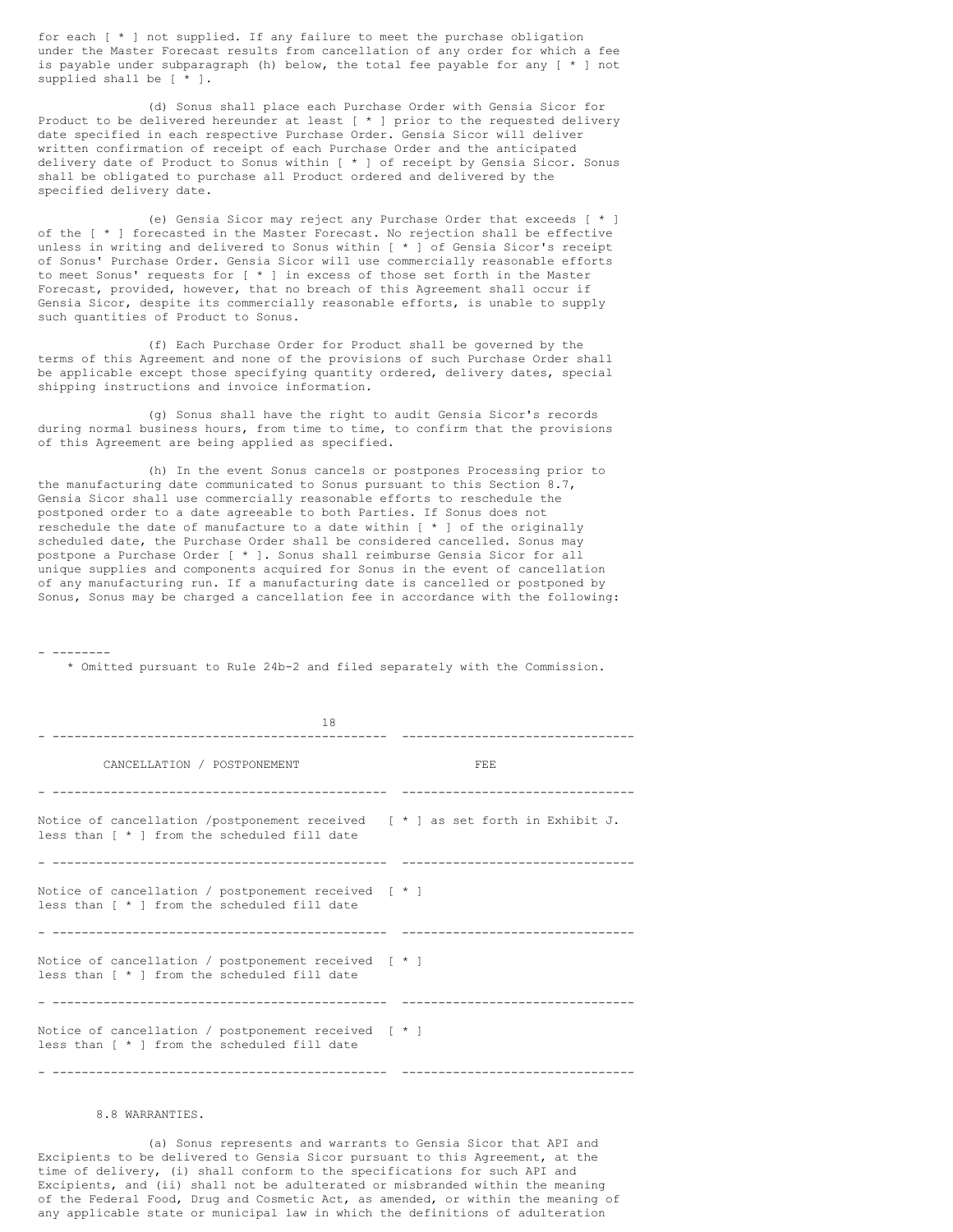and misbranding are substantially the same as those contained in the Federal Food, Drug and Cosmetic Act, as well as any applicable foreign law or regulation of any country in which the Product will be sold, as such Act and such laws are constituted and effective at the time of delivery and shall not be an article which may not under the provisions of Sections 404 and 505 of such Act be introduced into interstate commerce.

(b) Gensia Sicor represents and warrants to Sonus that Product delivered to Sonus pursuant to this Agreement shall, at the time of delivery, not be adulterated or misbranded within the meaning of the Federal Food, Drug and Cosmetic Act, as amended, or within the meaning of any applicable state or municipal law in which the definitions of adulteration and misbranding are substantially the same as those contained in the Federal Food, Drug and Cosmetic Act, as well as any applicable foreign law or regulation of any country in which the Product will be sold, as such Act and such laws are constituted and effective at the time of delivery and shall not be an article which may not under the provisions of Sections 404 and 505 of such Act be introduced into interstate commerce.

(c) Gensia Sicor represents and warrants that Product delivered to Sonus pursuant to this Agreement shall be manufactured in an FDA approved facility in accordance with the term of this Agreement and current Good Manufacturing Practices, as promulgated by the FDA, and shall conform with the Product Description and Specifications of Exhibit B. Gensia Sicor further warrants that Product delivered to Sonus pursuant to this Agreement shall be manufactured in accordance with applicable laws and regulations of regulatory agencies of other countries in which the Product will be sold. The foregoing warranties shall not extend to any nonconformity or defect which relates to or is caused by API or Excipients supplied to Gensia Sicor by Sonus.

- --------

\* Omitted pursuant to Rule 24b-2 and filed separately with the Commission.

19

(d) NEITHER PARTY MAKES ANY OTHER WARRANTIES, EXPRESS OR IMPLIED, WITH RESPECT TO THE API, EXCIPIENTS OR THE PRODUCT. ALL OTHER WARRANTIES, EXPRESS OR IMPLIED, INCLUDING WITHOUT LIMITATION, THE IMPLIED WARRANTIES OF MERCHANTABILITY AND FITNESS FOR A PARTICULAR PURPOSE ARE HEREBY DISCLAIMED BY GENSIA SICOR. Neither party shall be liable to the other for any indirect, incidental, special or consequential damages resulting from any breach of this Agreement.

(e) Gensia Sicor shall indemnify, defend and hold Sonus harmless from and against all claims, causes of action, settlement costs, including reasonable legal expenses, losses or liabilities of any kind asserted by third persons which arise out of or are attributable to (i) any negligent act or omission or willful misconduct on the part of Gensia Sicor's employees, agents or representatives, or (ii) any breach by Gensia Sicor of any term or provision of this Agreement. Sonus shall indemnify, defend and hold Gensia Sicor harmless from and against all claims, causes of action, settlement costs, including reasonable legal expenses, losses or liabilities of any kind asserted by third persons which (i) arise out of or are attributable to any negligent act omission or willful misconduct on the part of Sonus' employees, agents or representatives, or (ii) any breach by Sonus of any term or provision of this Agreement, or (iii) involve the use of the Product as a pharmaceutical product, or the safety or efficacy of the Product and which are not otherwise attributable to any indemnification claim of Sonus pursuant to the preceding sentence.

(f) Sonus shall indemnify, defend and hold Gensia Sicor harmless from and against any damage, judgment, loss, cost or other expense, including reasonable legal expenses, arising from claims that the Product or its manufacture, use or sale infringes patent or other proprietary rights of a third party provided that the infringement does not relate solely to the manufacturing procedures of Gensia Sicor.

(g) If either party expects to seek indemnification from the other under the preceding three subparagraphs, the party seeking indemnification shall promptly give notice to the other party of any such claim or suit threatened, made or filed against it which forms the basis for such claim of indemnification and shall cooperate fully with the other party in the investigation and defense of all such claims or suits. The indemnifying party shall have the option to assume the other party's defense in any such claim or suit with counsel reasonably satisfactory to the other party. No settlement or compromise shall be binding on a party hereto without its prior written consent, unless such settlement fully releases the other party without any liability, loss, cost or obligation to such party.

(h) In the event (a) any government authority issues a request, directive or order that the Product be recalled, or (b) any court of competent jurisdiction order such a recall, or (c) Sonus, after consultation with Gensia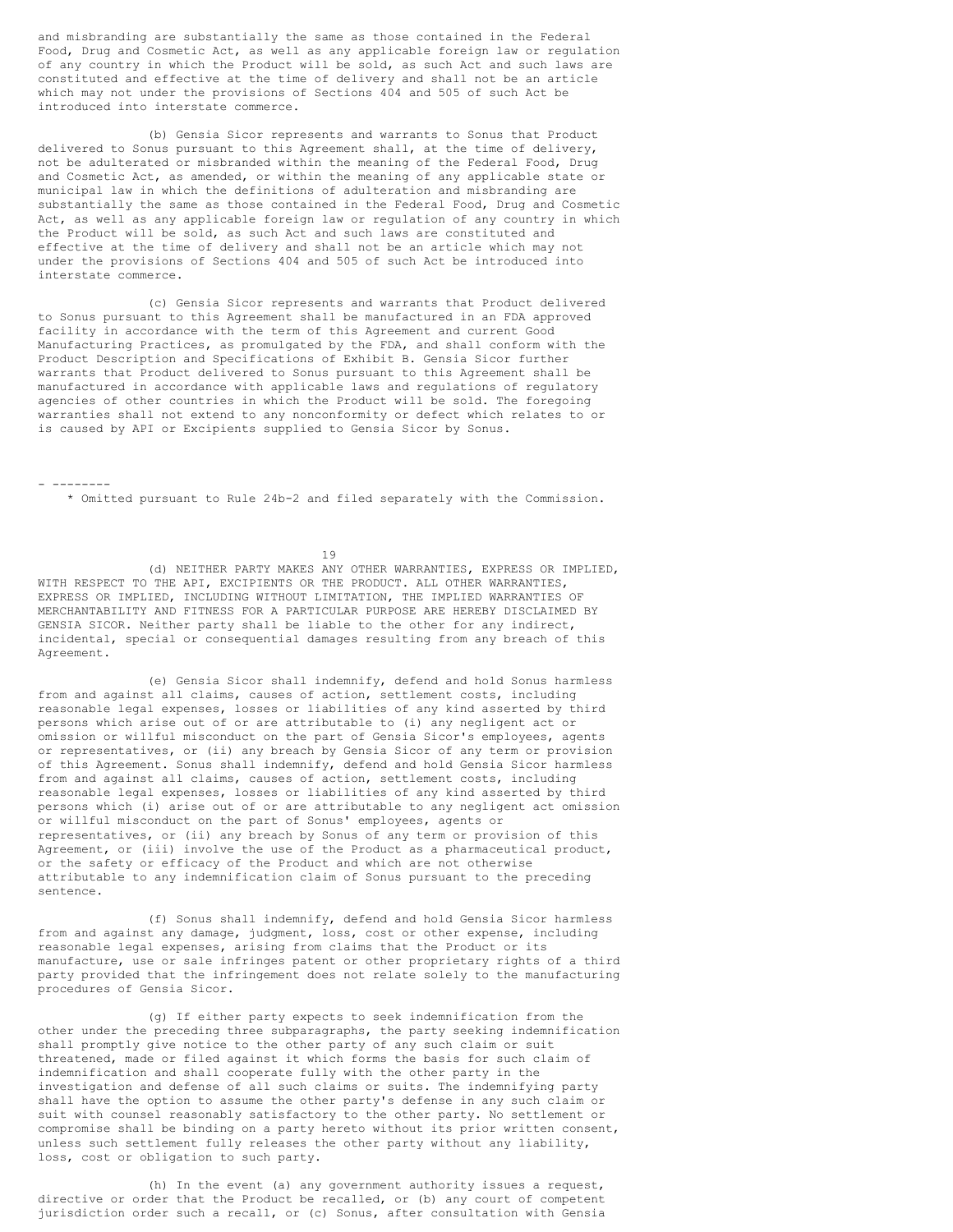Sicor determines that the Product should be recalled, then in any such event, the parties shall have the respective duties and obligations set forth in Section 8.4(j) above, and take all appropriate corrective actions, and shall cooperate in the investigations surrounding the recall. Sonus shall have the sole responsibility of notifying customers and return of Product from customers, as well as all FDA communications and requests regarding any such recalls.

#### $20$

#### 9. TERM AND TERMINATION.

9.1 This Agreement shall commence on the date first above written and the initial term shall expire [ \* ] following market introduction of the Product; provided, however, that if market introduction of the Product has not occurred within [ \* ] from the date of this Agreement, either party may terminate this Agreement upon ninety (90) days prior written notice to the other party. Thereafter, the term shall continue automatically for successive two (2) year periods until terminated, upon not less than twelve (12) months prior written notice from one party to the other.

9.2 Either party may terminate this Agreement by giving to the other sixty (60) days prior written notice upon the bankruptcy or the insolvency of the other party.

9.3 Either party may terminate this Agreement upon the breach of any material provision of this Agreement by the other party if the breach is not cured within sixty (60) days after written notice thereof to the party in default.

9.4 Either party may terminate this Agreement with sixty (60) days written notice should the manufacture of the Product be deemed unfeasible, and only after commercially reasonable efforts have been applied to resolve the circumstance that is deemed the cause of the manufacture being unfeasible. Circumstances that could cause the manufacture of the Product to be deemed unfeasible include, but shall not be limited to,  $[ * ]$  and failure to manufacture the Product in accordance with the  $[ * ]$ .

9.5 Upon any termination of this Agreement, Gensia Sicor shall return to Sonus all manufacturing equipment and parts, API, Excipients, and other materials and supplies which Sonus has supplied to Gensia Sicor or has paid for pursuant to the terms of this Agreement. All such items shall be returned F.O.B. Gensia Sicor's facility in Irvine, California and Sonus shall be solely responsible for all packing, shipping and related charges.

9.6 Termination, expiration, cancellation or abandonment of this Agreement through any means and for any reason shall not relieve the parties of any obligation accruing prior thereto and shall be without prejudice to the rights and remedies of either party with respect to any antecedent breach of any of the provisions of this Agreement.

#### 10. CONFIDENTIAL INFORMATION.

It is recognized by the parties that during the term of this Agreement the parties shall exchange Confidential Information. "Confidential Information" shall mean all information, including where appropriate without limitation, any information, patent disclosures, patent applications, structures, models, techniques, processes, compositions, compounds and apparatus relating to the same, disclosed by one party (the "disclosing party") to the other party (the "recipient") or obtained by the recipient through observation or examination of such information, but only to the extent that such information is maintained as confidential by the disclosing party. Gensia Sicor acknowledges that all information relating to the Specifications of the Product and the active ingredient for the Product, and all manufacturing processes and procedures for the Product which are disclosed by Sonus to Gensia Sicor, constitute Confidential Information and are exclusively owned by Sonus. Gensia Sicor agrees that it shall not disclose Confidential Information received from

- -------- \* Omitted pursuant to Rule 24b-2 and filed separately with the Commission.

21

Sonus, and shall not use Confidential Information disclosed to it by Sonus for Gensia Sicor's benefit (other than in the performance of its obligations hereunder) or for the benefit of any third person. Sonus agrees that it shall not disclose confidential Information received from Gensia Sicor, and shall not use Confidential Information disclosed to it by Gensia Sicor for Sonus' benefit (other than in the performance of its obligations hereunder) or for the benefit of any third person. For purposes of this Agreement, Confidential Information shall include all information disclosed hereunder in writing and identified as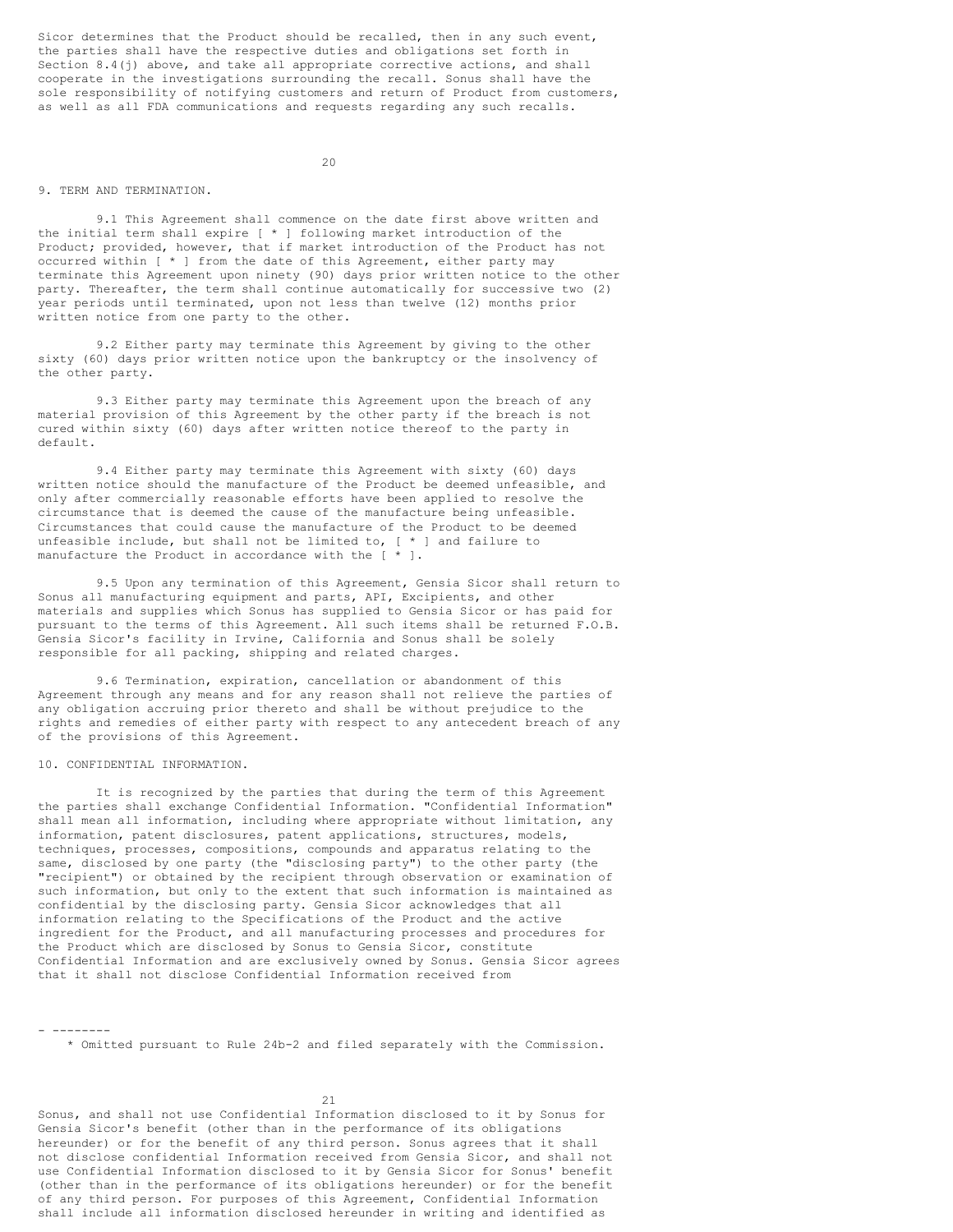confidential or if disclosed orally is reduced to writing within thirty (30) days of oral disclosure and identified as confidential, except any portion thereof which:

(a) the recipient can prove was known to the recipient before receipt hereof under this Agreement;

(b) is disclosed in good faith to the recipient after acceptance of this Agreement by a third person lawfully in possession of such information and not under an obligation of nondisclosure;

(c) is or becomes part of the public domain through no fault of the recipient;

(d) the recipient can prove was developed by the recipient independently of information disclosed hereunder; or

(e) is required by law to be disclosed; provided, however, that no disclosure shall be made pursuant to this clause (e) unless prior notice is given to the disclosing party and the disclosing party shall have a reasonable opportunity to prevent such disclosure or take appropriate preventative precautions relating to such disclosure.

In the case of clauses (a), (b) and (d) above, the exception must be proven by clear and convincing evidence and evidence of prior knowledge must be in the form of a document dated prior to the disclosure by the disclosing party. Notwithstanding the above, nothing contained in this Agreement shall preclude Sonus or Gensia Sicor from utilizing Confidential Information as may be necessary in prosecuting patent rights of the parties with respect to inventions solely owned by that party, or obtaining governmental marketing approvals for Product, or in manufacturing Product pursuant to this Agreement. The obligations of the parties relating to Confidential Information shall expire five (5) years after the termination of this Agreement.

The provisions of this paragraph 9 are in addition to the provisions of the confidential disclosure agreement entered into between Sonus and Gensia Sicor on May 4, 2001.

#### 11. IMPROVEMENTS.

22

11.1 GENSIA SICOR PROCESS IMPROVEMENTS. Any developments, inventions or discoveries developed or acquired solely by Gensia Sicor during the term of this Agreement and which are applied to the manufacture of the Product shall be owned solely by Gensia Sicor ("Gensia Sicor Process Improvements"). Sonus shall have a royalty-free, non-exclusive, perpetual license to such Improvements relating solely to the manufacture of the Product, whether such Improvements are patentable, patented, or kept by Gensia Sicor as proprietary know-how or trade secret, provided that the Product is manufactured by Gensia Sicor. In the event Sonus licenses the right to develop, market and distribute the Product to a third party who is not an Affiliate of Sonus, and such licensee desires to transfer the manufacturing of the Product to a manufacturer other than Gensia Sicor, and Gensia Sicor does not retain manufacturing rights pursuant to Section 12, Gensia Sicor shall negotiate in good faith to license all or any Gensia Sicor Process Improvements to such third-party manufacturer on commercially reasonable terms.

11.2 SONUS IMPROVEMENTS. Any developments, inventions or discoveries related to the manufacture of the product developed or acquired solely by Sonus during the term of this Agreement shall be owned solely by Sonus.

11.3 GENSIA SICOR AND SONUS IMPROVEMENTS. For any Improvements of Gensia Sicor and Sonus jointly which relate to the manufacture of the Product, Gensia Sicor and Sonus shall have joint rights to the Improvements, and all patents or other intellectual property rights pertaining thereto. Joint improvements include Improvements developed, made or conceived jointly by Gensia Sicor and Sonus for which Sonus and Gensia Sicor would be considered joint authors under the United States Copyright Act or joint inventors under the United States Patent Act. Neither party may unilaterally license or assign any jointly developed Improvements without the written consent of the other party, unless the other party is compensated through a royalty, one-time payment or otherwise in an amount equal to the relative value of such party's contribution to the Improvement.

11.4 GENSIA SICOR PRODUCT IMPROVEMENTS. Notwithstanding the provisions of Section 11.1 herein, any developments, inventions or discoveries developed or acquired solely by Gensia Sicor during the term of this Agreement which are applicable to the Product ("Gensia Sicor Product Improvements") shall be owned by Gensia Sicor, to the extent that such improvements are not covered by existing Sonus patents, patent applications, know-how or trade secrets. Sonus shall have a non-exclusive, royalty-free perpetual license to such Improvements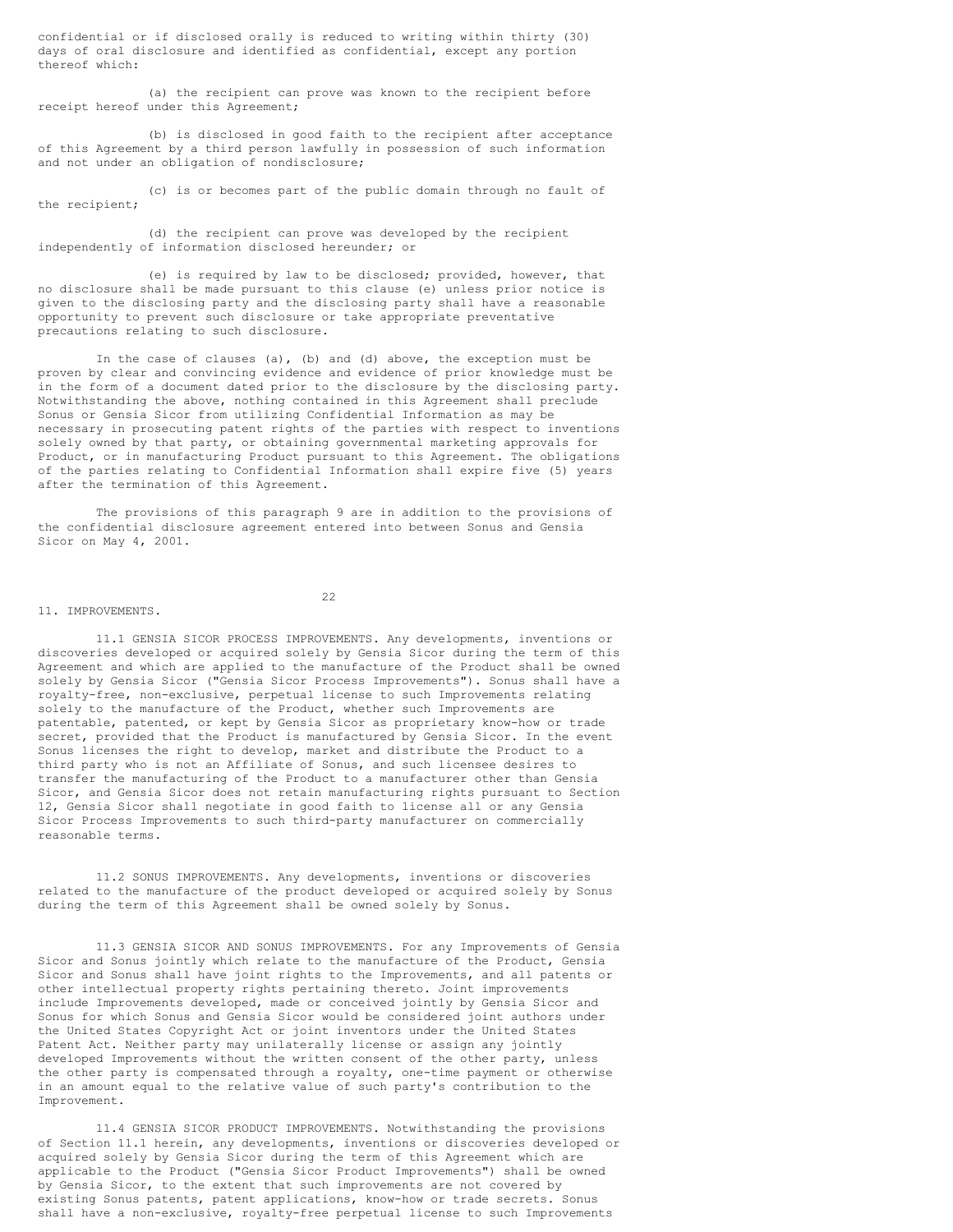relating solely to the Product, whether such Improvements are patentable, patented, or kept by Gensia Sicor as proprietary know-how or trade secret, provided that such Improvements do not [ \* ]. In the event a Gensia Sicor Improvement [ \* ], Gensia Sicor shall negotiate in good faith with Sonus the terms of a license to all or any such Gensia Sicor Product Improvements

\* Omitted pursuant to Rule 24b-2 and filed separately with the Commission.

23

12. RIGHT OF FIRST NEGOTIATION.

In the event that Sonus licenses the right to develop, market and distribute the Product to a third party who is not an Affiliate of Sonus, and such licensee desires to transfer the manufacturing of the Product to a manufacturer other than Gensia Sicor, Sonus, such licensee and Gensia Sicor shall enter into a [ \* ] period of exclusive negotiation (the "Right of First Negotiation Period") for Gensia Sicor to retain the rights to manufacture the Product for such third party. If the parties fail to come to an agreement during such Right of First Negotiation Period, Sonus and such third party shall have the right to terminate this Agreement upon six (6) months' written notice to Gensia Sicor, and transfer the manufacturing of the Product to one or more third parties, provided that the terms under which such third party manufactures the Product for Sonus's licensee shall be no less favorable to Sonus' licensee than the terms of Gensia Sicor's final offer.

13. FORCE MAJEURE.

- --------

Any delay in the performance of any of the duties or obligations of either party hereto (except the payment of money) shall not be considered a breach of this Agreement and the time required for performance shall be extended for a period equal to the period of such delay, provided that such delay has been caused by or is the result of any acts of God; insurrections; riots; embargoes; labor disputes, including strikes, lockouts, job actions, or boycotts; fires; explosions; floods; shortages in transportation, or inability to obtain necessary labor, materials, equipment, or laboratory facilities from usual sources; or other unforeseeable causes beyond the control, and provided, further, that the delay is not due to the fault or negligence of the party so affected. The party so affected shall give prompt notice to the other party of such cause and shall take whatever reasonable steps are necessary to relieve the effect of such cause as rapidly as possible.

- --------

\* Omitted pursuant to Rule 24b-2 and filed separately with the Commission.

24

14. NOTICES.

All notices hereunder shall be delivered personally or by registered or certified mail, postage prepaid, to the following addresses of the respective parties:

Gensia Sicor Pharmaceutical Sales, Inc. 19 Hughes Irvine, California 92618-1902<br>Attention: President President With copy to: SICOR Inc. 19 Hughes Irvine, California 92618-1902 Attention: General Counsel Sonus Pharmaceuticals, Inc. 22026 20th Avenue S.E. Bothell, Washington 98021 Attention: Michael A. Martino, President and CEO With copy to: K. C. Schaaf, Esquire Stradling, Yocca, Carlson & Rauth 660 Newport Center Drive, Suite 1600 Newport Beach, California 92660 Notices shall be effective upon receipt if personally delivered, or on

the third business day following the date of mailing. A party may change its

address listed above by notice to the other party.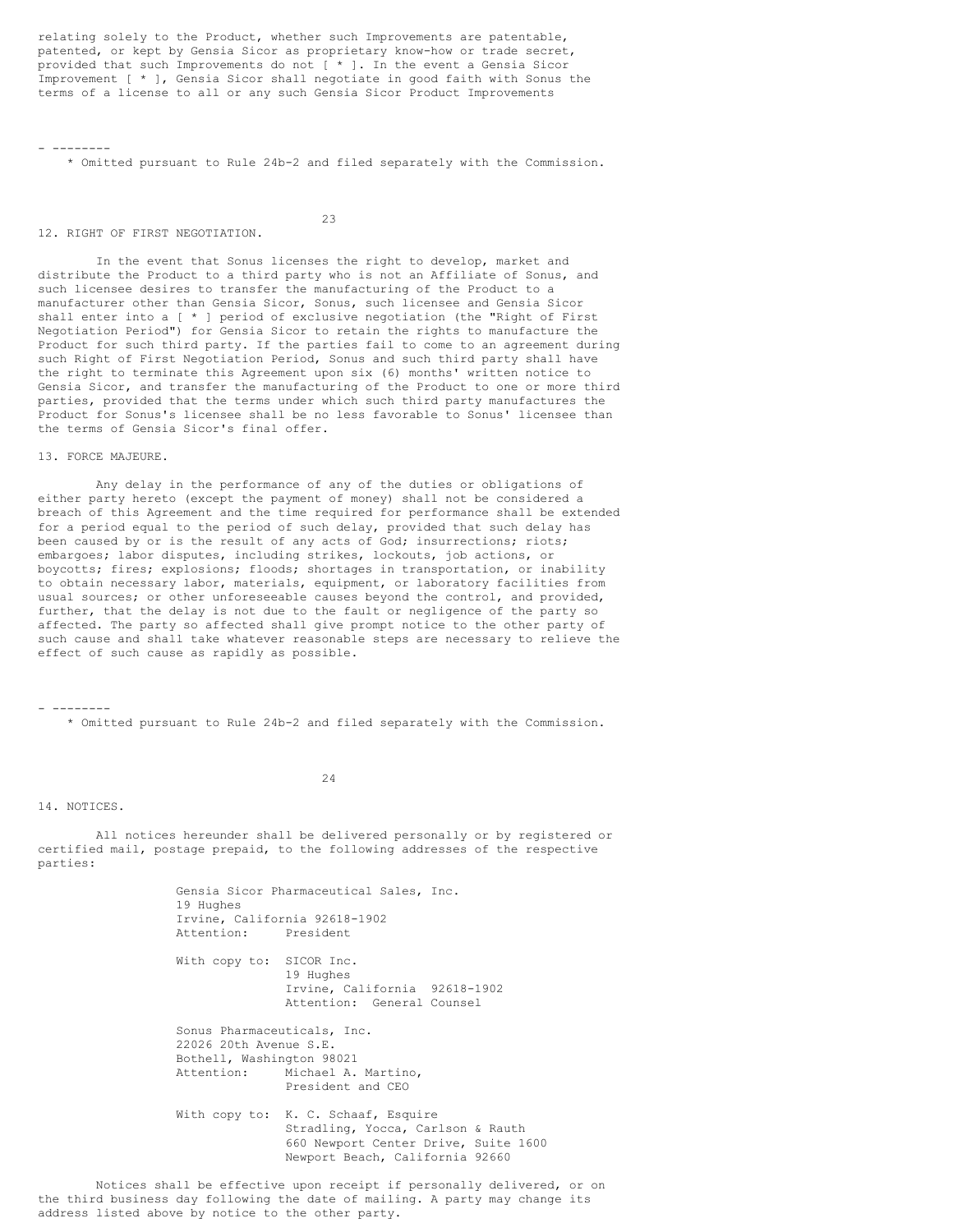#### 15. APPLICABLE LAW.

This Agreement shall be construed, interpreted and governed by the laws of the State of California, except for choice of law rules.

#### 16. ASSIGNMENT.

25

Neither party shall assign this Agreement or any part thereof without the prior written consent of the other party, which consent shall not be unreasonably withheld; provided, however, (i) either party may assign this Agreement without consent to an Affiliate of that party, or (ii) either party may assign or sell the same without such consent in connection with the transfer or sale of substantially its entire business to which this Agreement pertains or in the event of its merger or consolidation with another company. Any permitted assignee shall assume all obligations of its assignor under this Agreement. No assignment shall relieve any party of responsibility for the performance of any accrued obligation which such party then has hereunder.

#### 17. ENTIRE AGREEMENT.

This Agreement constitutes the entire agreement between the parties concerning the subject matter hereof and supersedes all written or oral prior agreements or understandings with respect thereto. No course of dealing or usage of trade shall be used to modify the terms and conditions hereof.

#### 18. SEVERABILITY.

This Agreement is subject to the restrictions, limitations, terms and conditions of all applicable laws, governmental regulations, approvals and clearances. If any term or provision of this Agreement shall for any reason be held invalid, illegal or unenforceable in any respect, such invalidity, illegality or unenforceability shall not affect any other term or provision hereof, and this Agreement shall be interpreted and construed as if such term or provision, to the extent the same shall have been held to be invalid, illegal or unenforceable, had never been contained herein.

#### 19. WAIVER - MODIFICATION OF AGREEMENT.

No waiver or modification of any of the terms of this Agreement shall be valid unless in writing and signed by authorized representatives of both parties. Failure by either party to enforce any rights under this Agreement shall not be construed as a waiver of such rights nor shall a waiver by either party in one or more instances be construed as constituting a continuing waiver or as a waiver in other instances.

#### 20. INDEPENDENT CONTRACTOR.

Each party shall be and shall endeavor to act as the independent contractor of the other party. Neither party shall be the legal agent of the other party for any purpose whatsoever and therefore has no right or authority to make or underwrite any promise, warranty or representation, to execute any contract or otherwise to assume any obligation or responsibility in the name or on behalf of the other party, except to the extent specifically authorized in writing by the other party, neither of the parties hereto shall be bound by or liable to any third persons for any act or any obligation or debt incurred by the other towards such third party, except for the extent specifically agreed to in writing by the party so to be bound.

26

#### 21. DISPUTE RESOLUTION; ARBITRATION.

The parties shall initially attempt in good faith to resolve any significant controversy, claim, allegation, and breach or dispute arising out of or relating to this Agreement (hereinafter collectively referred to a "Dispute") through negotiations between senior executives of Sonus and Gensia Sicor. If the Dispute is not resolved within thirty (30) days, (or such other period of time mutually agreed upon by the parties), of notice of the dispute (the "Executive Resolution Period"), then the parties agree to submit the Dispute to arbitration as provided herein. Unless otherwise mutually agreed by the parties, only if the Dispute is not resolved through negotiations as set forth herein, any party may resort to arbitration.

All Disputes relating in any way to this Agreement shall be resolved exclusively through arbitration in accordance with the commercial arbitration rules of the American Arbitration Association in then in effect. In the event either party demands arbitration, it shall do so within thirty (30) days after the expiration of the Executive Resolution (or any mutually agreed extension) and shall include a request that such arbitration be held within thirty (30) days of such demand. The arbitration hearing shall be held as soon as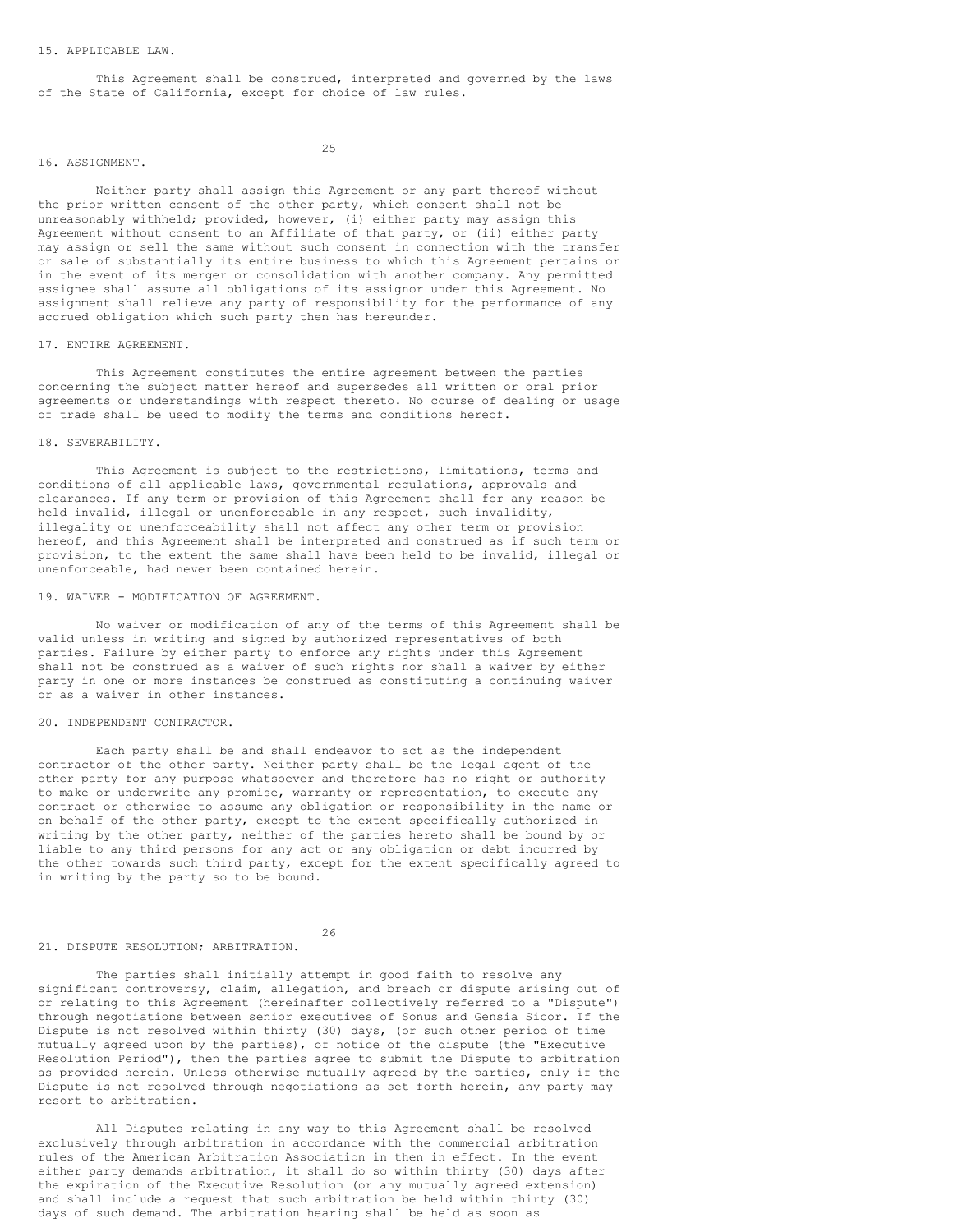practicable. The arbitration hearing shall be held in Orange County, California and shall be before a single arbitrator selected by the parties in accordance with the commercial arbitration rules of the American Arbitration Association pursuant to its rules on selection of arbitrators. The arbitrator shall render a formal, binding, non-appealable resolution and award on each issues as expeditiously as possible, but not more then ten (10) business days after the hearing. In any arbitration, the prevailing party shall be entitled to reimbursement of its reasonable attorneys fees, costs and expenses incurred in connection with the arbitration, and the parties shall use their reasonable efforts to minimize arbitration costs.

The parties, intending to be bound by the terms and conditions hereof, have caused this Agreement to be signed by their duly authorized representatives on the date first above written.

| SALES, INC.         | GENSIA SICOR PHARMACEUTICAL |                     | SONUS PHARMACEUTICALS, INC. |
|---------------------|-----------------------------|---------------------|-----------------------------|
|                     | By: /s/ Armand J. LeBlanc   |                     | By: /s/ Michael A. Martino  |
| Name                | Armand J. LeBlanc           | Name:               | Michael A. Martino          |
| Title:              | President                   | Title:              | President and CEO           |
| Date: June 26, 2002 |                             | Date: June 26, 2002 |                             |

27 EXHIBIT A

#### API AND EXCIPIENTS SPECIFICATIONS

1.  $[ * ]$ 

2. [ \* ]

- --------

\* Omitted pursuant to Rule 24b-2 and filed separately with the Commission.

#### EXHIBIT B

#### PRODUCT DESCRIPTION AND SPECIFICATIONS

1. [ \* ]

2. [ \* ]

- --------

\* Omitted pursuant to Rule 24b-2 and filed separately with the Commission.

#### EXHIBIT C

#### MANUFACTURING EQUIPMENT

The following estimate details the parts and equipment to be procured by Gensia Sicor on behalf of Sonus for the manufacture of the Product.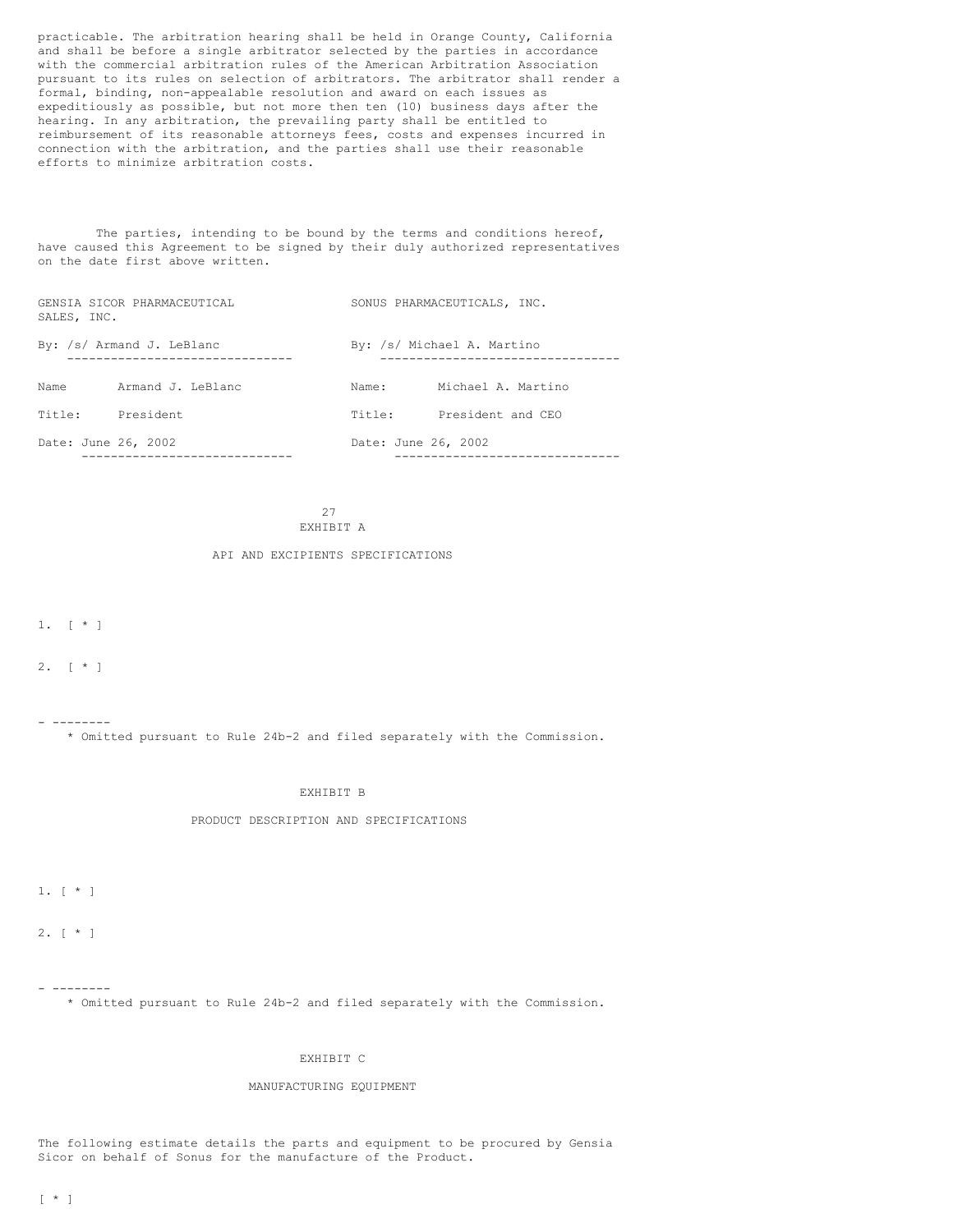- --------

\* Omitted pursuant to Rule 24b-2 and filed separately with the Commission.

#### EXHIBIT D

#### TECHNOLOGY TRANSFER

The following estimate details those costs and services required to support the transfer of the finished product technology of Sonus for the Product.

[ \* ]

- --------

\* Omitted pursuant to Rule 24b-2 and filed separately with the Commission.

#### EXHIBIT E

### PRE-COMMERCIAL SERVICES

The following estimate details those costs and services to be provided by Gensia Sicor to support the validation and commercialization of the Product manufacturing process.

[ \* ]

- -------- \* Omitted pursuant to Rule 24b-2 and filed separately with the Commission.

#### EXHIBIT F

#### SCHEDULE

The following schedule details critical path items in the manufacturing scale-up process to meet the goal of completing manufacture of the first clinical batch of S-8184 at Gensia Sicor by end of year 2002. The project teams will together detail and agree on a project schedule for execution of the work specified in this agreement.

 $[ \begin{array}{cc} \star & ] \end{array}$ 

- --------

\* Omitted pursuant to Rule 24b-2 and filed separately with the Commission.

### EXHIBIT G

### ADDITIONAL SUPPORT SERVICES

[ \* ]

- --------

\* Omitted pursuant to Rule 24b-2 and filed separately with the Commission.

#### EXHIBIT H

### EXCESS STORAGE RATES

 $[\star]$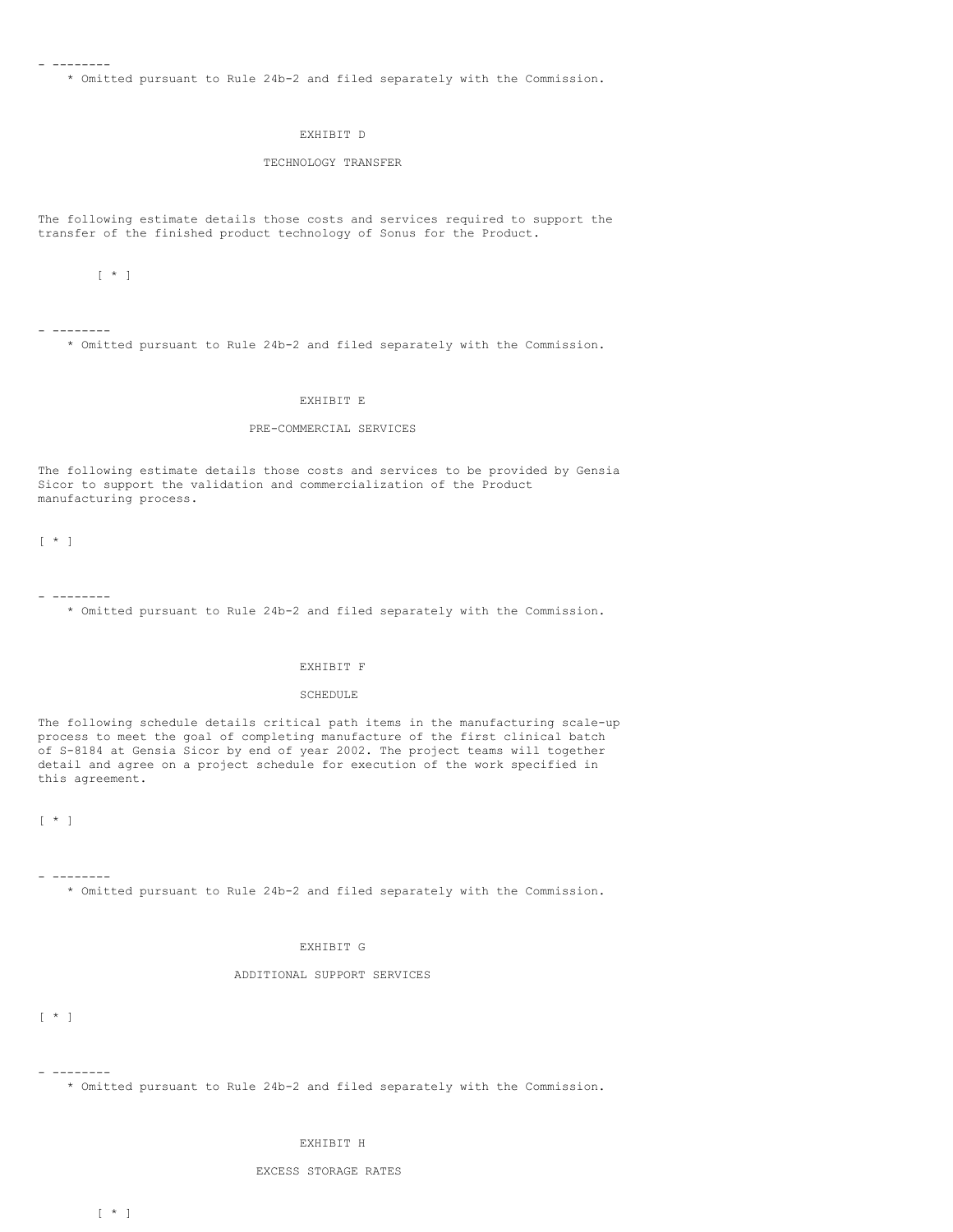\* Omitted pursuant to Rule 24b-2 and filed separately with the Commission.

# EXHIBIT I

MANUFACTURING AND QUALITY CONTROL PROCESSES AND PROCEDURES

 $[\star]$ 

- --------

- --------

\* Omitted pursuant to Rule 24b-2 and filed separately with the Commission.

# EXHIBIT J

PRICING FOR COMMERCIAL SUPPLIES

 $[\star]$ 

- --------

\* Omitted pursuant to Rule 24b-2 and filed separately with the Commission.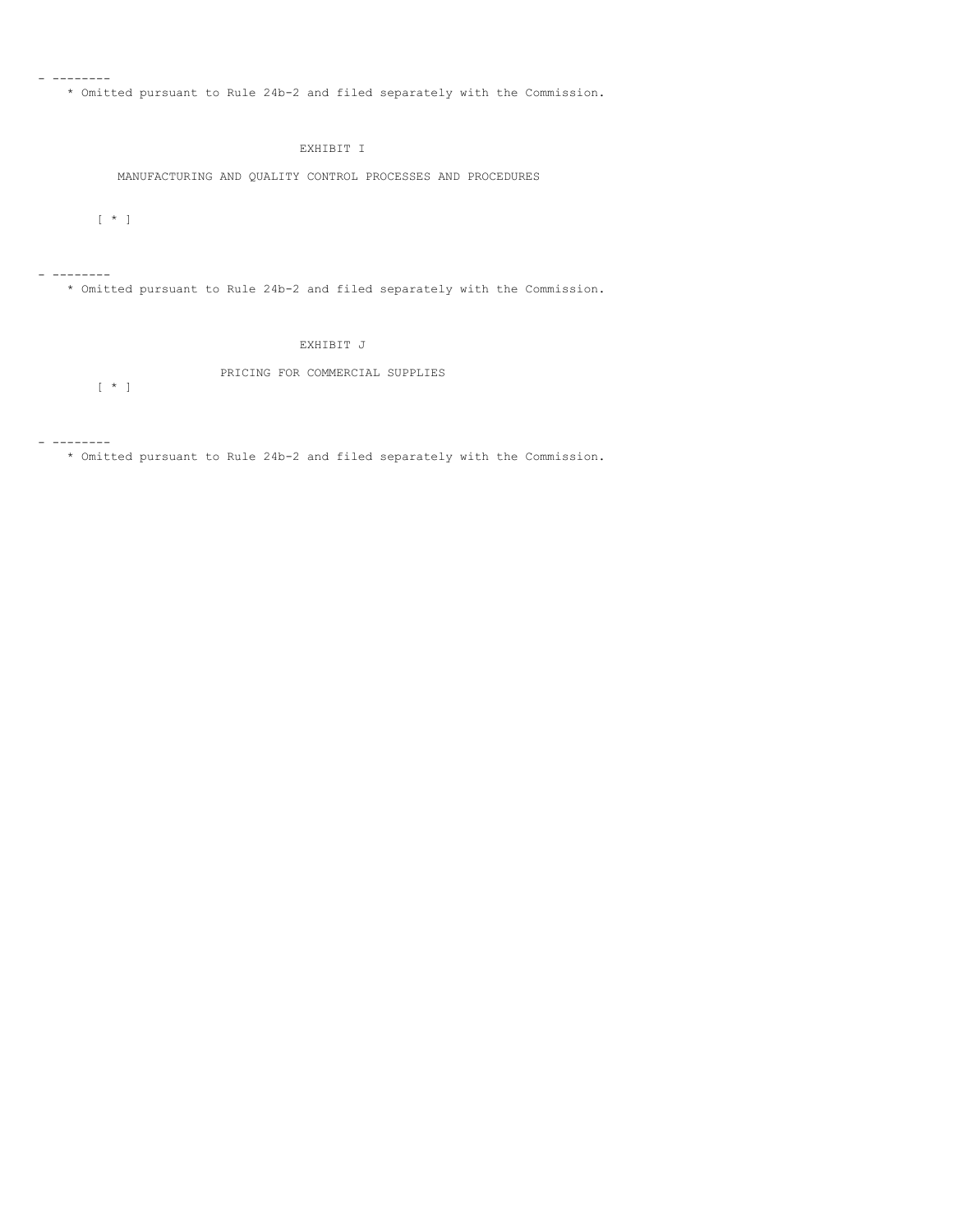#### <span id="page-35-0"></span>CERTIFICATION PURSUANT TO 18 U.S.C. SECTION 1350 AS ADOPTED PURSUANT TO SECTION 906 OF THE SARBANES-OXLEY ACT OF 2002

I, Michael A. Martino, President and Chief Executive Officer of Sonus Pharmaceuticals, Inc. (the "Company"), certify, pursuant to Section 906 of the Sarbanes-Oxley Act of 2002, 18 U.S.C. Section 1350, that:

- (1) the Quarterly Report on Form 10-Q of the Company for the quarterly period ended June 30, 2002 (the "Report") fully complies with the requirements of Section 13(a) or 15(d) of the Securities Exchange Act of 1934 (15 U.S.C. 78m or 780(d)); and
- (2) the information contained in the Report fairly presents, in all material respects, the financial condition and results of operation of the Company.

Dated: August 13, 2002

/s/ Michael A. Martino

------------------------------------- Michael A. Martino President and Chief Executive Officer